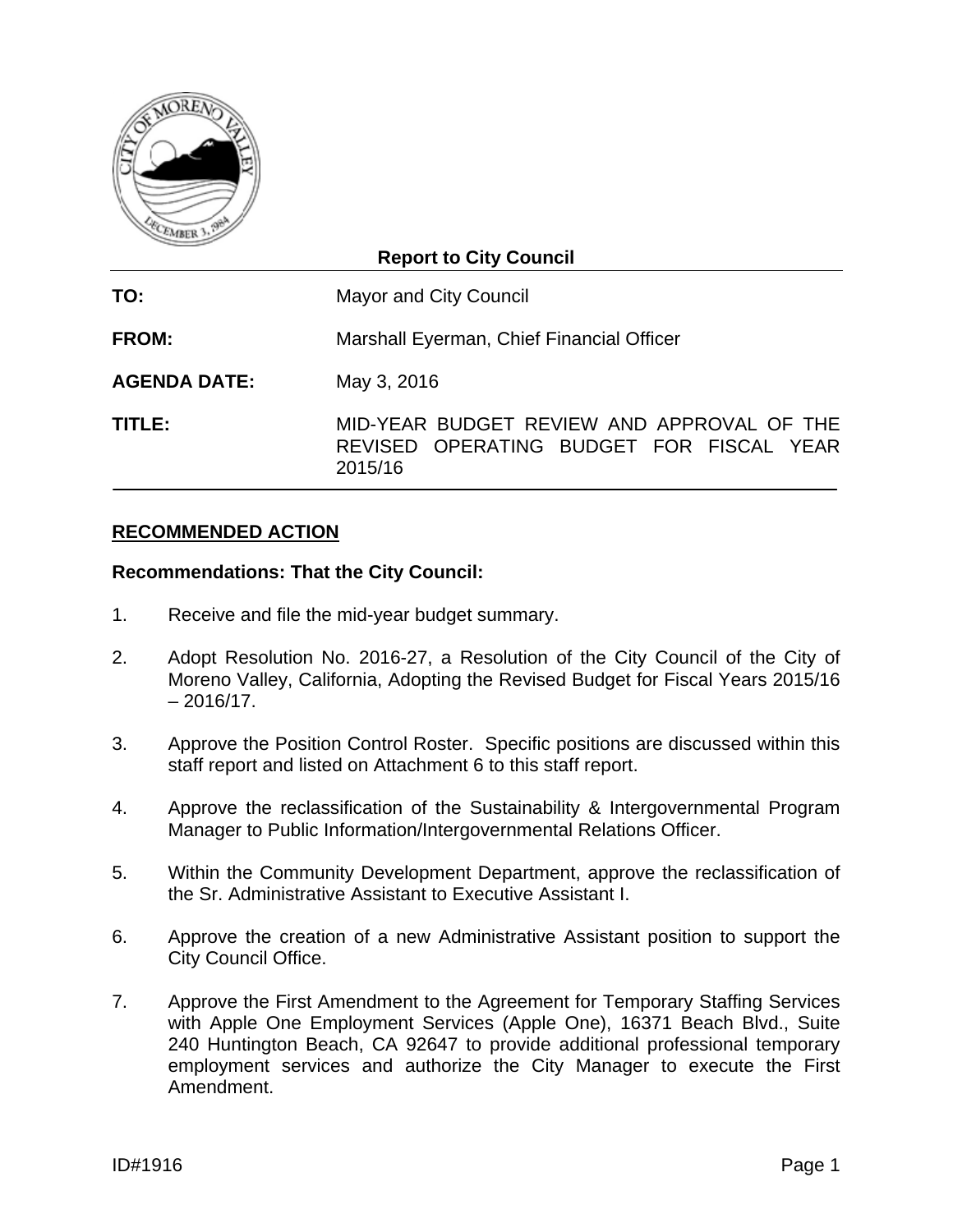8. Authorize an increase in the Purchase Order to Apple One in the amount of \$90,000.00 for a total contract of \$140,000 for the 2015/16 fiscal year once the First Amendment to Agreement has been signed by all parties.

#### **Recommendations: That the CSD:**

1. Adopt Resolution No. CSD 2016-11, a Resolution of the Moreno Valley Community Services District of the City of Moreno Valley, California, Adopting the Revised Budget for Fiscal Years 2015/16 – 2016/17.

### **SUMMARY**

This Mid-Year Budget Report updates the Mayor and City Council regarding current year financial trends and provides the Fiscal Year 2015/16 Mid-Year Budget Review through December 31, 2015; requests the approval of certain FY 2015/16 revenue and expenditure appropriations; and requests position control adjustments in the way of one new position, one new job classification and one reclassification. This report also recommends approval of the First Amendment to the Agreement for Temporary Staffing Services with Apple One for additional professional temporary employment services for Fiscal Year 2015/16. These temporary positions will be funded by the hiring department's current budget with no cost increase to the general fund.

The Mid-Year staff report was made public as part of the March 16 and April 13 Finance Sub Committee agendas. On April 13, the Finance Sub Committee recommended the Mid-Year staff report be presented to the City Council for review.

The proposed budget amendments total less than 0.1% of the total General Fund.

### **DISCUSSION**

On June 23, 2015, the City Council adopted the Two-Year Operating Budget for Fiscal Years 2015/16 – 2016/17. The budget included all component units of the City, including the General Fund, Community Services District and Successor Agency. During the two-year budget period, the City Council will be kept informed of the City's financial condition through the process of First Quarter and Mid-Year Budget Reviews. This ongoing process ensures a forum to review expenditure and revenue changes from the estimates made in the budget document. Additionally, any significant changes in projected revenue or unanticipated expenditures will be shared with the City Council should they occur.

This report will provide a FY 2015/16 Mid-Year Review for the first six months of FY 2015/16, July through December. The mid-year budget review will focus primarily on the City's General Fund. The General Fund represents the greatest impacts as well as the most budget adjustments that are necessary for the remainder of the year. This review will also present three-month operational results from other key funds.

The City Council's direction to "Maintain a Balanced General Fund Budget" is reflected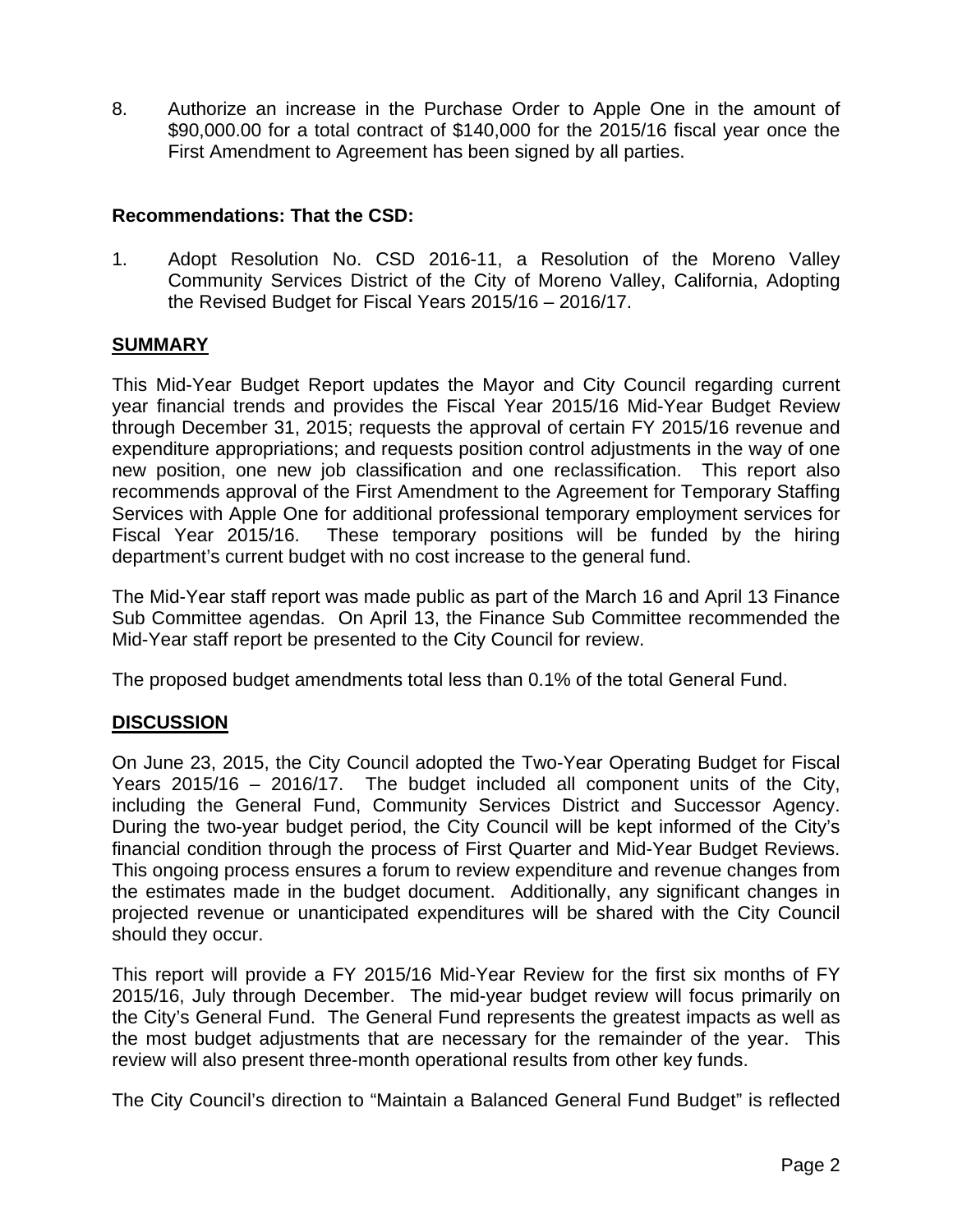in the fiscal status of City operations. Changes were considered where necessary to adjust for expenditure needs that could not be absorbed within current approved appropriations and to correct some one-time requirements in some funds. This report identifies the budget adjustments as recommended by the City Manager.

#### **FISCAL YEAR 2015/16 MID-YEAR:**

This Mid-Year Report updates the Mayor and City Council regarding current year financial trends and provides the opportunity for the City Council to review the recommended actions as they relate to revenues and expenditures.

#### General Fund Revenue Update

Revenue receipts do not follow an even schedule. Although 50% of the fiscal year has elapsed, based on historic trends revenues are estimated to be at approximately 27% of the budgeted amount. Actual revenues received are currently 29% of budget. Revenue amounts continue to be stable. Although there will be variances in some of the amounts budgeted, the total is expected to remain within 1% of the amended budget for the year. Total General Fund revenue is estimated to be \$93.5 million. It should be noted that this lag in timing of revenue receipts is one reason an operating cash reserve is always necessary.

#### General Fund Expenditure Update

Although not all expenditures follow a straight-line spending pattern, operating expenditures should track close to within 50% of budget for the year at the end of the first six months. As of December 31, 2015 total General Fund expenditures were at 47%. This pace is within expectations for most activities in the General Fund.

#### **FISCAL YEAR 2015/16-2016/17 BUDGET ADJUSTMENTS**

Based on economic activity and revenue collections through December 2015, staff is not anticipating that total revenues will produce any significant variances over the amounts originally budgeted.

The FY 2015/16 General Fund expenditures budget, as currently amended, totals approximately \$93.4 million. The recommended mid-year budget changes increase expenditures by \$71,033 up to approximately \$93.5 million. The FY 2016/17 General Fund expenditures budget, as currently amended, totals approximately \$94.4 million. The recommended budget requests increase expenditures by \$76,470 up to approximately \$94.5 million. The specific budget adjustments for the General Fund are summarized in Exhibit A attached to the City Council Resolution recommended for approval.

#### Position Control Actions

The mid-year adjustments also contain position control changes that are requested to better align workloads. The Position Control Roster as amended by the City Council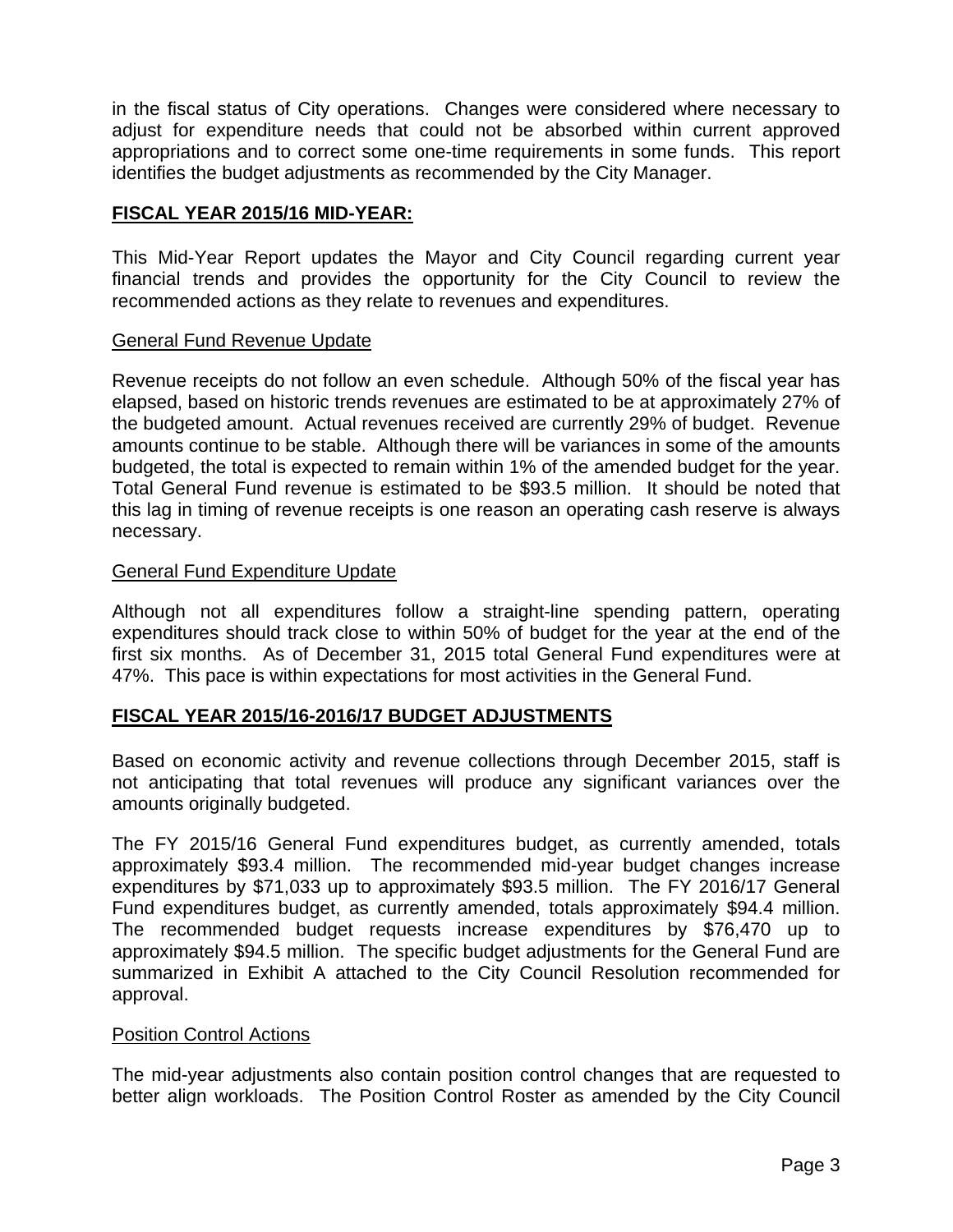serves as an important internal control tool for the City Council to establish authorized positions for the City while enabling staff to manage within the authorized and funded approved positions. Position Control addresses career authorized positions and does not include temporary positions. As a result of operational changes, some positions are being requested for adjustment based on current and projected demands for those positions.

The Sustainability & Intergovernmental Program Manager position in the City Manager's office is proposed to be reclassified to Public Information/Intergovernmental Relations Officer. This position is currently vacant, providing an opportunity to refine its scope. The growing expectation for timely, comprehensive communication with City residents (both directly and through traditional and informal media) exceeds the capacity of existing staffing levels. Meeting the City's ongoing commitment to transparency, supporting economic development activities and ensuring that the City delivers coordinated and targeted communication with residents and businesses leads staff to recommend this reclassification of an existing vacant position. As indicated in the proposed title, the incumbent would also manage the City's regular staff-level interaction with local/regional/state/federal government, while seeking and supporting opportunities for direct policy level advocacy conducted by our City Council with elected officials in other jurisdictions/agencies (Class C28 \$79,088 - \$111,351).

To aid in the support of the City Clerk and City Council's Office, the addition of one new administrative assistant position is being requested (Class C16 \$44,039 - \$62,004).

Following the separation of the Economic Development Department and the Community Development Department, the current Sr. Administrative Assistant position has been acting in a higher capacity and receiving acting pay. The proposed reclassification to Executive Assistant I is consistent with other Department staffing levels and the level of duties being performed. (Class C19 \$50,960 - \$71,777.)

The following table provides a summary of all position changes:

| <b>Department / Position Title</b>                                                                                                                              |            | FY<br>2015/16<br>Adj. | <b>Budget</b><br><b>Impacts</b> |
|-----------------------------------------------------------------------------------------------------------------------------------------------------------------|------------|-----------------------|---------------------------------|
| City Council<br>Administrative Assistant (New)                                                                                                                  | FT.        | 1                     | \$72,829                        |
| <b>Community Development</b><br>Executive Assistant I (Reclassification)<br>Sr. Administrative Assistant                                                        | FT.<br>FT. | 1<br>(1)              | NA<br>NA.                       |
| City Manager<br><b>Public</b><br>Information/Intergovernmental<br>Relations Officer (Reclassification)<br>Sustainability & Intergovernmental Program<br>Manager | FT.<br>FТ  | 1<br>(1)              | NA<br>NA                        |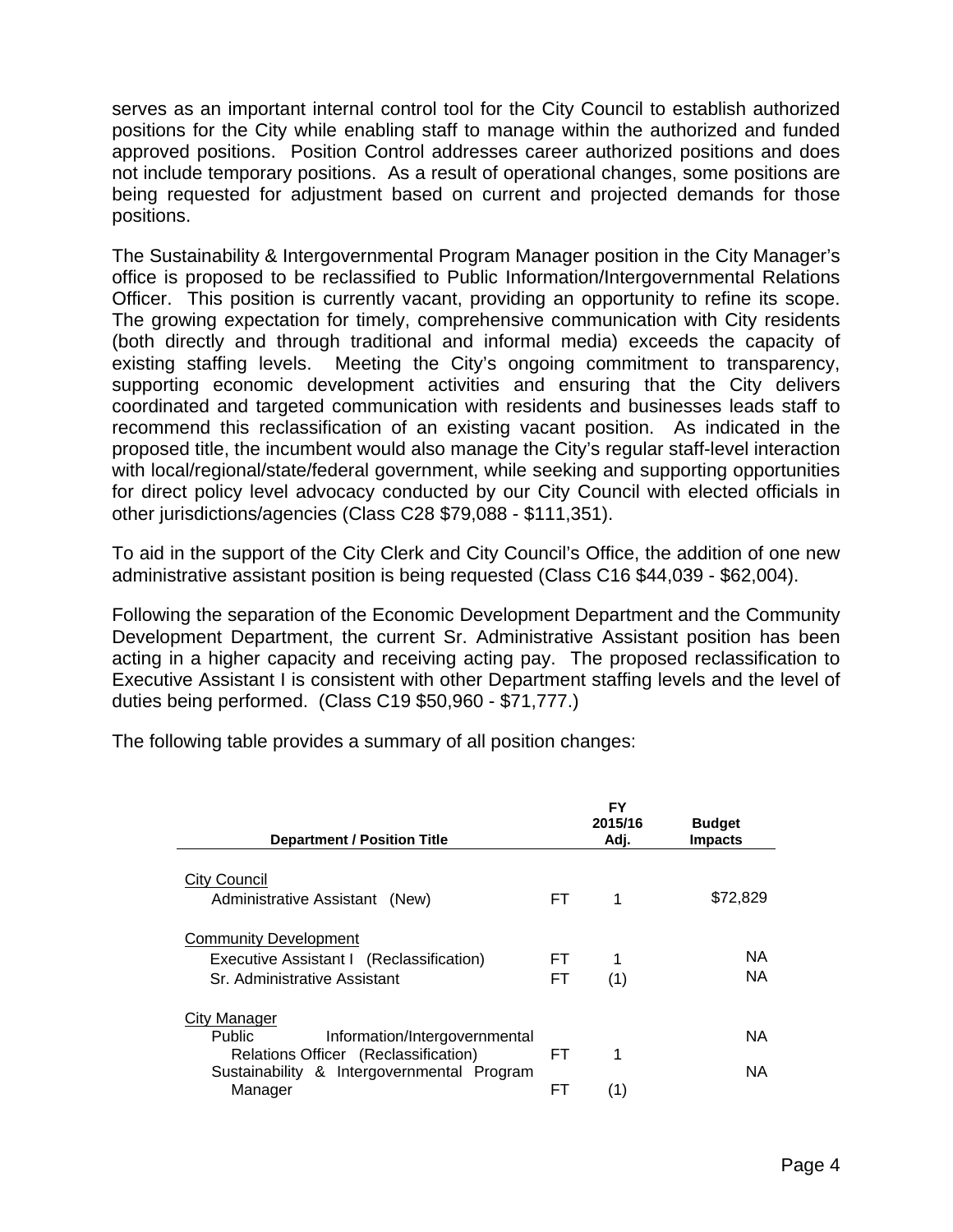To ensure consistent levels of service, many City departments utilize the services of temporary staffing agencies to meet specific workload demands, to fill temporary vacancies resulting from regular employees' leaves of absence or to fill vacancies during recruitment. In September of 2012, the City conducted an RFP process for temporary staffing services, which resulted in the selection of three temporary staffing services contracts. Apple One has been used frequently, as it is able to provide a wide range of staffing services to meet the needs of various City departments, are generally able to place staff quickly and have significantly lower service fees.

During the last several months, the City has been utilizing the services of Apple One more often to acquire temporary assistance within the City Clerk/City Council Office while vacant positions are being recruited; the Finance Department for high level functions related to year end closing and for the Acella software project for the replacement of the City's existing permit project tracking program. Furthermore, temporary staffing assistance has been utilized in several departments during employee medical leaves. The First Amendment to the Agreement for Temporary Staffing Services with Apple One will allow the City to continue to use professional temporary employment services as needed for Fiscal Year 2015/16. These temporary positions will be funded by the hiring department's current budget savings with no proposed increases.

#### **SUMMARIES OF OTHER MAJOR FUNDS**

The following provides a summary of some of the proposed budget adjustments to other major funds. A complete list of all changes is identified in Exhibit B to the Resolutions.

#### Measure A (Fund 2001)

There is a budget adjustment recommended for the mid-year that increases expenditures by \$70,000 from existing fund balances. A new appropriation of \$70,000 is being requested for the design and construction for two Alessandro Boulevard "City of Moreno Valley" entry monument signs to replace the existing signs.

#### Special Districts (Funds 2006, 2050, 5012, 5013, 5014, 5110, 5111, 5112, 5114)

Following the final submittal of property taxes to the County of Riverside for the operation of the individual Community Services District (CSD) Zones, Community Facilities Districts, and Landscape and Lighting Maintenance Districts, revenues are being reduced by approximately \$195,000 to match actual collections. Additionally, expenses are being reduced by approximately \$245,000 to reflect adjustments to the projected expenses for each district/zone. The fund balances contributed by the parcels within each district/zone must be maintained for the benefit of the parcels within each district/zone.

#### Fire Development Impact Fees and Fire Capital (Fund 2903, 3005)

This project included the renovation of Fire Station No. 48 to improve accessibility and energy efficiency, and to modernize facilities. The project also converted the existing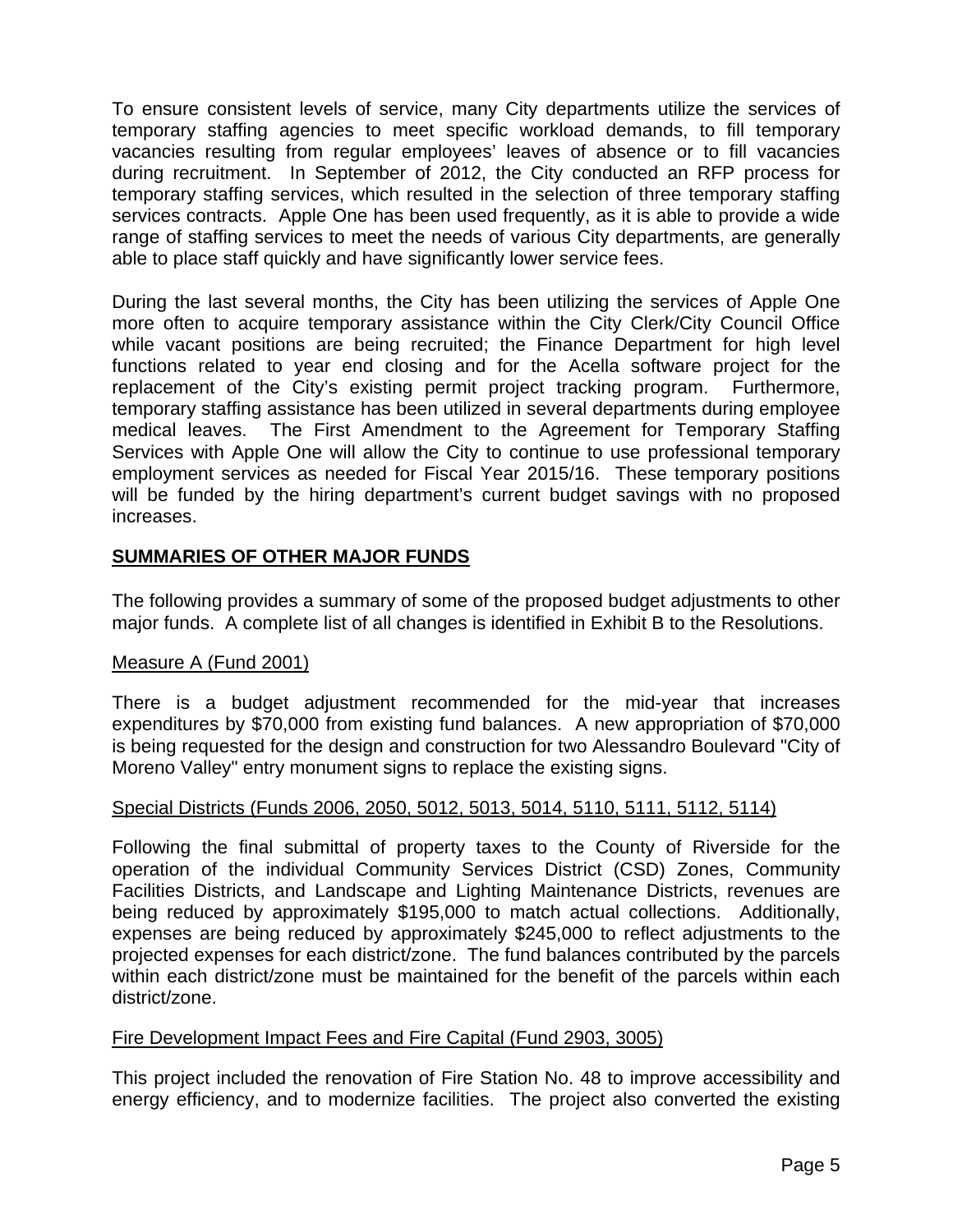open dormitory into five separate sleeping quarters, each accommodating two persons, for a total capacity of 10 beds. Renovation of the existing bathroom was completed to comply with current Americans with Disabilities Act (ADA) standards.

#### Corporate Yard Development Impact Fees and Facility Construction (Fund 2910, 3000)

An additional \$155,000 is being requested for the Corporate Yard project to cover the unanticipated increase in costs associated with utility service connection fees, shop drawing fees, and construction support fees. Additional costs were also incurred for review and approval of shop drawings for fire water supply, solar power panel installation, and design consultant support for engineering and architectural services during construction. These costs will be covered by current development impact fees received.

#### Community Facilities District No. 1 (Fund 5113)

To provide \$45,000 of funding for upgrading the Calsense Irrigation Controllers at Celebration, TownGate II and Shadow Mt. Parks to assist with additional water savings.

#### **ALTERNATIVES**

- 1. Recommend approval of proposed resolution adopting the revised operating budgets for fiscal years 2015/16 and 2016/17; and approval of the City Manager recommended actions. The approval of these items will allow the City to modify budgets and operations as necessary through this mid-year review. *Staff recommends this alternative.*
- 2. Do not recommend approval of proposed resolution adopting the revised operating budgets for fiscal years 2015/16 and 2016/17; or recommended actions. *Staff does not recommend this alternative.*

#### **FISCAL IMPACT**

The City's Operating and Capital Budgets provide the funding and expenditure plan for all funds. As such, they serve as the City's financial plan for the fiscal year. The fiscal impacts for the proposed budget amendments are identified in Exhibits A and B to the Resolutions. There is no proposed budget adjustment for the First Amendment to the Apple One Agreement as these temporary positions will be funded through the current budget.

#### **NOTIFICATION**

Publication of the agenda.

#### **PREPARATION OF STAFF REPORT**

Prepared By: **Department Head Approval: Department Head Approval:** Dena Heald<br>
Financial Operations Division Manager<br>
Financial Operations Division Manager<br>
Chief Financial Officer/City Treasurer Financial Operations Division Manager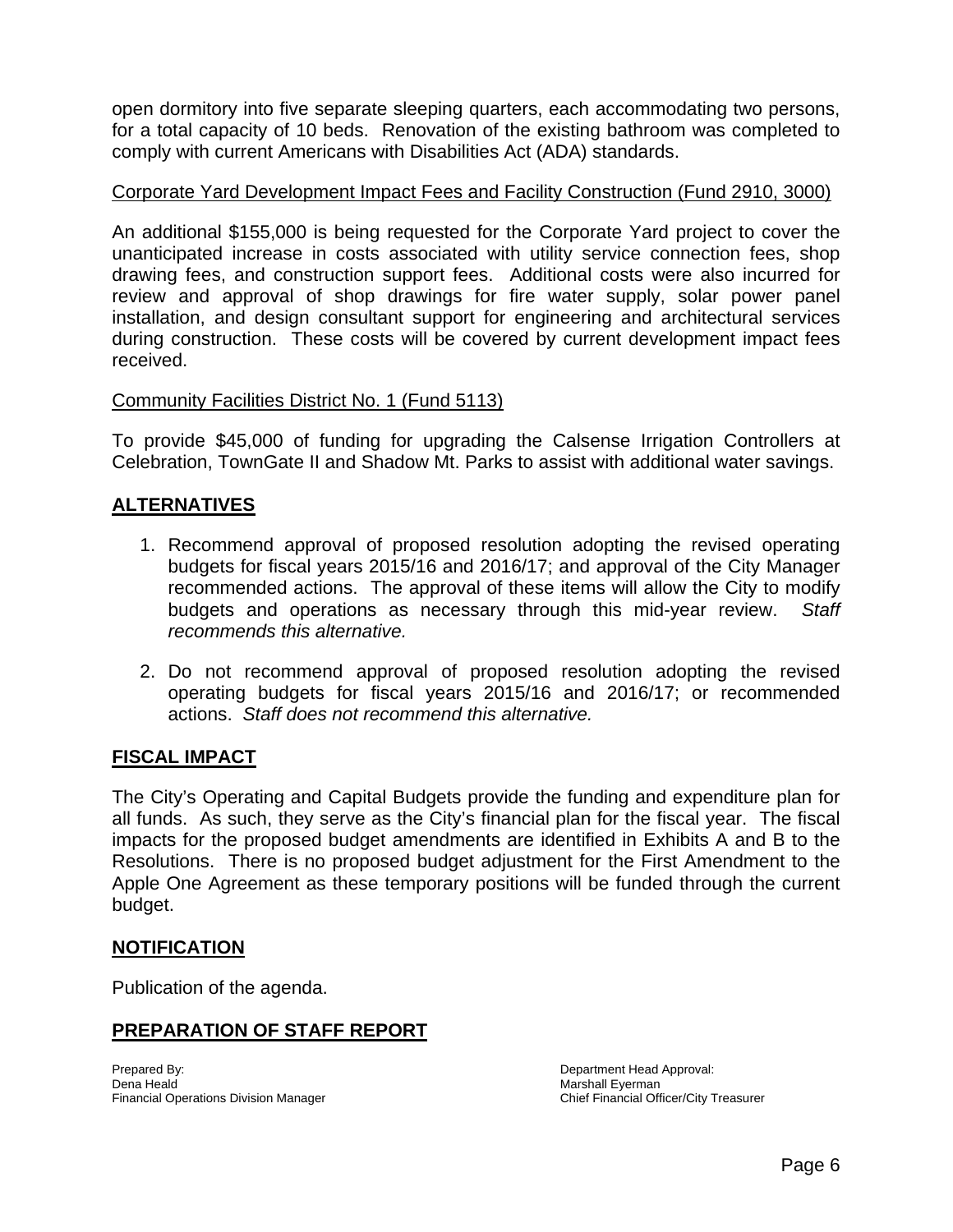# **CITY COUNCIL GOALS**

**Revenue Diversification and Preservation**. Develop a variety of City revenue sources and policies to create a stable revenue base and fiscal policies to support essential City services, regardless of economic climate.

# **ATTACHMENTS**

- 1. FY 2015-16 Mid-Year Financial Report
- 2. Resolution No. 2016-27
- 3. Exhibit A General Fund
- 4. Exhibit B Non-General Fund
- 5. Resolution No. CSD 2016-11
- 6. Position Control Roster
- 7. Public Information Intergov Relations Officer Job Description
- 8. First Amendment to Apple One Agreement

# **APPROVALS**

| <b>Budget Officer Approval</b> | $\checkmark$ Approved | 4/18/16 10:49 AM |
|--------------------------------|-----------------------|------------------|
| City Attorney Approval         | $\checkmark$ Approved | 4/18/16 2:32 PM  |
| City Manager Approval          | $\checkmark$ Approved | 4/19/16 4:57 PM  |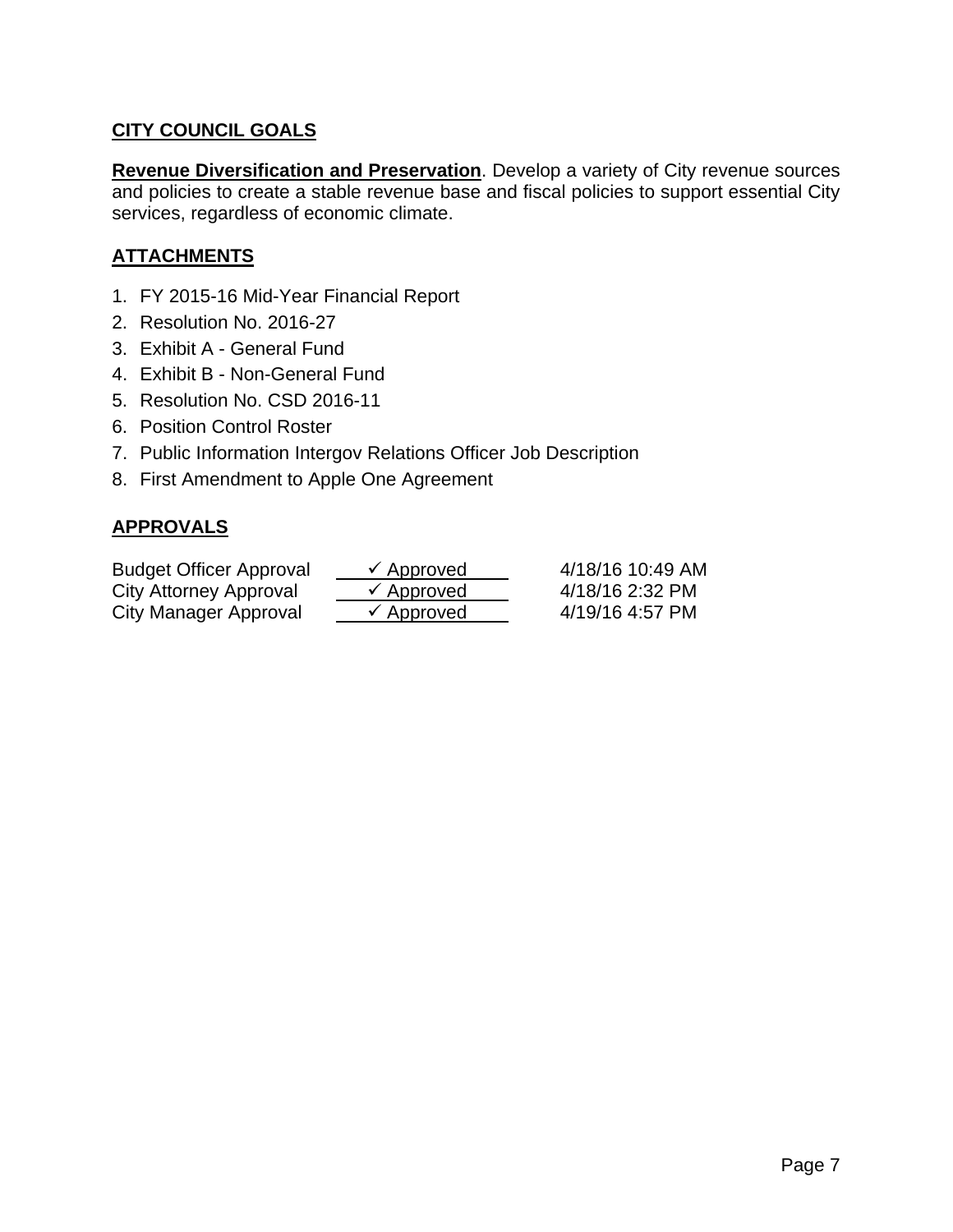

# **City of Moreno Valley Fiscal Year 2015/16 Mid-Year Financial Summary**

| TO:          | <b>Mayor and City Council</b>                            |
|--------------|----------------------------------------------------------|
| <b>FROM:</b> | Marshall Eyerman, Chief Financial Officer/City Treasurer |
| <b>DATE:</b> | March 15, 2016                                           |

#### **INTRODUCTION**

On June 23, 2015, the City Council adopted the Two-Year Operating Budget for Fiscal Years (FY) 2015/16 – 2016/17. During the two-year budget period the City Council will be kept apprised of the City's financial condition through the process of First Quarter and Mid-Year Budget Reviews. This ongoing process ensures a forum to look at expenditure and revenue deviations from the estimates made in the budget document. Additionally, any significant variances in projected revenue or unanticipated expenditures will be shared with the City Council should they occur.

This report provides a review of the unaudited financial results at the mid-year of FY 2015/16 (July 2015 – December 2015, 50% of the fiscal year).

#### CITYWIDE OPERATING EXPENDITURE SUMMARY

The following table contains a summary of the adopted budget, amended budget and the Mid-Year expenditures. The totals represent each major fund type and component unit of the City.

|                                   |    | FY 2015/16<br><b>Adopted Budget</b> |    | FY 2015/16<br><b>Amended Budget</b> |    | Actuals as of<br>12/31/2015<br>(unaudited) | % of Amended<br><b>Budget</b> |
|-----------------------------------|----|-------------------------------------|----|-------------------------------------|----|--------------------------------------------|-------------------------------|
| <b>Fund/Component Unit</b>        |    |                                     |    |                                     |    |                                            |                               |
| General Fund                      | \$ | 90,909,226                          | -S | 93,444,577                          | -S | 44,164,480                                 | 47.3%                         |
| Community Services District (CSD) |    | 19,313,385                          |    | 21.026.471                          |    | 7.873.421                                  | 37.4%                         |
| Successor Agency                  |    | 5,394,517                           |    | 5,394,517                           |    | 2,701,567                                  | 50.1%                         |
| Housing Fund                      |    | 72.000                              |    | 159.800                             |    | 31.961                                     | 20.0%                         |
| Special Revenue Funds             |    | 27,492,559                          |    | 47,726,287                          |    | 13,782,508                                 | 28.9%                         |
| <b>Capital Projects Funds</b>     |    | 2.391.884                           |    | 21.906.135                          |    | 6.340.092                                  | 28.9%                         |
| <b>Electric Utility Funds</b>     |    | 23,688,897                          |    | 23,816,592                          |    | 10,512,586                                 | 44.1%                         |
| Internal Service Funds            |    | 20.106.545                          |    | 25.603.616                          |    | 13.443.380                                 | 52.5%                         |
| Debt Service Funds                |    | 6,237,300                           |    | 6,237,300                           |    | 4,699,691                                  | 75.3%                         |
| Total                             | S  | 195,606,313                         | S  | 245,315,295                         | \$ | 103,549,686                                | 42.2%                         |

#### **Table 1. Citywide Operating Expenditures**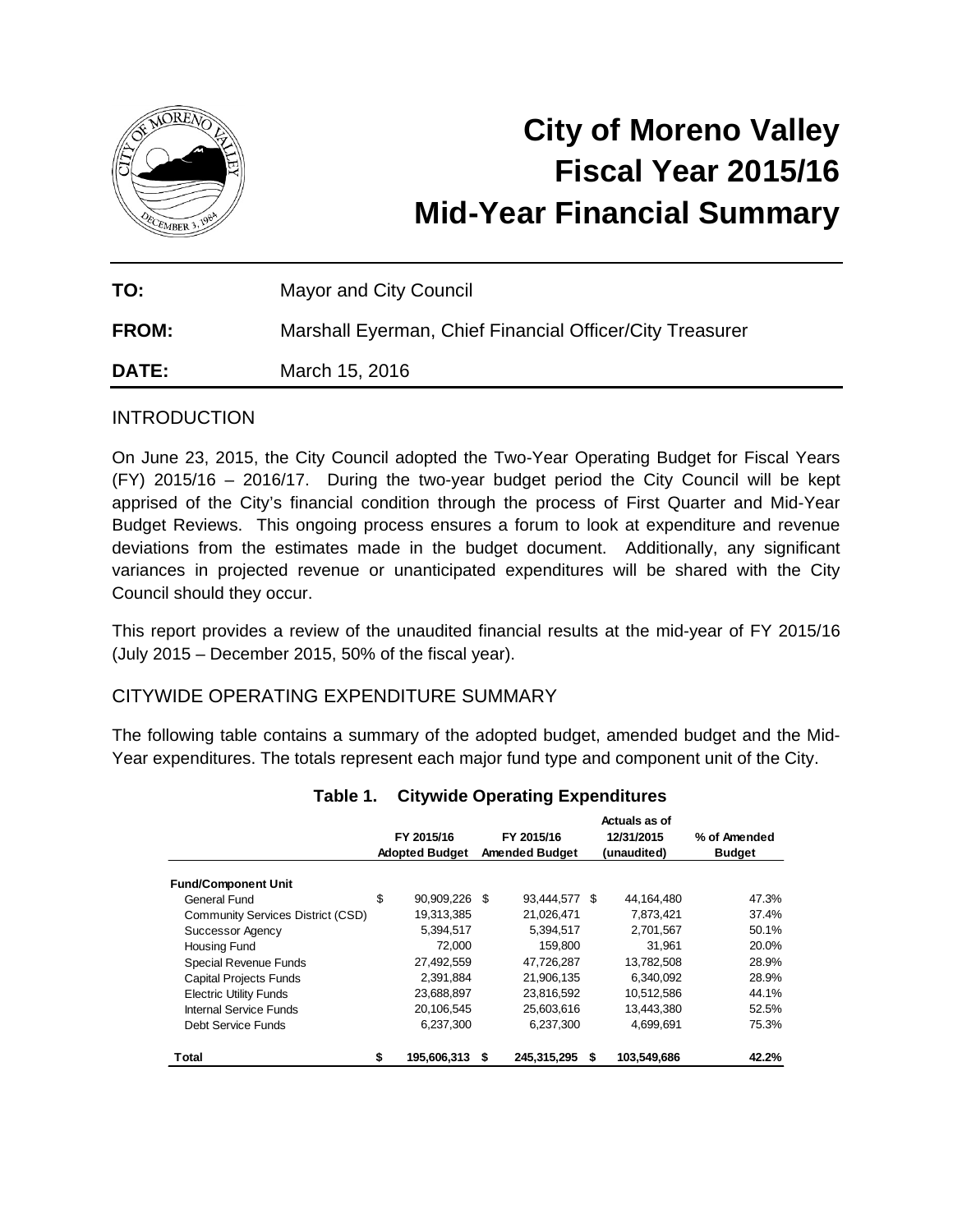Actions taken by the City Council subsequent to the June 23, 2015 adoption of the two-year budget and included in the Amended Budget are:

- On May 26, 2015, the City Council approved the Capital Improvement Plan including approx. \$29.3 million (\$24,000 General Fund) of one-time carryovers from FY 2014/15.
- On September 22, 2015, the City Council approved the first phase of the City's El Niño Storm Preparation Strategy and the expenditure of \$325,000 for preparation and response.
- On October 13, 2015, the City Council approved the appropriation of \$200,000 for planning and design efforts of the Hubbard Street Storm Drain to fast track the project. These funds will be reimbursed by the Riverside County Flood Control and Water Conservation District.
- On November 10, 2015, the city Council approved one-time carryovers from FY 2014/15 with a net impact to the General Fund of \$389,734.
- Throughout the fiscal year there are also budget amendments to reflect the acceptance of grants and adjustments to contractual services and material/supplies. The individual amendments are reviewed as part of separate City Council agenda items.

The majority of this mid-year update will focus on the General Fund, as it supports all basic services provided to City residents. Highlights for other key component funds will be discussed at a summary level as well.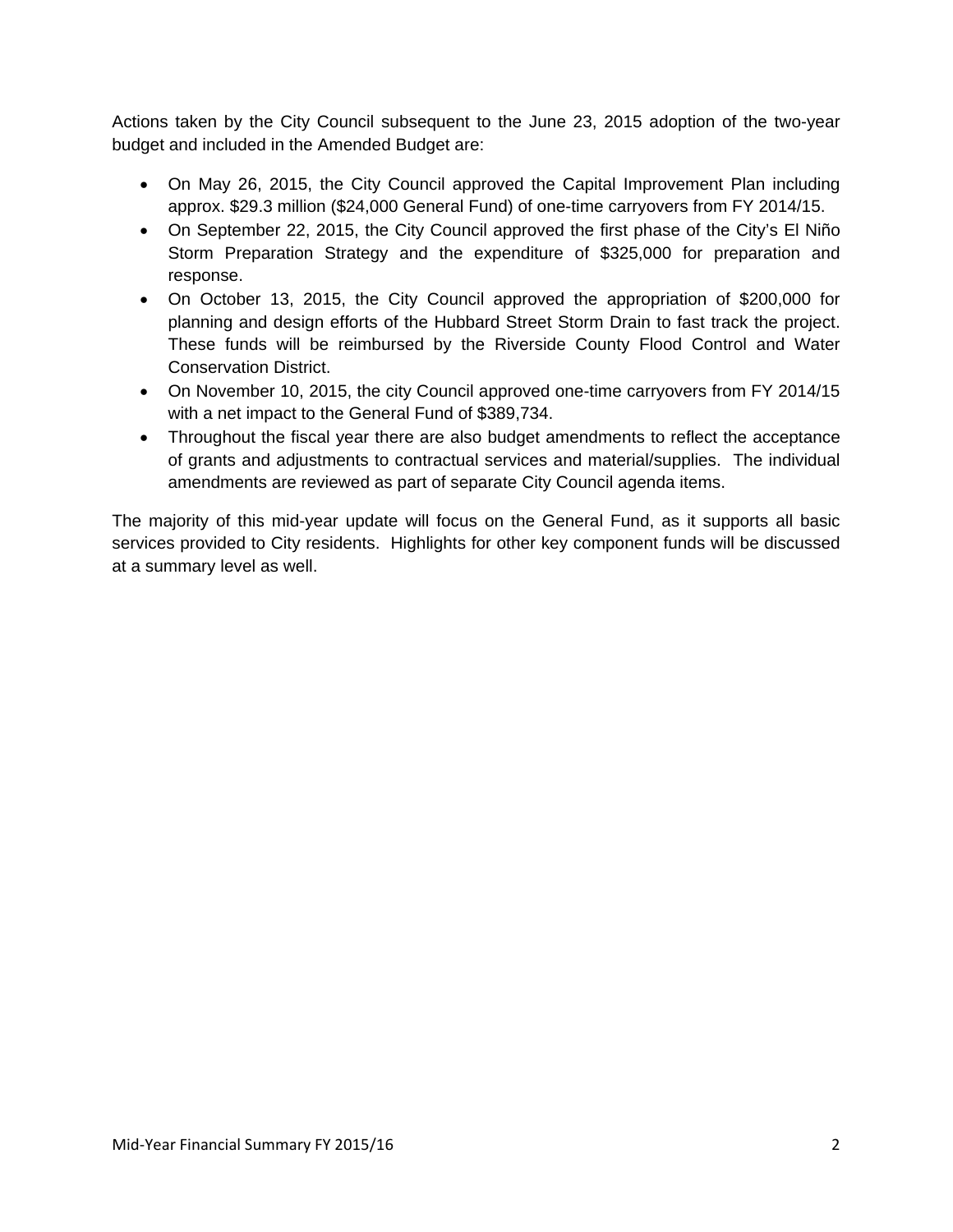# GENERAL FUND OPERATING

|                                    | FY 2015/16<br><b>Adopted Budget</b> |                | FY 2015/16<br>Amended<br><b>Budget</b> |               |    | Actuals as of<br>12/31/2015<br>(unaudited) | % of Amended<br><b>Budget</b> |  |
|------------------------------------|-------------------------------------|----------------|----------------------------------------|---------------|----|--------------------------------------------|-------------------------------|--|
|                                    |                                     |                |                                        |               |    |                                            |                               |  |
| Revenues:                          |                                     |                |                                        |               |    |                                            |                               |  |
| Taxes:                             |                                     |                |                                        |               |    |                                            |                               |  |
| <b>Property Tax</b>                | \$                                  | 12,072,224 \$  |                                        | 12,072,224 \$ |    | 3,953,943                                  | 32.8%                         |  |
| Property Tax in-lieu               |                                     | 15,732,303     |                                        | 15,732,303    |    |                                            | 0.0%                          |  |
| <b>Utility Users Tax</b>           |                                     | 15,912,000     |                                        | 15,912,000    |    | 7,339,142                                  | 46.1%                         |  |
| Sales Tax                          |                                     | 19,269,321     |                                        | 19,269,321    |    | 4,504,797                                  | 23.4%                         |  |
| <b>Other Taxes</b>                 |                                     | 9,155,250      |                                        | 9,155,250     |    | 2,181,961                                  | 23.8%                         |  |
| Licenses & Permits                 |                                     | 2,090,930      |                                        | 2,090,930     |    | 1,358,827                                  | 65.0%                         |  |
| Intergovernmental                  |                                     | 230,000        |                                        | 665,000       |    | 637,682                                    | 95.9%                         |  |
| <b>Charges for Services</b>        |                                     | 10,733,409     |                                        | 10,815,689    |    | 5,138,001                                  | 47.5%                         |  |
| Use of Money & Property            |                                     | 3,469,962      |                                        | 3,469,962     |    | 1,150,271                                  | 33.1%                         |  |
| <b>Fines &amp; Forfeitures</b>     |                                     | 623,760        |                                        | 623,760       |    | 215,780                                    | 34.6%                         |  |
| Miscellaneous                      |                                     | 103,400        |                                        | 53,400        |    | 206,808                                    | 387.3%                        |  |
| <b>Total Revenues</b>              | \$                                  | 89,392,559     | \$                                     | 89,859,839    | \$ | 26,687,211                                 | 29.7%                         |  |
|                                    |                                     |                |                                        |               |    |                                            |                               |  |
| <b>Expenditures:</b>               |                                     |                |                                        |               |    |                                            |                               |  |
| <b>Personnel Services</b>          |                                     | 18,446,109     |                                        | 18,421,109    |    | 8,389,453                                  | 45.5%                         |  |
| <b>Contractual Services</b>        |                                     | 61,100,017     |                                        | 61,758,295    |    | 30,104,532                                 | 48.7%                         |  |
| Material & Supplies                |                                     | 3,614,989      |                                        | 4,992,250     |    | 1,181,306                                  | 23.7%                         |  |
| <b>General Government</b>          |                                     | $\overline{a}$ |                                        |               |    |                                            |                               |  |
| Debt Service                       |                                     |                |                                        |               |    |                                            |                               |  |
| <b>Fixed Charges</b>               |                                     | 4,298,728      |                                        | 4,298,728     |    | 2,785,113                                  | 64.8%                         |  |
| <b>Fixed Assets</b>                |                                     | 50,000         |                                        | 274,000       |    | 4,000                                      | 1.5%                          |  |
| <b>Total Expenditures</b>          | \$                                  | 87,509,843     | \$                                     | 89,744,382    | \$ | 42,464,404                                 | 47.3%                         |  |
| Excess (Deficiency) of Revenues    |                                     |                |                                        |               |    |                                            |                               |  |
| Over (Under) Expenditures          |                                     | 1,882,716      |                                        | 115,457       |    | (15, 777, 193)                             |                               |  |
| Transfers:                         |                                     |                |                                        |               |    |                                            |                               |  |
| Transfers In                       |                                     | 2,492,842      |                                        | 3,618,199     |    | 274,807                                    | 7.6%                          |  |
| <b>Transfers Out</b>               |                                     | 3,399,383      |                                        | 3,700,195     |    | 1,700,076                                  | 45.9%                         |  |
| <b>Net Transfers</b>               | \$                                  | (906, 541)     | \$                                     | (81,996)      | \$ | (1,425,269)                                |                               |  |
| Total Revenues & Transfers In      |                                     | 91,885,401     |                                        | 93,478,038    |    | 26,962,019                                 | 28.8%                         |  |
|                                    |                                     | 90,909,226     |                                        | 93,444,577    |    | 44,164,480                                 | 47.3%                         |  |
| Total Expenditures & Transfers Out |                                     |                |                                        |               |    |                                            |                               |  |
| <b>Net Change of Fund Balance</b>  | \$                                  | 976,175        | \$                                     | 33.461        | \$ | (17, 202, 462)                             |                               |  |

#### **Table 2. General Fund Operations**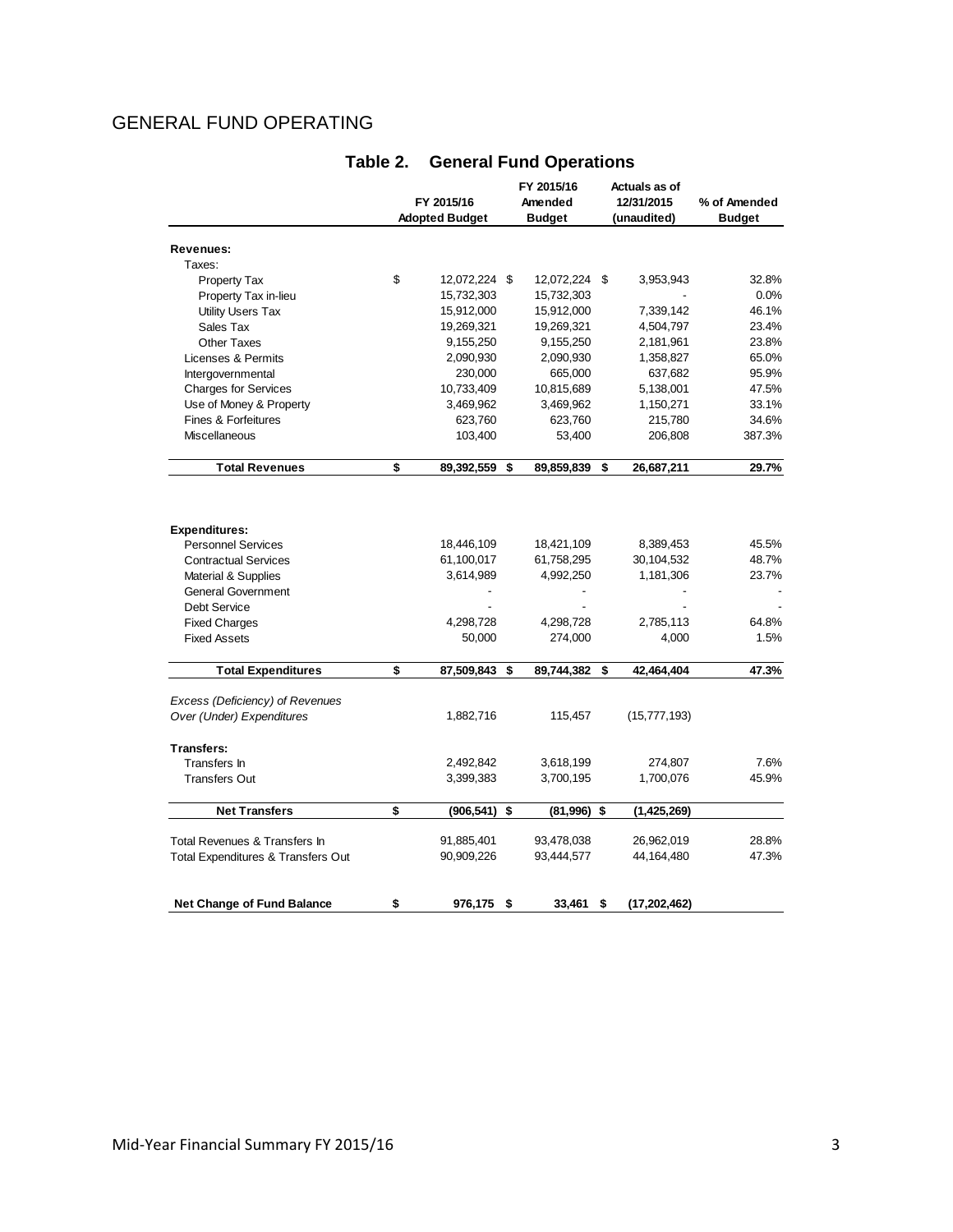#### *General Fund Operating Revenues*

The General Fund is comprised of several revenue types. However, the main sources include property tax, utility users tax, and sales tax. Each of these are affected by different economic activity cycles and pressures.

|                             | FY 2015/16<br><b>Adopted Budget</b> |               |   | FY 2015/16<br>Amended<br><b>Budget</b> | Actuals as of<br>12/31/2015<br>(unaudited) |            | % of Amended<br><b>Budget</b> |  |
|-----------------------------|-------------------------------------|---------------|---|----------------------------------------|--------------------------------------------|------------|-------------------------------|--|
|                             |                                     |               |   |                                        |                                            |            |                               |  |
| Revenues:                   |                                     |               |   |                                        |                                            |            |                               |  |
| Taxes:                      |                                     |               |   |                                        |                                            |            |                               |  |
| <b>Property Tax</b>         | \$                                  | 12,072,224 \$ |   | 12,072,224 \$                          |                                            | 3,953,943  | 32.8%                         |  |
| Property Tax in-lieu        |                                     | 15,732,303    |   | 15,732,303                             |                                            |            | $0.0\%$                       |  |
| Utility Users Tax           |                                     | 15,912,000    |   | 15,912,000                             |                                            | 7,339,142  | 46.1%                         |  |
| Sales Tax                   |                                     | 19,269,321    |   | 19,269,321                             |                                            | 4,504,797  | 23.4%                         |  |
| Other Taxes                 |                                     | 9,155,250     |   | 9,155,250                              |                                            | 2,181,961  | 23.8%                         |  |
| Licenses & Permits          |                                     | 2,090,930     |   | 2,090,930                              |                                            | 1,358,827  | 65.0%                         |  |
| Intergovernmental           |                                     | 230,000       |   | 665,000                                |                                            | 637,682    | 95.9%                         |  |
| <b>Charges for Services</b> |                                     | 10,733,409    |   | 10,815,689                             |                                            | 5,138,001  | 47.5%                         |  |
| Use of Money & Property     |                                     | 3,469,962     |   | 3,469,962                              |                                            | 1,150,271  | 33.1%                         |  |
| Fines & Forfeitures         |                                     | 623,760       |   | 623,760                                |                                            | 215,780    | 34.6%                         |  |
| <b>Miscellaneous</b>        |                                     | 103,400       |   | 53,400                                 |                                            | 206,808    | 387.3%                        |  |
| <b>Total Revenues</b>       | \$                                  | 89,392,559    | S | 89,859,839                             | S                                          | 26,687,211 | 29.7%                         |  |

#### **Table 3. General Fund Operating Revenues**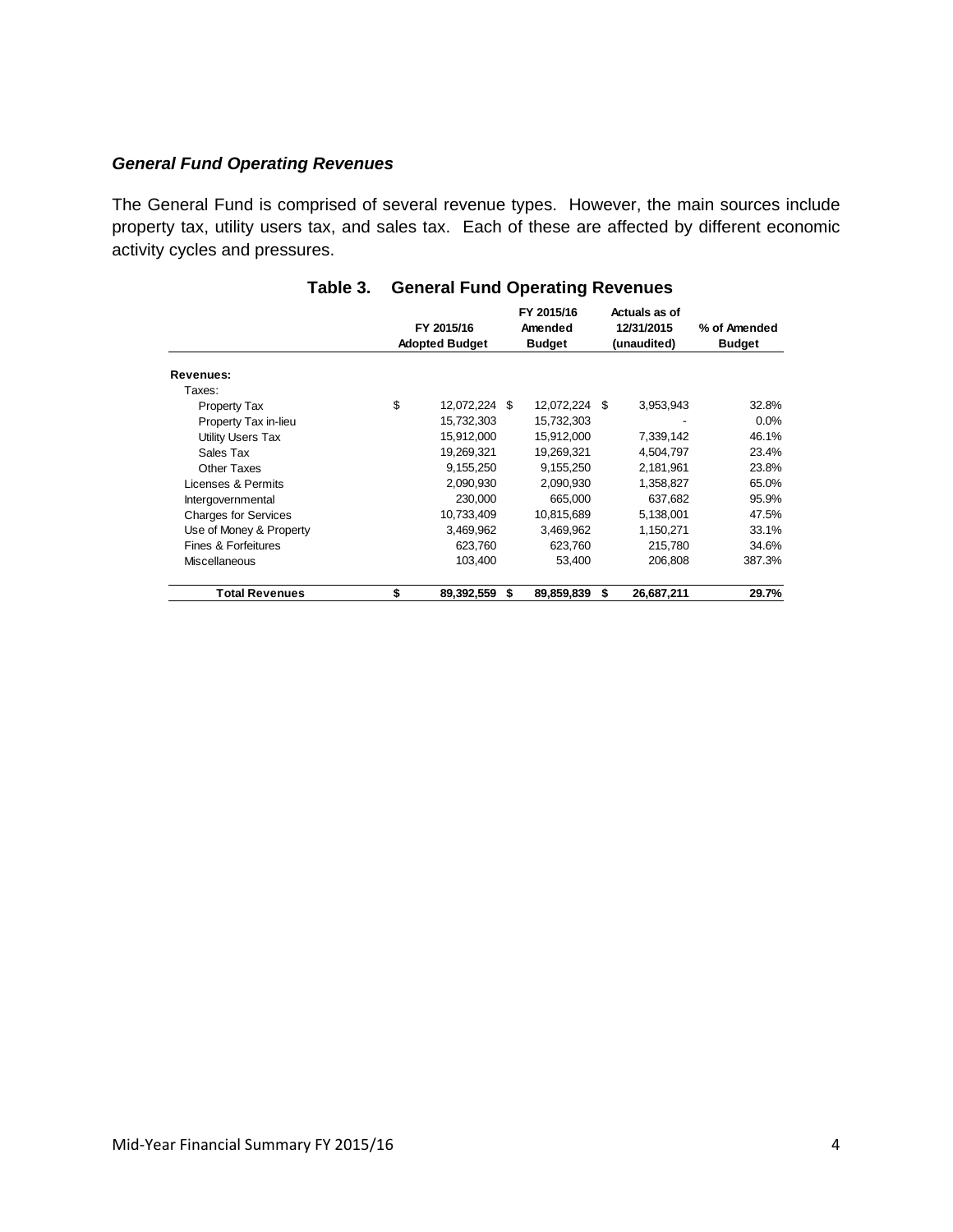#### *Property Taxes/Property Taxes In-Lieu*

Property taxes were budgeted to increase by 6.5% from the FY 2014/15 Amended Budget. The annual schedule of property tax payments from the County of Riverside will provide payments to the City based on the following estimated schedule:

Secured Property Tax Payment Dates Settlement 1 January Settlement 2 May Settlement 3 August Teeter Settlement **C**october

Based on historical averages of actual receipts, the City is estimated to receive 15% of the budgeted property tax revenue through mid-year. The City has currently received 14% during through mid-year. Property taxes will continue to be monitored as property valuations may adjust through the year based on property sales and assessment appeals filed with the County.



**Chart 1. General Fund Mid-Year Revenue Trend – Property Taxes** 

#### *Utility Users Tax*

Utility Users taxes were budgeted to remain flat from the FY 2014/15 Amended Budget. This projection is primarily due to competitive forces within the communications markets. Both the wireless and wired markets experienced downturns year over year. Based on our discussions with utility tax experts, there are a couple of causes for this trend. First is competition and bundling practices within the market as more small players continue to join the market. Second is the migration of customers from contract plans to prepaid plans. Currently there is no method within the State to capture UUT related to prepaid wireless plans. There is currently legislation in Sacramento trying to address this and close that gap.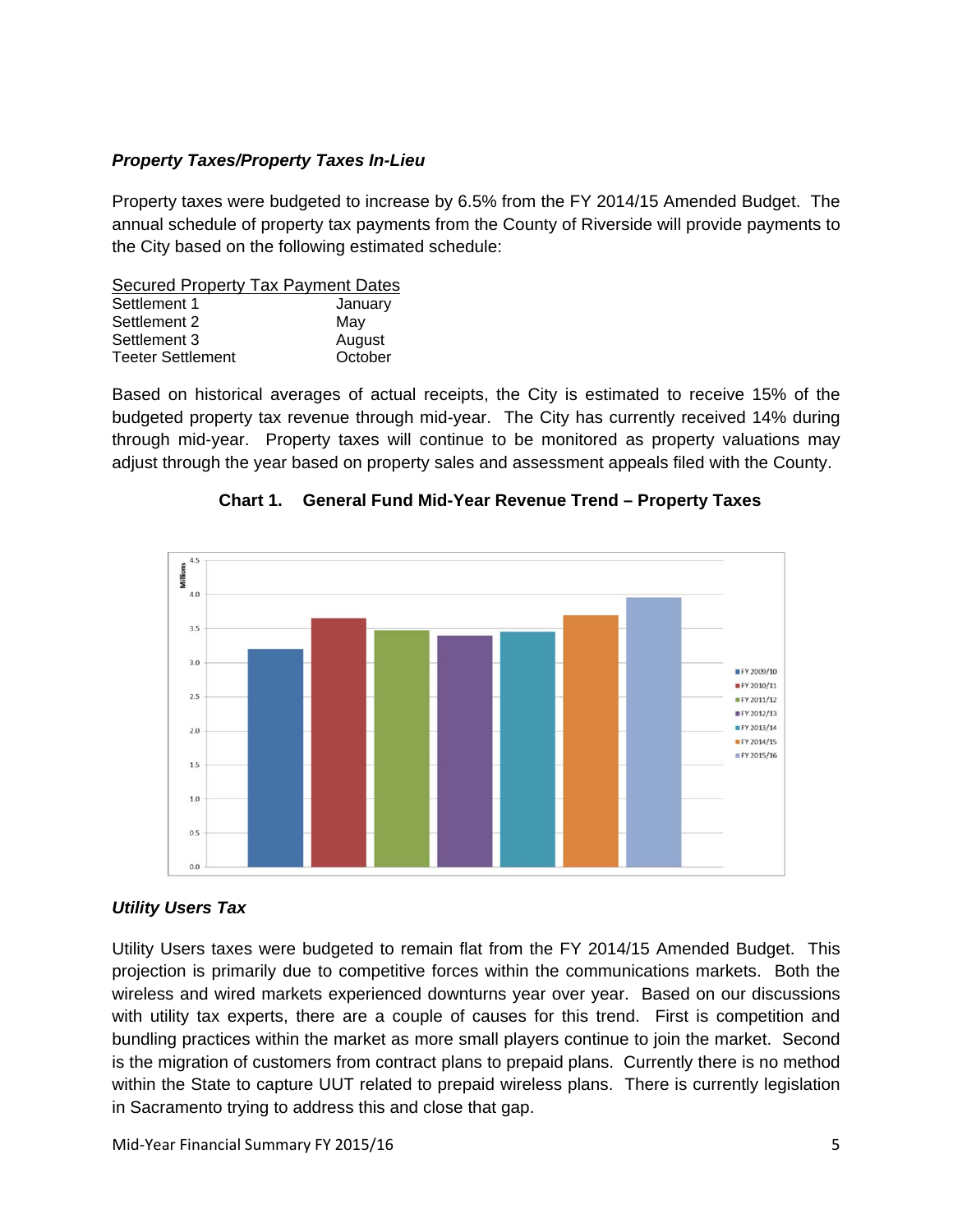Based on historical averages of actual receipts, the City is estimated to receive 40% of the budgeted utility users tax revenue through mid-year. The City has currently received 46% through mid-year.



**Chart 2. General Fund Mid-Year Revenue Trend – Utility Users Taxes** 

#### *Sales Taxes*

Based on the recovering economy and new businesses that began operating in the City, the FY 2015/16 sales tax budget was increased by 8.5%. Sales tax receipts will need to be continually monitored through the year to determine if current trends begin to plateau or begin to decrease.

Based on historical averages of actual receipts, the City is estimated to receive 19% of the budgeted sales tax revenue through mid-year. The City has currently received 23% through mid-year.



**Chart 3. General Fund Mid-Year Revenue Trend – Sales Taxes**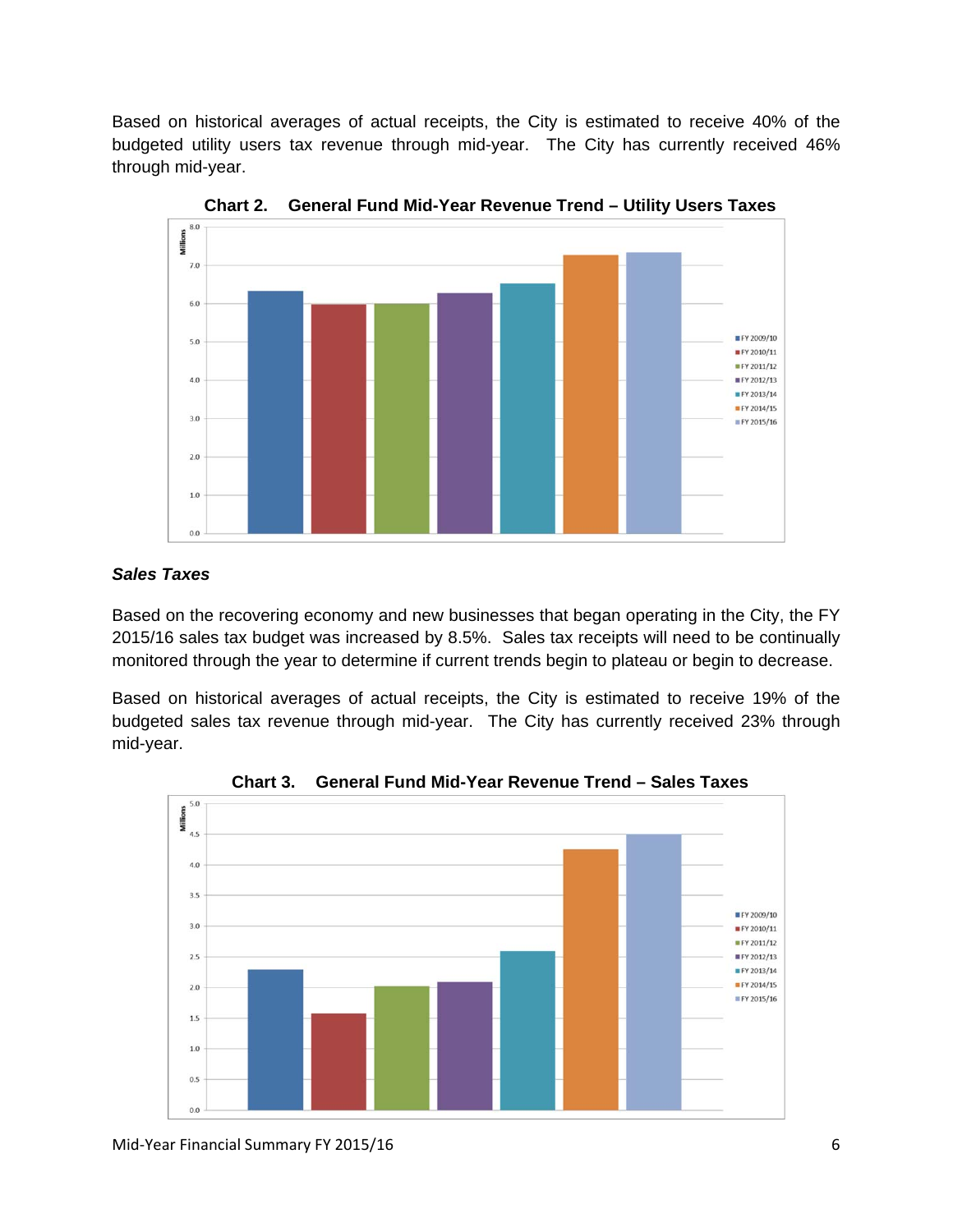#### *Other Taxes*

Other taxes are primarily composed of Business Gross Receipts, Transient Occupancy Tax, Documentary Transfer Tax, and Franchise Fees. Collectively, other taxes were budgeted to increase 9.7% from the FY 2014/15 Amended Budget.

Based on historical averages of actual receipts, the City is estimated to receive 23% of the budgeted Other Taxes revenue through mid-year. The City has currently received 23% through mid-year.





#### *Licenses & Permits*

Licenses & Permits are primarily composed of Business and Animal Licenses, along with Building, Electrical, Mechanical, Plumbing and other permits. Collectively, Licenses & Permits were budgeted to increase 27% from the FY 2014/15 Amended Budget.

Based on historical averages of actual receipts, the City is estimated to receive 47% of the budgeted Licenses & Permits revenue through mid-year. The City has currently received 65% through mid-year. The higher growth rate is related primarily to the recent building permit activities.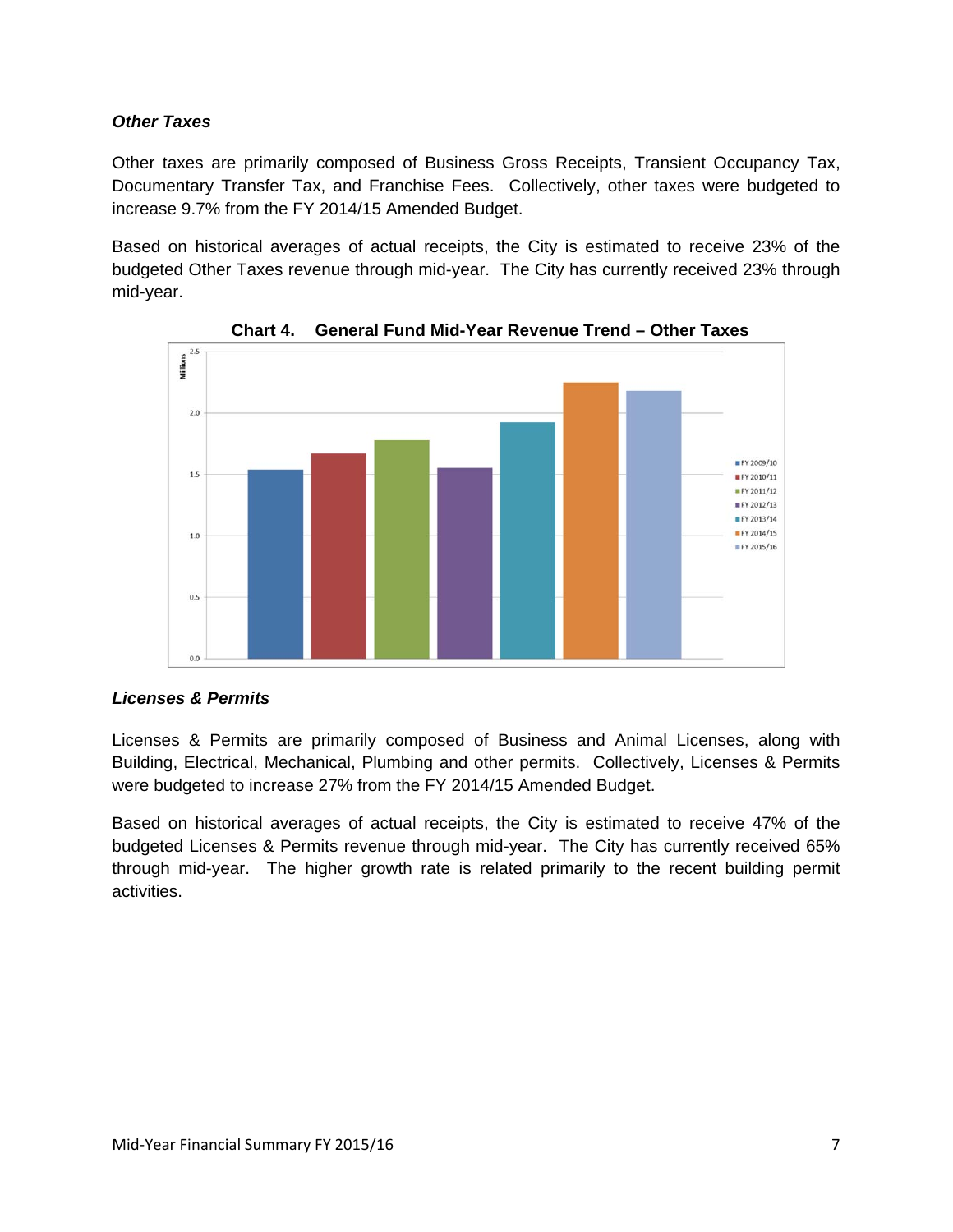

**Chart 5. General Fund Mid-Year Revenue Trend – Licenses & Permits** 

#### *Charges for Services*

Charges for Services are primarily composed of Plan Check Fees, Inspection Fees, Administrative Charges to other funds, and Parking Control Fines. Collectively, Charges for Services were budgeted to increase 14% from the FY 2014/15 Amended Budget.

Based on historical averages of actual receipts, the City is estimated to receive 43% of the budgeted Charges for Services revenue through mid-year. The City has currently received 47% through mid-year.



**Chart 6. General Fund Mid-Year Revenue Trend – Charges for Services**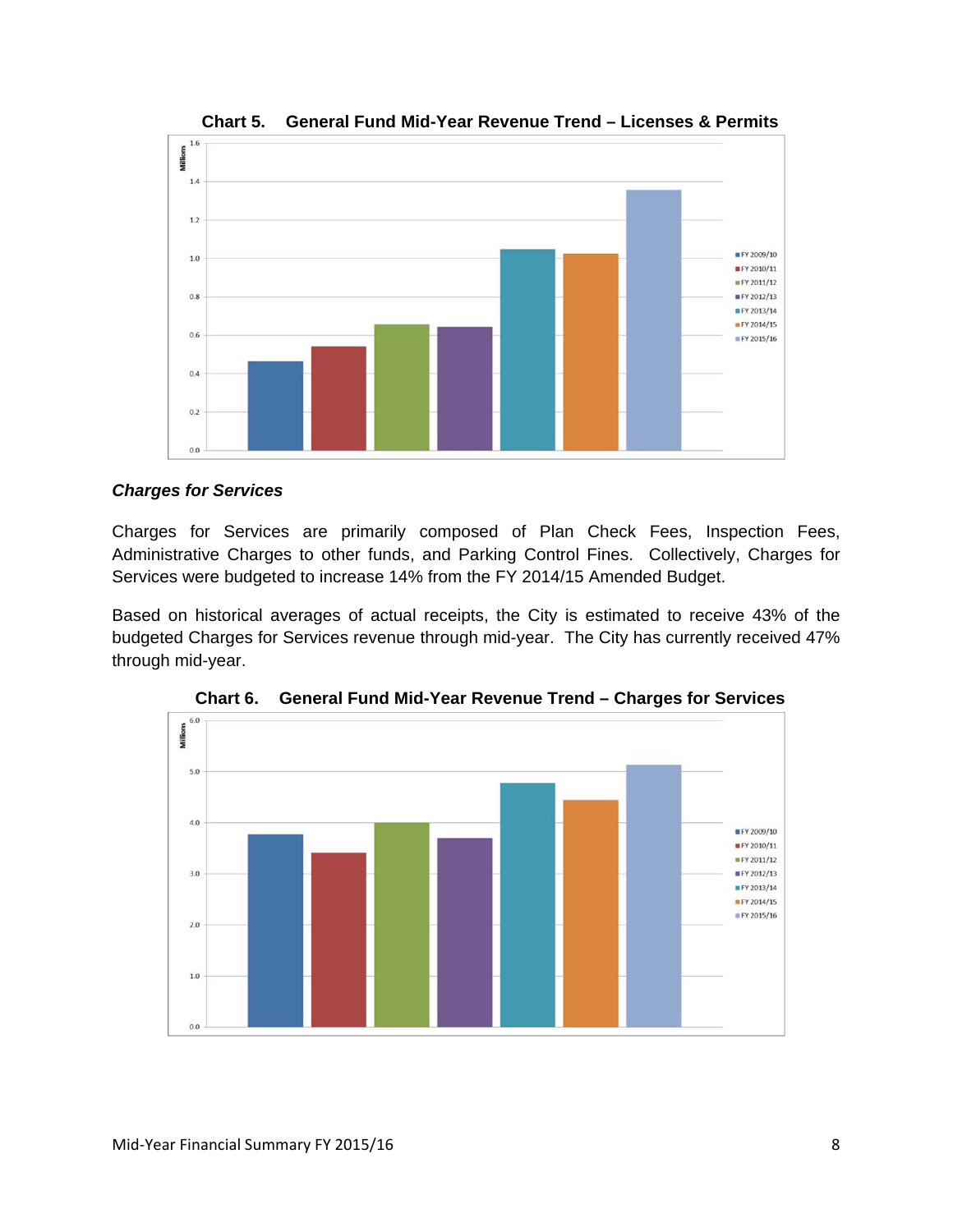#### *Use of Money and Property*

Investment income continues to remain low due to extremely low rates of return for fixed income investments. The investments managed by Chandler Asset Management totaled \$82,433,426 at par and achieved a Yield to Maturity (YTM) for December 2015 of 1.43%. This compares to a YTM in June 2015 of 1.38% and a YTM in December 2014 of 1.47%. The investments managed by Insight Investments totaled \$54,312,737 at par and achieved a Yield to Maturity (YTM) for December 2015 of 1.08%. This compares to a YTM in June 2015 of 1.08% and a YTM in December 2014 of 1.36%. In addition, the City maintained \$16,633,566 in the State Local Agency Investment Fund Pool (LAIF) with a YTM of 0.446%. This is a very low rate of return compared to historical experience, but is indicative of how investment income is performing everywhere. As the market begins to move upward, there will be less opportunity for the trading gains that are generally available under an active management approach.

#### *General Fund Expenditures*

Expenditures are being spent in-line with prior year expenditures. Each Department's activities will be monitored throughout the year as they may be impacted by different economic activity cycles and pressures.

|                                 |                  |    |                               |             | Actuals as of |               |  |
|---------------------------------|------------------|----|-------------------------------|-------------|---------------|---------------|--|
|                                 | FY 2015/16       |    | FY 2015/16                    |             | 12/31/2015    | % of Amended  |  |
|                                 |                  |    | Adopted Budget Amended Budget | (unaudited) |               | <b>Budget</b> |  |
| Department                      |                  |    |                               |             |               |               |  |
| City Council                    | \$<br>621,116 \$ |    | 805,346 \$                    |             | 331,761       | 41.2%         |  |
| <b>City Clerk</b>               | 512,583          |    | 512,583                       |             | 264,197       | 51.5%         |  |
| City Manager                    | 1.640.137        |    | 3.847.712                     |             | 600.795       | 15.6%         |  |
| City Attorney                   | 723,542          |    | 733.587                       |             | 189,945       | 25.9%         |  |
| <b>Community Development</b>    | 5,624,400        |    | 5,744,400                     |             | 2,383,356     | 41.5%         |  |
| Economic Development            | 1,129,753        |    | 1,129,753                     |             | 441,463       | 39.1%         |  |
| Financial & Management Services | 7.496.505        |    | 5,129,700                     |             | 3,000,305     | 58.5%         |  |
| <b>Administrative Services</b>  | 3.938.047        |    | 3,998,047                     |             | 1,819,903     | 45.5%         |  |
| <b>Public Works</b>             | 7,884,460        |    | 8,862,893                     |             | 2,504,668     | 28.3%         |  |
| Non-Departmental                | 3,973,383        |    | 4,274,195                     |             | 3,267,111     | 76.4%         |  |
| Non-Public Safety Subtotal      | 33,543,926       |    | 35,038,216                    |             | 14,803,504    | 42.2%         |  |
| <b>Public Safety</b>            |                  |    |                               |             |               |               |  |
| Police                          | 39,309,484       |    | 39,781,069                    |             | 20,246,233    | 50.9%         |  |
| Fire                            | 18,055,816       |    | 18,625,292                    |             | 9,114,743     | 48.9%         |  |
| <b>Public Safety Subtotal</b>   | 57,365,300       |    | 58,406,361                    |             | 29,360,976    | 50.3%         |  |
| <b>Total</b>                    | \$<br>90,909,226 | \$ | 93,444,577                    | \$          | 44,164,480    |               |  |

#### **Table 4. General Fund Expenditures**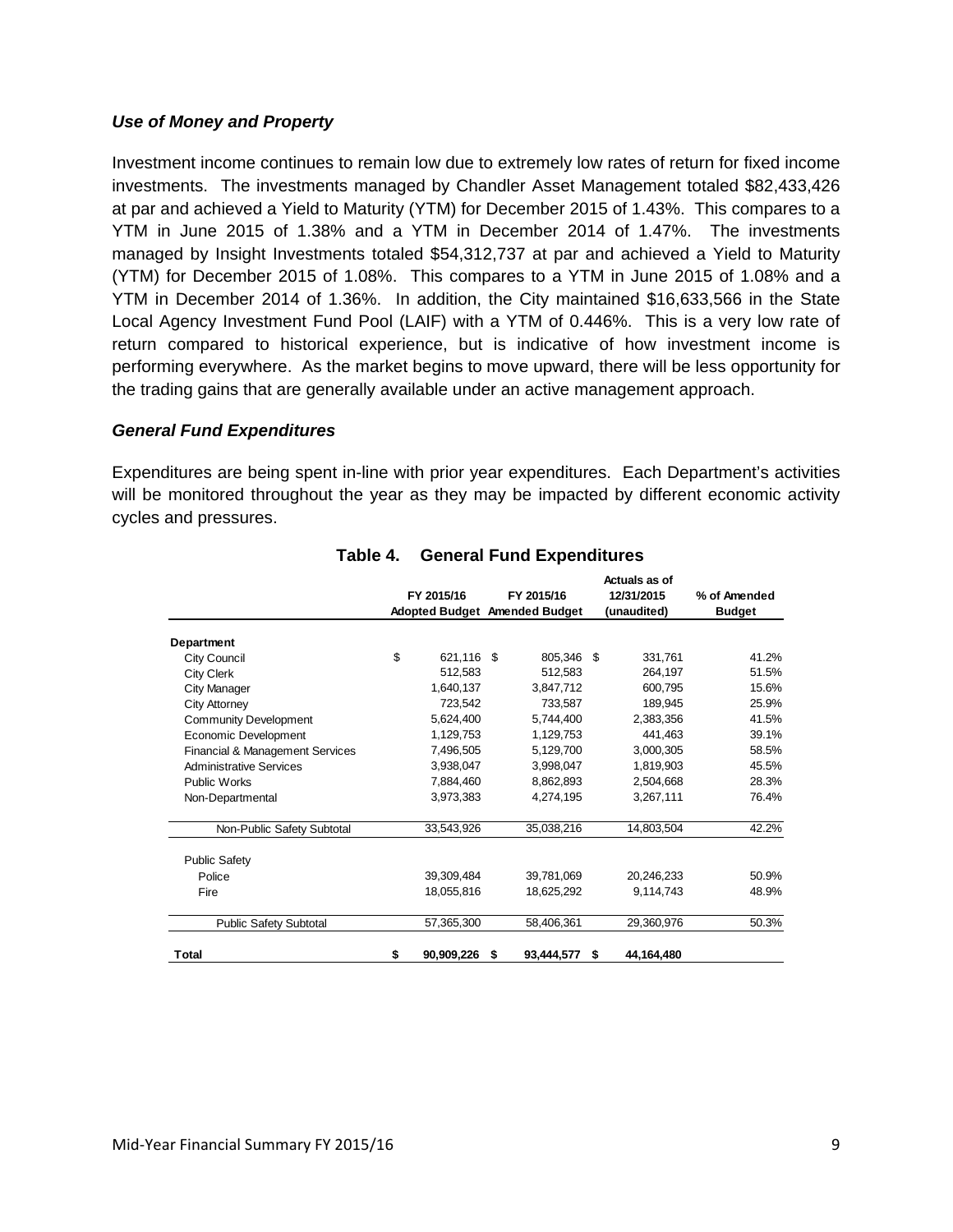#### OTHER KEY FUNDS

The following summaries describe other major funds in the City.

#### *Moreno Valley Community Services District*

The Moreno Valley Community Services District (CSD) was formed by the voters in 1984 to collect fees and certain taxes to provide an array of services including parks, recreation and community services, streetlights, landscaping and ongoing maintenance. The CSD provides these services through separate "zones" that define the services that are provided.

For certain zones, the primary revenue source used to provide services to properties is parcel fees or taxes levied on properties via their annual tax bill. Proposition 218, passed by California voters in November 1996, has posed a serious challenge to managing the future operation of the CSD zones. Prop. 218 requires any revenue increase to be addressed through a voting process by affected property owners. For a period following the initial implementation of Prop. 218, the CSD was successful in receiving approval for some new or increased revenues. There were also revenue increases due to the growth of developed parcels within the zones. However, due to cost increases that exceed any offsetting increases in the revenues over the past years, and the recent economic downturn slowing new parcel growth, property owners have been resistant to efforts to fully fund service levels.

|                                                     |                       |                                      | Actuals as of   |               |
|-----------------------------------------------------|-----------------------|--------------------------------------|-----------------|---------------|
|                                                     | FY 2015/16            | FY 2015/16                           | 12/31/2015      | % of Amended  |
|                                                     |                       | <b>Adopted Budget Amended Budget</b> | (unaudited)     | <b>Budget</b> |
| Revenues:                                           |                       |                                      |                 |               |
| Taxes:                                              |                       |                                      |                 |               |
| Property Tax                                        | \$<br>4,045,429 \$    | 4,045,429                            | \$<br>1,348,697 | 33.3%         |
| <b>Other Taxes</b>                                  | 6,392,300             | 6,392,300                            | 72,801          | 1.1%          |
| <b>Charges for Services</b>                         | 6,162,347             | 6,162,347                            | 688,759         | 11.2%         |
| Use of Money & Property                             | 743,900               | 743,900                              | 388,128         | 52.2%         |
| Fines & Forfeitures                                 | 50,000                | 50,000                               | 18,200          | 36.4%         |
| <b>Miscellaneous</b>                                | 9,150                 | 1,036,052                            | 39,692          | 3.8%          |
| Transfers In                                        | 1,560,375             | 1,894,936                            | 780,570         | 41.2%         |
| <b>Total Revenues</b>                               | 18,963,501            | 20,324,964                           | 3,336,847       | 16.4%         |
| <b>Expenditures:</b>                                |                       |                                      |                 |               |
| Library Services Fund (5010)                        | \$<br>1,747,334 \$    | 1,747,334 \$                         | 874,347         | 50.0%         |
| Zone A Parks Fund (5011)                            | 9,068,071             | 9,061,673                            | 4,238,107       | 46.8%         |
| LMD 2014-01 Residential Street Lighting Fund (5012) | 1,700,769             | 1,700,769                            | 610,951         | 35.9%         |
| Zone C Arterial Street Lighting Fund (5110)         | 1,005,200             | 1,005,200                            | 344,360         | 34.3%         |
| Zone D Standard Landscaping Fund (5111)             | 1,228,678             | 1,757,736                            | 363,082         | 20.7%         |
| Zone E Extensive Landscaping Fund (5013)            | 527,795               | 670,395                              | 72,028          | 10.7%         |
| 5014 LMD 2014-02                                    | 2,326,393             | 2,730,381                            | 723,316         | 26.5%         |
| Zone M Median Fund (5112)                           | 195,126               | 486,940                              | 57,143          | 11.7%         |
| CFD No. 1 (5113)                                    | 1,410,481             | 1,416,879                            | 572,970         | 40.4%         |
| Zone S (5114)                                       | 53,346                | 53,346                               | 17,116          | 32.1%         |
| 5211 ZONE A PARKS - RESTRICTED ASSETS               | 50,192                | 395,818                              |                 | 0.0%          |
| <b>Total Expenditures</b>                           | 19,313,385            | 21,026,471                           | 7,873,421       | 37.4%         |
| Net Change or                                       |                       |                                      |                 |               |
| <b>Adopted Use of Fund Balance</b>                  | \$<br>$(349, 884)$ \$ | (701,507) \$                         | (4,536,574)     |               |

#### **Table 5. CSD Operations**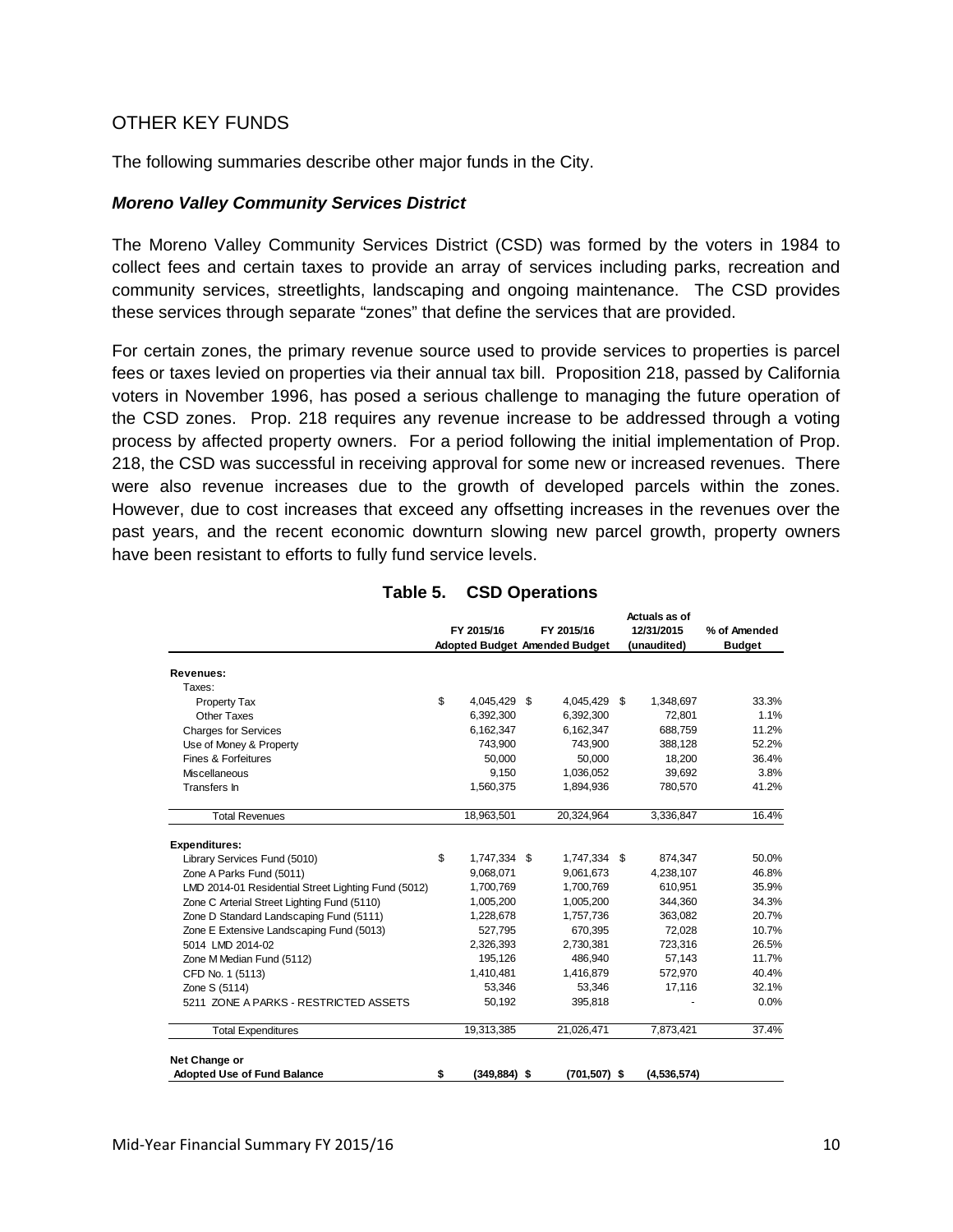#### *Community Services District Zone A – Parks & Community Services*

The largest Zone within the CSD is Zone A. It accounts for the administration and maintenance of the Parks & Community Services facilities and programs. Funding sources for these services come from a combination of property taxes, fees for service and smaller amounts from other City funds.

|                                    |                    |                               | Actuals as of |               |
|------------------------------------|--------------------|-------------------------------|---------------|---------------|
|                                    | FY 2015/16         | FY 2015/16                    | 12/31/2015    | % of Amended  |
|                                    |                    | Adopted Budget Amended Budget | (unaudited)   | <b>Budget</b> |
| Revenues:                          |                    |                               |               |               |
| Taxes:                             |                    |                               |               |               |
| Property Tax                       | \$<br>2,133,544 \$ | 2,133,544 \$                  | 696,715       | 32.7%         |
| Other Taxes                        | 4,930,000          | 4,930,000                     | 66,456        | 1.3%          |
| <b>Charges for Services</b>        | 1,075,350          | 1,075,350                     | 577,472       | 53.7%         |
| Use of Money & Property            | 671,200            | 671,200                       | 370,940       | 55.3%         |
| Miscellaneous                      | 7,150              | 7,150                         | 33,715        | 471.5%        |
| Transfers In                       | 521,021            | 521,021                       | 260,508       | 50.0%         |
| <b>Total Revenues</b>              | 9,338,265          | 9,338,265                     | 2,005,807     | 21.5%         |
| <b>Expenditures:</b>               |                    |                               |               |               |
| 35010 Parks & Comm Svcs - Admin    | \$<br>496,229 \$   | 496,229 \$                    | 213,539       | 43.0%         |
| 35210 Park Maintenance - General   | 3,362,922          | 3,382,114                     | 1,541,804     | 45.6%         |
| 35211 Contract Park Maintenance    | 485,131            | 485,131                       | 165,314       | 34.1%         |
| 35212 Park Ranger Program          | 379,377            | 379,377                       | 154,380       | 40.7%         |
| 35213 Golf Course Program          | 271,857            | 271,857                       | 144,093       | 53.0%         |
| 35214 Parks Projects               | 205,777            | 205,777                       | 96,150        | 46.7%         |
| 35310 Senior Program               | 564,102            | 564,102                       | 250,650       | 44.4%         |
| 35311 Community Services           | 188,893            | 176,098                       | 95,137        | 54.0%         |
| 35312 Community Events             | 82,767             | 82,767                        | 78,758        | 95.2%         |
| 35313 Conf & Rec Cntr              | 486,736            | 486,736                       | 242,958       | 49.9%         |
| 35314 Conf & Rec Cntr - Banquet    | 342,162            | 342,162                       | 159,660       | 46.7%         |
| 35315 Recreation Programs          | 1,333,706          | 1,333,706                     | 636,921       | 47.8%         |
| 35317 July 4th Celebration         | 134,054            | 134,054                       | 60,637        | 45.2%         |
| 35318 Sports Programs              | 666,855            | 654,060                       | 282,896       | 43.3%         |
| 35319 Towngate Community Center    | 67,503             | 67,503                        | 30,762        | 45.6%         |
| 95011 Non-Dept Zone A Parks        |                    |                               | 84,448        |               |
| <b>Total Expenditures</b>          | 9,068,071          | 9,061,673                     | 4,238,107     | 46.8%         |
| Net Change or                      |                    |                               |               |               |
| <b>Adopted Use of Fund Balance</b> | \$<br>270,194 \$   | 276,592 \$                    | (2, 232, 300) |               |

#### **Table 6. CSD Zone A Operations**

#### *Electric Utility*

The Moreno Valley Utility (MVU) manages the operation, maintenance and business planning of the City's electric utility. MVU's basic purpose is to purchase and distribute electricity to customers in newly developed areas of the City. The City began serving new customers in February 2004, and now serves more than 5,600 customers. As it reaches fiscal and operational maturity, MVU will continue to be a key component of the City's economic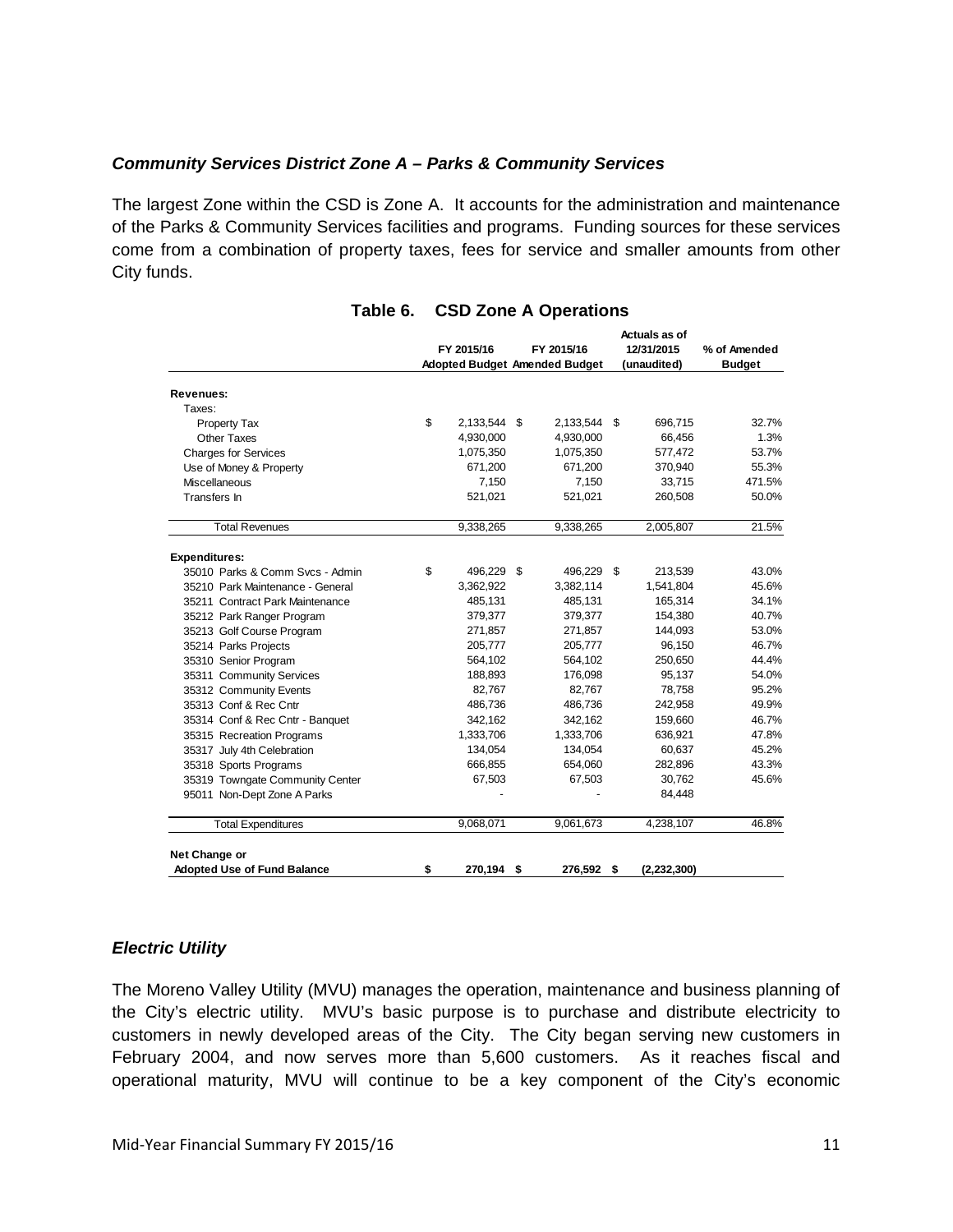development strategy. The City Council has established special tiered rates for electric utility customers based upon factors such as the number of jobs created.

The main revenue source for this fund is derived from charges for services. The customer base includes residential, commercial and industrial customers. The growth in customer base will continue to provide for the ability to create rate stabilization and replacement reserve funding.

|                                    | FY 2015/16<br><b>Adopted Budget</b> |     | FY 2015/16<br><b>Amended Budget</b> |      | Actuals as of<br>12/31/2015<br>(unaudited) | % of Amended<br><b>Budget</b> |
|------------------------------------|-------------------------------------|-----|-------------------------------------|------|--------------------------------------------|-------------------------------|
|                                    |                                     |     |                                     |      |                                            |                               |
| Revenues:                          |                                     |     |                                     |      |                                            |                               |
| <b>Charges for Services</b>        | \$<br>27,153,398                    | S   | 27,153,398                          | - \$ | 16,523,396                                 | 60.9%                         |
| Use of Money & Property            | 80,500                              |     | 80,500                              |      | 23,315                                     | 29.0%                         |
| Miscellaneous                      | 81,721                              |     | 81,721                              |      | 137,642                                    | 168.4%                        |
| <b>Total Revenues</b>              | 27,315,619                          |     | 27,315,619                          |      | 16,684,352                                 | 61.1%                         |
| <b>Expenditures:</b>               |                                     |     |                                     |      |                                            |                               |
| 45510 Electric Utility - General   | \$<br>18,809,614                    | -\$ | 18,809,614 \$                       |      | 8,824,511                                  | 46.9%                         |
| 45511 Public Purpose Program       | 2,740,147                           |     | 2,837,842                           |      | 700,474                                    | 24.7%                         |
| Taxable Lease Rev Bonds            | 1,831,700                           |     | 1,831,700                           |      | 987,602                                    | 53.9%                         |
| <b>Total Expenditures</b>          | 23,381,461                          |     | 23,479,156                          |      | 10,846,524                                 | 46.2%                         |
| Net Change or                      |                                     |     |                                     |      |                                            |                               |
| <b>Adopted Use of Fund Balance</b> | \$<br>3,934,158                     | S   | 3,836,463                           | S    | 5,837,829                                  |                               |

#### **Table 7. MVU Operations**

MVU's revenues and expenses will fluctuate annually based on energy demands.

#### SUMMARY

The City of Moreno Valley has experienced certain levels of growth and continues to maintain a balanced Budget without the use of reserves.

Although the City has experienced positive results in some areas through FY 2014/15 and through the mid-year of FY 2015/16, the City should remain cautiously optimistic as we proceed though the fiscal year.

As positive fund balances begin to grow, we will bring back to the City Council for discussion options to address the other challenges and unfunded liabilities, as well as examining the reserve fund balances held by the City.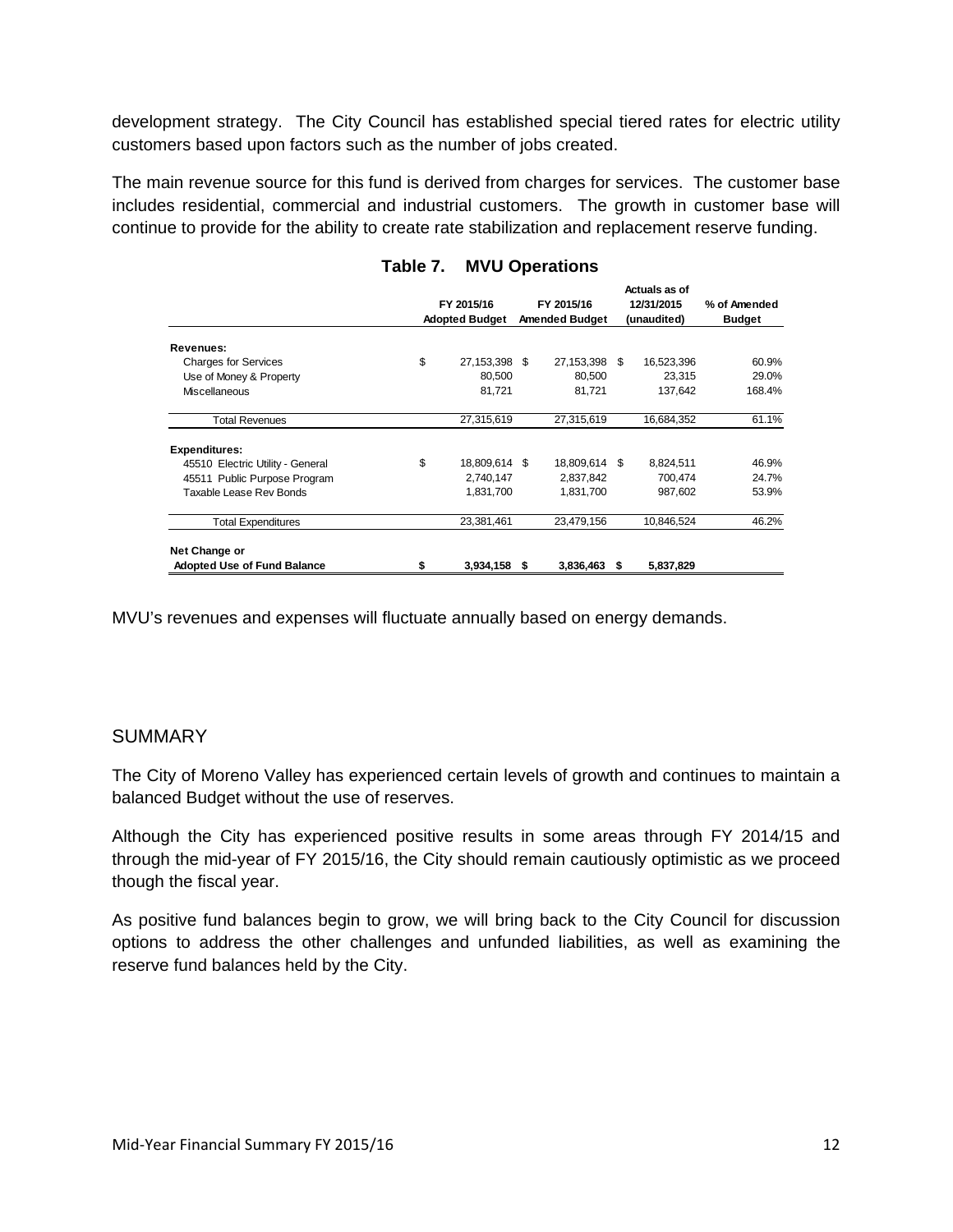#### RESOLUTION NO. 2016-27

A RESOLUTION OF THE CITY COUNCIL OF THE CITY OF MORENO VALLEY, CALIFORNIA, ADOPTING THE REVISED BUDGET FOR FISCAL YEARS 2015/16 – 2016/17

WHEREAS, the City Council approved the Operating Budget for the City for Fiscal Years 2015/16 – 20016/17, a copy of which, as may have been amended by the City Council, is on file in the Office of the City Clerk and is available for public inspection; and

WHEREAS, the City Manager has heretofore submitted to the City Council proposed amendments to the Budgets for the City for Fiscal Years 2015/16 – 2016/17, a copy of which, as may have been amended by the City Council, is on file in the Office of the City Clerk and is available for public inspection; and

WHEREAS, the said proposed amendments to the Budgets contain estimates of the services, activities and projects comprising the budget, and contain expenditure requirements and the resources available to the City; and

WHEREAS, the said proposed amendments to the Budgets contain the estimates of uses of fund balance, if required, to stabilize the delivery of City services during periods of operational deficits; and

WHEREAS, the amended Budgets, as herein approved, will enable the City Council to make adequate financial plans and will ensure that City officers can administer their respective functions in accordance with such plans.

NOW, THEREFORE, THE CITY COUNCIL OF THE CITY OF MORENO VALLEY, CALIFORNIA, DOES HEREBY RESOLVE AS FOLLOWS:

- 1. The Proposed Amendments to the Budgets, as shown on Exhibits A and B to this Resolution and as on file in the Office of the City Clerk, and as may have been amended by the City Council, is hereby approved and adopted as part of the Budgets of the City of Moreno Valley for Fiscal Years 2015/16 – 2016/17.
- 2. The Proposed Amendments to Position Control included within the staff report and contained in the Position Control Roster attached as Attachment 6 and on file in the Office of the City Clerk, and as may have been amended by the City Council, is hereby adopted as part of the Approved Position Control of the City of Moreno Valley for Fiscal Years 2015/16 – 2016/17.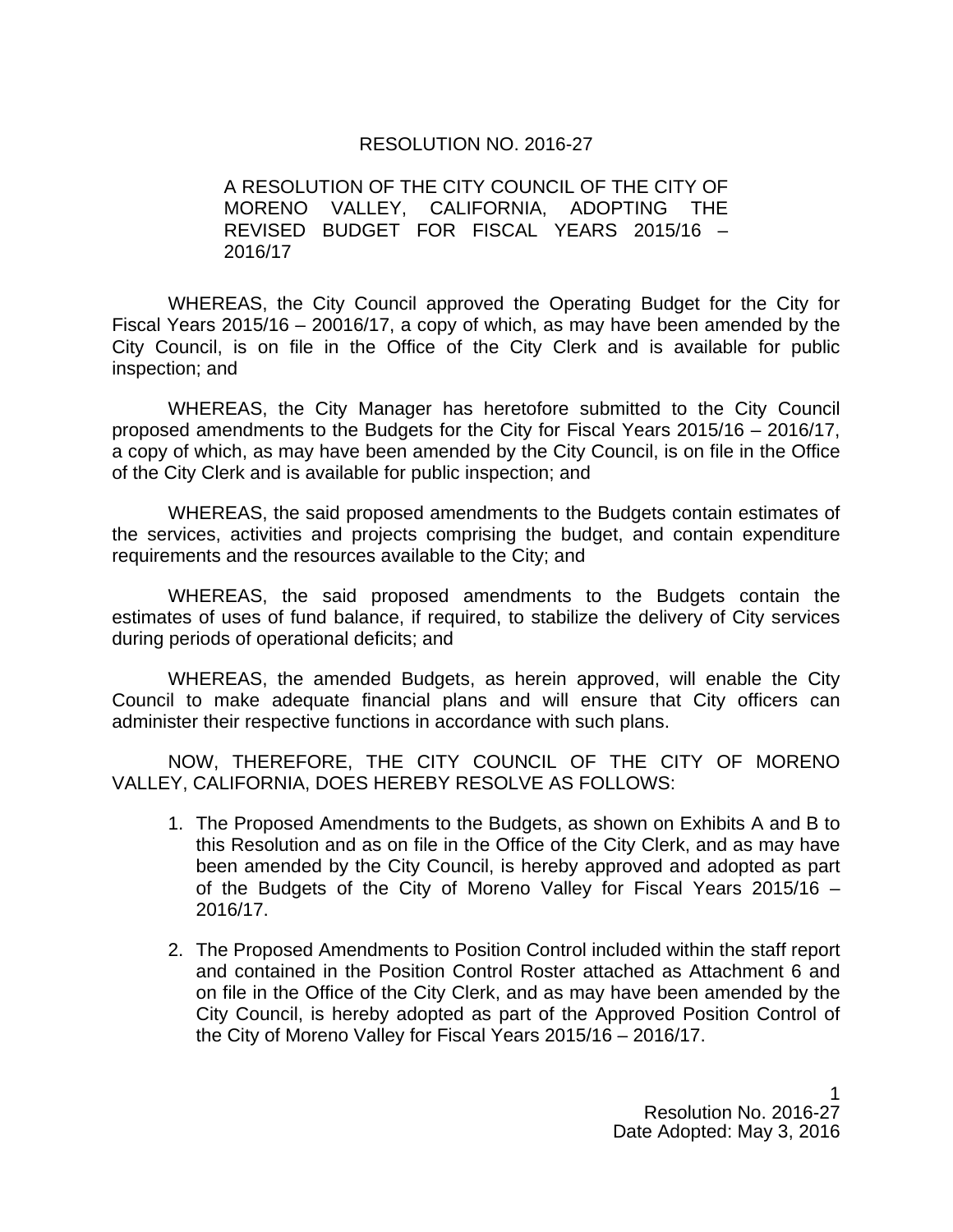- 3. The amounts of proposed expenditures, which may include the uses of fund balance specified in the approved budget, are hereby appropriated for the various budget programs and units for said fiscal years.
- 4. Within fifteen (15) days after the adoption of this Resolution, the City Clerk shall certify to the adoption hereof and, as so certified, cause a copy to be posted in at least three (3) public places within the City.

BE IT FURTHER RESOLVED that this Resolution shall take effect immediately upon its adoption.

 $\overline{\phantom{a}}$  , and the contract of the contract of the contract of the contract of the contract of the contract of the contract of the contract of the contract of the contract of the contract of the contract of the contrac

APPROVED AND ADOPTED this  $3<sup>rd</sup>$  day of May, 2016.

where the contract of the contract of the Mayor Mayor

ATTEST:

\_\_\_\_\_\_\_\_\_\_\_\_\_\_\_\_\_\_\_\_\_\_\_\_\_\_\_\_ City Clerk

APPROVED AS TO FORM:

\_\_\_\_\_\_\_\_\_\_\_\_\_\_\_\_\_\_\_\_\_\_\_\_\_\_\_\_ City Attorney

> 2 Resolution No. 2016-27 Date Adopted: May 3, 2016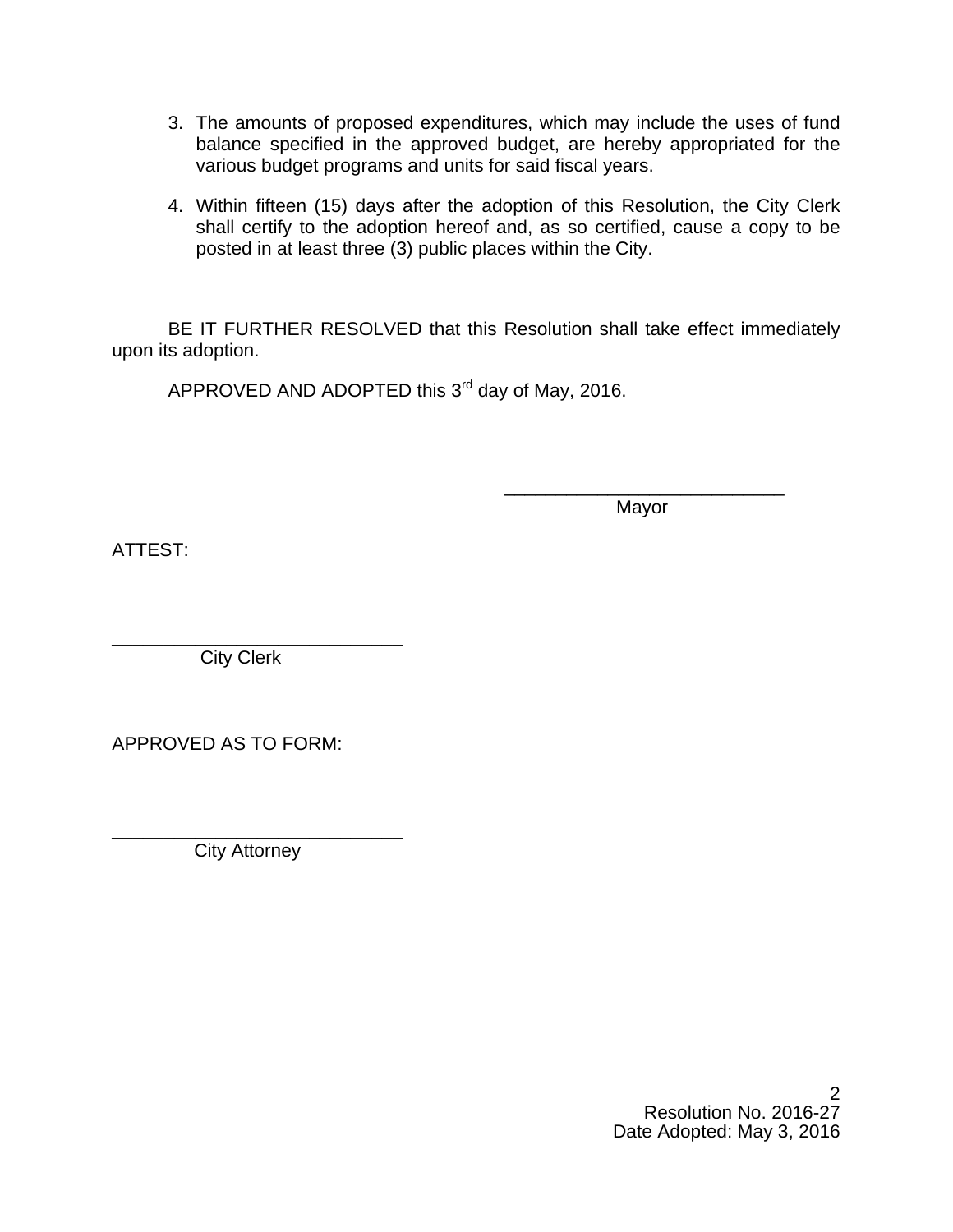#### **RESOLUTION JURAT**

STATE OF CALIFORNIA  $\qquad \qquad$  )

COUNTY OF RIVERSIDE ) ss.

CITY OF MORENO VALLEY )

I, Leslie Keane, Interim City Clerk of the City of Moreno Valley, California, do hereby certify that Resolution No. 2016-27 was duly and regularly adopted by the City Council of the City of Moreno Valley at a regular meeting thereof held on the 3rd day of May, 2016, by the following vote:

AYES:

NOES:

ABSENT:

ABSTAIN:

(Council Members, Mayor Pro Tem and Mayor)

CITY CLERK

\_\_\_\_\_\_\_\_\_\_\_\_\_\_\_\_\_\_\_\_\_\_\_\_\_\_\_\_\_\_\_\_\_\_\_

(SEAL)

3 Resolution No. 2016-27 Date Adopted: May 3, 2016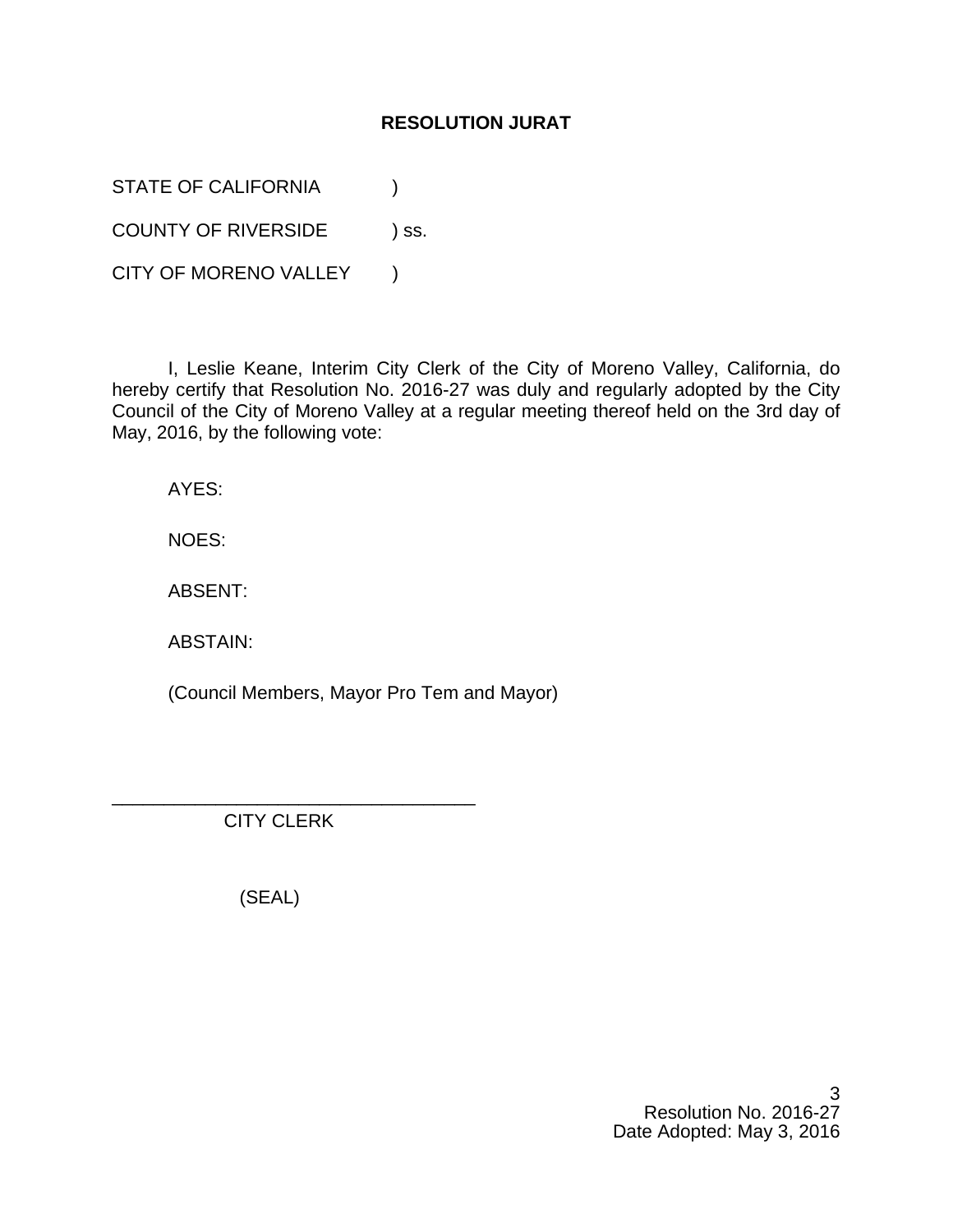| Department                       | Fund | <b>Account Description</b> | <b>GL Account</b>       | FY 2015/16<br>Proposed |           | <b>Revised Budget</b> | <b>Description - Proposed Adiustment</b>                                                        |
|----------------------------------|------|----------------------------|-------------------------|------------------------|-----------|-----------------------|-------------------------------------------------------------------------------------------------|
|                                  |      |                            |                         | <b>Amended Budget</b>  | Amendment |                       |                                                                                                 |
| Public Works - Special Districts | 1010 | <b>Transfers Out</b>       | 1010-99-99-91010-905014 | 217.724                | (1.796)   |                       | 215.928 Decrease Gen. Fund contribution to be consistent with Engineer's Report for LMD 2014-02 |
| <b>TOTAL EXPENSES</b>            |      |                            |                         |                        | (1.796)   |                       |                                                                                                 |

**CITY OF MORENO VALLEYGENERAL FUNDFY 2016/17 Proposed Amendments**

**EXHIBIT A** 

| <b>Pepartment</b>     | Funo | <b>Account Description</b> | ∟ Account | FY 2016/17<br>$\sim$ $\sim$ $\sim$<br>Amondod Rudar<br>source outle. | <b>Propose</b><br><b>Amendment</b> | <b>Revised Budget</b> | <b>Description - Proposed Adjustment</b> |
|-----------------------|------|----------------------------|-----------|----------------------------------------------------------------------|------------------------------------|-----------------------|------------------------------------------|
| <b>TOTAL EXPENSES</b> |      |                            |           |                                                                      |                                    |                       |                                          |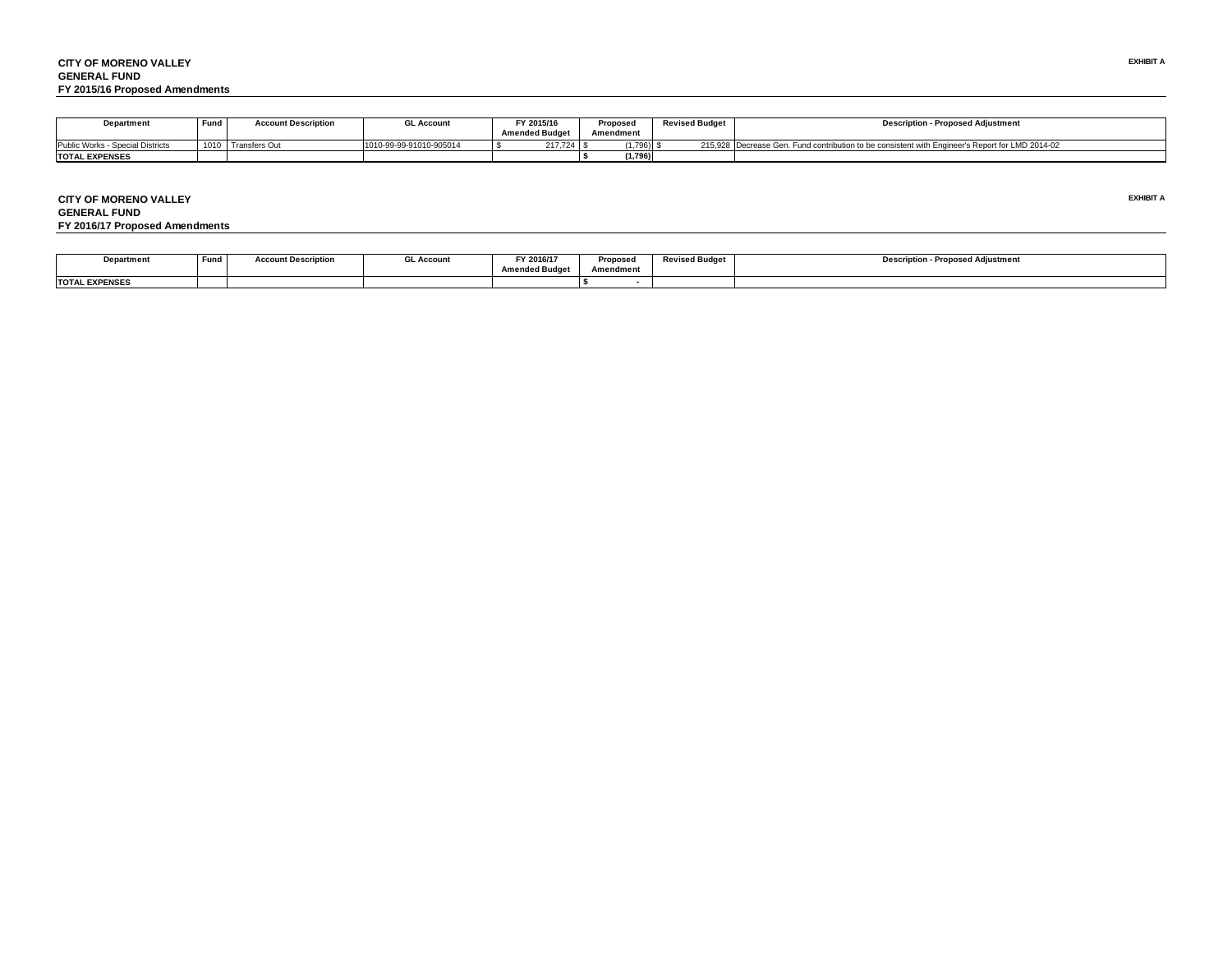#### **CITY OF MORENO VALLEY EXHIBIT B NON - GENERAL FUND FY 2015/16 Proposed Amendments**

| Department                          | Fund         | <b>Account Description</b>                         | <b>GL Account</b>                                  | <b>FY 2015/16 Amended</b> | Proposed            | <b>Revised Budget</b> | <b>Description - Proposed Adjustment</b>                                                                                                                                                             |
|-------------------------------------|--------------|----------------------------------------------------|----------------------------------------------------|---------------------------|---------------------|-----------------------|------------------------------------------------------------------------------------------------------------------------------------------------------------------------------------------------------|
|                                     |              |                                                    |                                                    | <b>Budget</b>             | Amendment           |                       |                                                                                                                                                                                                      |
| Financial & Management Svcs         | 2017         | Rebates-Energy Effeciency                          | 2017-99-99-92017-580080                            | \$                        | 21,400 \$           |                       | 21,400 To account for revenue received to date                                                                                                                                                       |
| Public Works<br>Public Works        | 2050<br>3000 | Special Taxes<br>Transfer In                       | 2050-70-79-25722-404000<br>3000-99-99-93000-802910 | 40,000<br>$\sim$          | (12.500)<br>155,000 |                       | 27,500 Decrease parcel charge revenue based on applied fixed charges.<br>155 Additional funds are needed for the Corporate Yard project to cover the unanticipated increase in costs associated with |
|                                     |              |                                                    |                                                    |                           |                     |                       | utility service connection fees, shopdrawing/plan check fees, and construction support fees.                                                                                                         |
| Public Works                        | 3005         | Transfers in - from DIF - FIRE                     | 3005-99-99-93005-802903                            | 15,500                    | 161,000             | 176,500               | This project included the renovation of Fire Station No. 48 to improve accessibility and energy efficiency, and to modernize                                                                         |
|                                     |              |                                                    |                                                    |                           |                     |                       | facilities. The project also converted the existing open dormitory into five separate sleeping quarters, each accommodating                                                                          |
|                                     |              |                                                    |                                                    |                           |                     |                       | two persons, for a total capacity of 10 beds. Renovation of the existing bathroom was completed to comply with current                                                                               |
|                                     |              |                                                    |                                                    |                           |                     |                       | Americans with Disabilities Act (ADA) standards.                                                                                                                                                     |
| Public Works                        | 5012         | Parcel Fees                                        | 5012-70-79-25703-500800                            | 958,200                   | (17,000)            |                       | 941,200 Decrease parcel charge revenue based on applied fixed charges.                                                                                                                               |
| Public Works                        | 5013         | Parcel Fees                                        | 5013-70-79-25705-500800                            | 397,900                   | (14, 800)           |                       | 383,100 Decrease parcel charge revenue based on applied fixed charges                                                                                                                                |
| <b>Public Works</b>                 | 5014         | Parcel Fees                                        | 5014-70-79-25721-500800                            | 2,074,897                 | (23, 500)           |                       | 2,051,397 Decrease parcel charge revenue based on applied fixed charges.                                                                                                                             |
| Public Works                        | 5014         | Transfer In                                        | 5014-99-99-95014-801010                            | 217,724                   | (1,796)             |                       | 215,928 Decrease GF contribution to be consistent with Engineer's Report for LMD 2014-02                                                                                                             |
|                                     |              | Advanced Energy Fees                               | 5110-70-79-25703-501100                            |                           | (113, 700)          |                       |                                                                                                                                                                                                      |
| Public Works<br><b>Public Works</b> | 5110<br>5110 | Other Fees                                         | 5110-70-79-25703-509000                            | 163,700                   | 20,000              | 20,000                | 50,000 Decrease Advanced Energy Fees. Projects have not started development<br>Increase revenue for reimbursements from cities participating in CASL                                                 |
| Public Works                        | 5111         | Parcel Fees                                        | 5111-70-79-25704-500800                            | 1,218,000                 | (33,600)            |                       | 1,184,400 Decrease parcel charge revenue based on applied fixed charges.                                                                                                                             |
| <b>Public Works</b>                 | 5112         | Parcel Fees                                        | 5112-70-79-25719-500800                            | 167,300                   | (10, 300)           |                       | 157,000 Decrease parcel charge revenue based on applied fixed charges                                                                                                                                |
| <b>TOTAL REVENUES</b>               |              |                                                    |                                                    |                           | 130,204<br>ŝ.       |                       |                                                                                                                                                                                                      |
|                                     |              |                                                    |                                                    |                           |                     |                       |                                                                                                                                                                                                      |
| Public Works                        | 2001         | CIP Other                                          | 2001-70-77-80001-720199                            | 7,171,650 \$<br>\$.       | 70,000 \$           |                       | 7,241,650 The new appropriation of \$70,000 is for the design and constuction costs for two Alessandro Boulevard "City of Moreno                                                                     |
|                                     |              |                                                    |                                                    |                           |                     |                       | Valley " entry monument signs.                                                                                                                                                                       |
| Public Works                        | 2006         | Salaries, Reimbursable (In/Out)                    | 2006-70-79-25701-611510                            | (809, 483)                | (14, 200)           |                       | (823,683) Salaries Reimburseable reallocated across multipe funds.                                                                                                                                   |
| Public Works                        | 2050         | Salaries, Reimbursable (In/Out)                    | 2050-70-79-25722-611510                            | 1,503                     | 100                 |                       | 1,603 Salaries Reimburseable reallocated across multipe funds.                                                                                                                                       |
| Parks & Community Services          | 2202         | ISF - TS Oper                                      | 2202-50-58-75312-690118                            | 6,256                     | (6, 256)            |                       | Reduction of ISF charges per grant requirements.                                                                                                                                                     |
| <b>Public Works</b>                 | 2903         | Transfers to FIRE SERVICES CAP                     | 2903-99-95-92903-903005                            | 15,500                    | 161,000             |                       | 176,500 This project included the renovation of Fire Station No. 48 to improve accessibility and energy efficiency, and to modernize                                                                 |
|                                     |              | <b>FUND</b>                                        |                                                    |                           |                     |                       | facilities. The project also converted the existing open dormitory into five separate sleeping quarters, each accommodating                                                                          |
|                                     |              |                                                    |                                                    |                           |                     |                       | two persons, for a total capacity of 10 beds. Renovation of the existing bathroom was completed to comply with current                                                                               |
|                                     |              |                                                    |                                                    |                           |                     |                       | Americans with Disabilities Act (ADA) standards.                                                                                                                                                     |
| <b>Public Works</b>                 | 2910         | <b>Transfer Out</b>                                | 2910-99-95-92910-903000                            |                           | 155,000             |                       | 155,000 For the Corporate Yard project to cover the unanticipated increase in costs associated with utility service connection fees,                                                                 |
|                                     |              |                                                    |                                                    |                           |                     |                       | shopdrawing/plan check fees, and construction support fees. Additional costs were also incurred for Fire Department                                                                                  |
|                                     |              |                                                    |                                                    |                           |                     |                       | review and approval of shop drawings for fire water supply, solar power panel installation, and design consultant support                                                                            |
|                                     |              |                                                    |                                                    |                           |                     |                       | for engineering and architectural services during construction.                                                                                                                                      |
| Public Works                        | 3000         | CIP Other                                          | 3000-70-77-80003-720199                            | 2,475,088                 | 155,000             |                       | 2,630,088  For the Corporate Yard project to cover the unanticipated increase in costs associated with utility service connection fees,                                                              |
|                                     |              |                                                    |                                                    |                           |                     |                       | shopdrawing/plan check fees, and construction support fees. Additional costs were also incurred for Fire Department                                                                                  |
|                                     |              |                                                    |                                                    |                           |                     |                       | review and approval of shop drawings for fire water supply, solar power panel installation, and design consultant support                                                                            |
|                                     |              |                                                    |                                                    |                           |                     |                       | for engineering and architectural services during construction.                                                                                                                                      |
| Public Works                        | 3005         | CIP Other                                          | 3005-70-77-80003-720199                            | 45,642                    | 55,000              |                       | 100,642 This project included the renovation of Fire Station No. 48 to improve accessibility and energy efficiency, and to modernize                                                                 |
|                                     |              |                                                    |                                                    |                           |                     |                       | facilities. The project also converted the existing open dormitory into five separate sleeping quarters, each accommodating                                                                          |
|                                     |              |                                                    |                                                    |                           |                     |                       | two persons, for a total capacity of 10 beds. Renovation of the existing bathroom was completed to comply with current                                                                               |
| Public Works                        | 3411         | CIP Other                                          | 3411-70-77-80001-720199                            | 7,183,614                 | (627,000)           |                       | Americans with Disabilities Act (ADA) standards.<br>6,556,614 Construction costs for the Nason Street Improvement project were lower than estimated resulting in budget savings. This                |
|                                     |              |                                                    |                                                    |                           |                     |                       | action re-appropriates funds to the Citywide Annual Pavement Resurfacing project.                                                                                                                    |
| Public Works                        | 3411         | CIP Other                                          | 3411-70-77-80001-720199                            | 7,183,614                 | 627,000             |                       | 7,810,614 Construction costs for the Nason Street Improvement project were lower than estimated resulting in budget savings. This                                                                    |
|                                     |              |                                                    |                                                    |                           |                     |                       | action re-appropriates funds to the Citywide Annual Pavement Resurfacing project.                                                                                                                    |
| Parks & Community Services          | 5011         | Oper Mtrls - Grounds                               | 5011-50-57-35213-630316                            | 7.200                     | 25,000              |                       | 32,200 Complete replacement of drain at Golf Course due to current flooding, and concerns about El Nino damage.                                                                                      |
| Parks & Community Services          | 5011         | ISF - TS Oper                                      | 5011-50-55-35010-690118                            | 23,632                    | 6,256               |                       | 29,888 Reduction of ISF charges per grant requirements.                                                                                                                                              |
| Public Works                        | 5013         | Salaries, Reimbursable (In/Out)                    | 5013-70-79-25705-611510                            | 21,391                    | 500                 |                       | 21,891 Salaries Reimburseable reallocated across multipe funds.                                                                                                                                      |
| Public Works                        | 5013         | Maint & Repair - Bldg & Ground                     | 5013-70-79-25714-620910                            | 303,300                   | (117,000)           |                       | 186,300 Maintenance responsibility of flood control facilities has not transferred to City as of 12/31/15                                                                                            |
| <b>Public Works</b>                 | 5013         | Utilities - Water                                  | 5013-70-79-25714-621030                            | 30,800                    | (20, 800)           |                       | 10,000 Decreased for maintenance responsibility not assumed yet for Line F                                                                                                                           |
| Public Works                        | 5013         | Utilities - Water                                  | 5013-70-79-25713-621030                            | 37,700                    | 2,000               |                       | 39,700   Increase in water costs related to turf rebate program and drought.                                                                                                                         |
| <b>Public Works</b>                 | 5014         | Salaries, Reimbursable (In/Out)                    | 5014-70-79-25721-611510                            | 393,850                   | 7,000               |                       | 400,850 Salaries Reimburseable reallocated across multipe funds.                                                                                                                                     |
| <b>Public Works</b>                 | 5014         | Postage - Mail                                     | 5014-70-79-25721-630110                            | 4.644                     | 5.000               |                       | 9,644 Increase legal, engineering and advertising costs for landscape maintenance RFP and ballots                                                                                                    |
| Public Works                        | 5014         | Marketing Svcs - Advertising                       | 5014-70-79-25721-620610                            | 372                       | 500                 |                       | 872 Increase legal, engineering and advertising costs for landscape maintenance RFP and ballots                                                                                                      |
| Public Works                        | 5014         | Professional Svcs - Legal Svcs                     | 5014-70-79-25721-620230                            | 200                       | 4,000               |                       | 4,200 Increase legal, engineering and advertising costs for landscape maintenance RFP and ballots                                                                                                    |
| Public Works                        | 5014         | Professional Svcs - Other                          | 5014-70-79-25721-620299                            | 38,329                    | 4,700               | 43,029                | Increase legal, engineering and advertising costs for landscape maintenance RFP and ballots                                                                                                          |
| <b>Public Works</b>                 | 5014         | Maint & Repair - Bldg & Ground                     | 5014-70-79-25721-620910                            | 1,485,225                 | (31,900)            |                       | 1,453,325 Maintenance responsibility of flood control facilities has not transferred to City as of 12/31/15                                                                                          |
| Public Works                        | 5014         | Maint & Repair - Improvements                      | 5014-70-79-25721-620920                            | 14,700                    | 6,800               |                       | 21,500 Unanticipated irrigation line expenses                                                                                                                                                        |
| <b>Public Works</b>                 | 5014         | Utilities - Water                                  | 5014-70-79-25721-621030                            | 456,400                   | 7,100               | 463.500               | Increase in water costs related to turf rebate program and drought.                                                                                                                                  |
| <b>Public Works</b>                 | 5111         | Salaries, Reimbursable (In/Out)                    | 5111-70-79-25704-611510                            | 193.937                   | 5,900               | 199.837               | Salaries Reimburseable reallocated across multipe funds.                                                                                                                                             |
| Public Works                        | 5111<br>5111 | Professional Svcs - Other                          | 5111-70-79-25704-620299<br>5111-70-79-25704-620920 | 170,400<br>600            | (130, 400)          | 40,000                | Decrease professional services; will not be transitioning Zone D to LMD this FY                                                                                                                      |
| <b>Public Works</b><br>Public Works | 5111         | Maint & Repair - Improvements<br>Utilities - Water | 5111-70-79-25704-621030                            | 270,300                   | 7,900<br>13,600     |                       | 8,500 Additional lighting responsibilities in Zone D and repairs related to Traffic Collision<br>283,900 Increase in water costs related to turf rebate program and drought.                         |
| Public Works                        | 5112         | Salaries, Reimbursable (In/Out)                    | 5112-70-79-25719-611510                            | 16,720                    | 500                 |                       | 17,220 Salaries Reimburseable reallocated across multipe funds.                                                                                                                                      |
| Public Works                        | 5112         | Utilities - Water                                  | 5112-70-79-25719-621030                            | 67,500                    | 3,400               |                       | 70,900 Increase in water costs related to turf rebate program and drought.                                                                                                                           |
| Parks & Community Services          | 5113         | Oper Mtrls - Improvements                          | 5113-50-57-35216-630332                            | 14.000                    | 45.000              |                       | 59,000 For upgrading the Calsense Irrigation Controllers at Celebration, TownGate II and Shadow Mt. Parks.                                                                                           |
| Public Works                        | 5114         | Salaries, Reimbursable (In/Out)                    | 5114-70-79-25720-611510                            | 4.258                     | 200                 |                       | 4.458 Salaries Reimburseable reallocated across multipe funds                                                                                                                                        |
| <b>TOTAL EXPENSES</b>               |              |                                                    |                                                    |                           | 420,900<br>-S       |                       |                                                                                                                                                                                                      |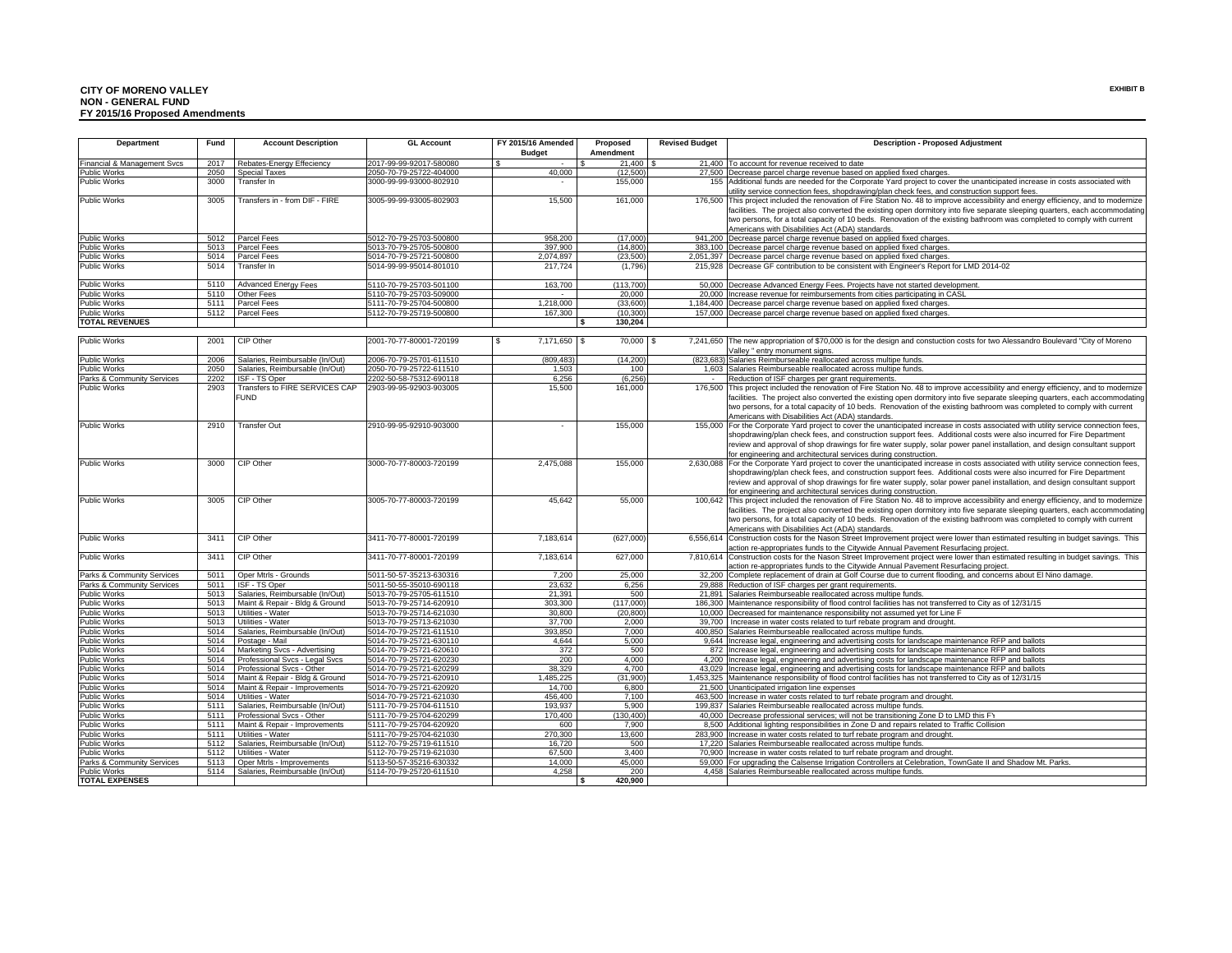#### RESOLUTION NO. CSD 2016-11

#### A RESOLUTION OF THE MORENO VALLEY COMMUNITY SERVICES DISTRICT OF THE CITY OF MORENO VALLEY, CALIFORNIA, ADOPTING THE REVISED BUDGET FOR FISCAL YEARS 2015/16 – 2016/17

WHEREAS, the President and Board Members of the Moreno Valley Community Services District approved the Operating Budgets for the District for Fiscal Years 2015/16 – 2016/17, a copy of which, as may have been amended by the District's Board of Directors, is on file in the Office of the City Clerk and is available for public inspection; and

WHEREAS, the City Manager has heretofore submitted to the President and Board Members of the Moreno Valley Community Services District proposed amendments to the Budgets for the District for Fiscal Years 2015/16 – 2016/17, a copy of which, as may have been amended by the District's Board of Directors, is on file in the Office of the City Clerk and is available for public inspection; and

WHEREAS, the said Proposed Revised Budget contains estimates of the services, activities and projects comprising the budget, and contains expenditure requirements and the resources available to the Community Services District; and

WHEREAS, the said Proposed Revised Budget contains the estimates of uses of fund balance as required to stabilize the delivery of City services; and

WHEREAS, the President and Board of Directors have made such revisions to the Proposed Revised Operating Budget as so desired; and

WHEREAS, the Proposed Revised Budget, as herein approved, will enable the Community Services District to make adequate financial plans and will ensure that District officers can administer their respective functions in accordance with such plans.

NOW, THEREFORE, THE MORENO VALLEY COMMUNITY SERVICES DISTRICT OF THE CITY OF MORENO VALLEY, CALIFORNIA, DOES HEREBY RESOLVE AS FOLLOWS:

- 1. The Proposed Amendments to the Budgets, as shown on Exhibits A and B to this Resolution and as on file in the Office of the City Clerk, and as may have been amended by the Community Services District's Board of Directors, is hereby approved and adopted as part of the Budgets of the Moreno Valley Community Services District for the Fiscal Years 2015/16 – 2016/17.
- 2. The amounts of proposed expenditures, which may include the uses of fund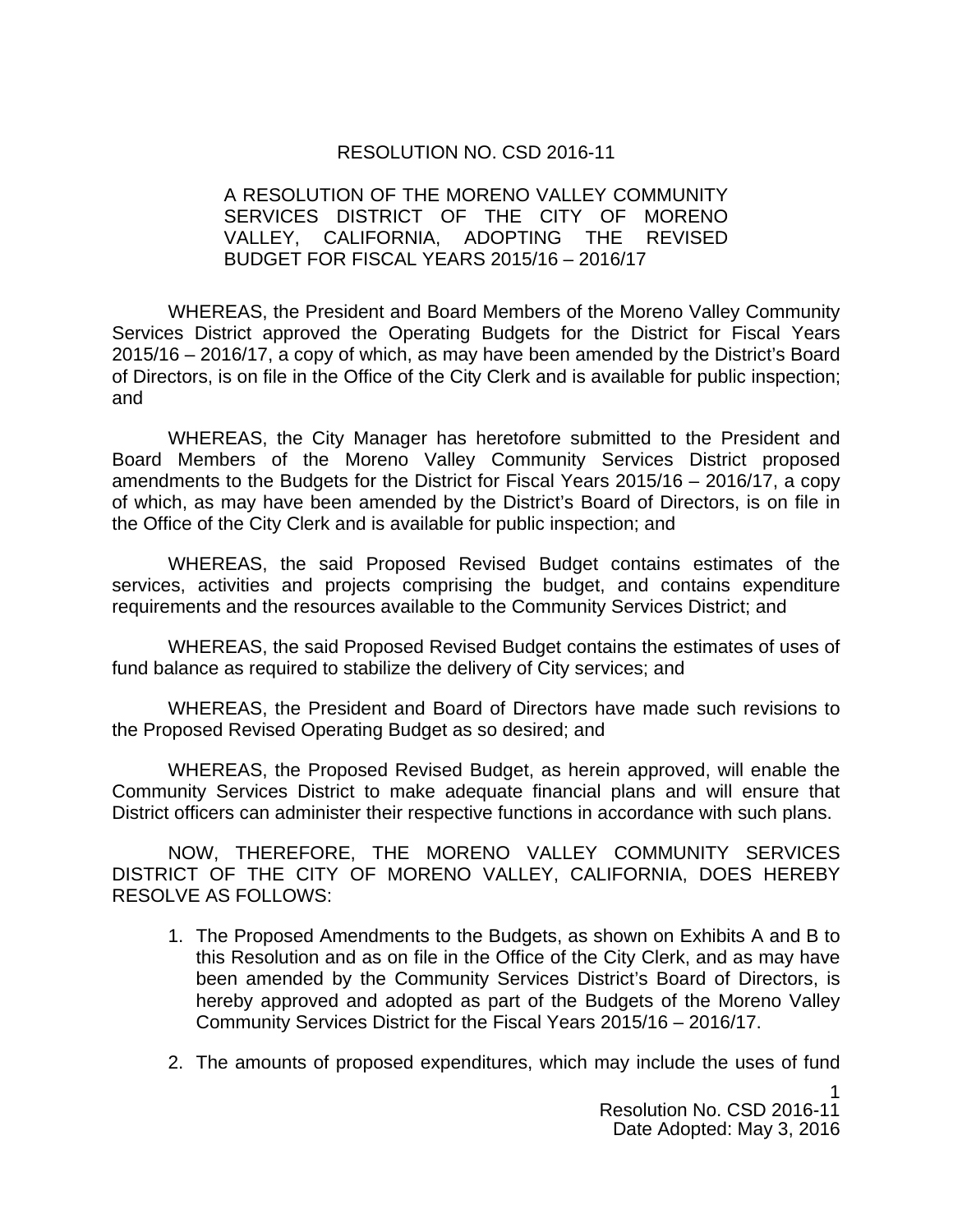balance specified in the approved budget, are hereby appropriated for the various budget programs and units for said fiscal years.

3. Within fifteen (15) days after the adoption of this Resolution, the City Clerk shall certify to the adoption hereof and, as so certified, cause a copy to be posted in at least three (3) public places within the City.

BE IT FURTHER RESOLVED that this Resolution shall take effect immediately upon its adoption.

 $\overline{\phantom{a}}$  , and the contract of the contract of the contract of the contract of the contract of the contract of the contract of the contract of the contract of the contract of the contract of the contract of the contrac

APPROVED AND ADOPTED this  $3<sup>rd</sup>$  day of May, 2016.

 Mayor of the City of Moreno Valley Acting in the capacity of President of the Moreno Valley Community Services District

ATTEST:

\_\_\_\_\_\_\_\_\_\_\_\_\_\_\_\_\_\_\_\_\_\_\_\_\_\_\_\_\_\_\_ City Clerk, acting in the capacity of Secretary of the Moreno Valley Community Services District

APPROVED AS TO FORM:

City Attorney, acting in the capacity of General Counsel of the Moreno Valley Community Services District

\_\_\_\_\_\_\_\_\_\_\_\_\_\_\_\_\_\_\_\_\_\_\_\_\_\_\_\_\_\_\_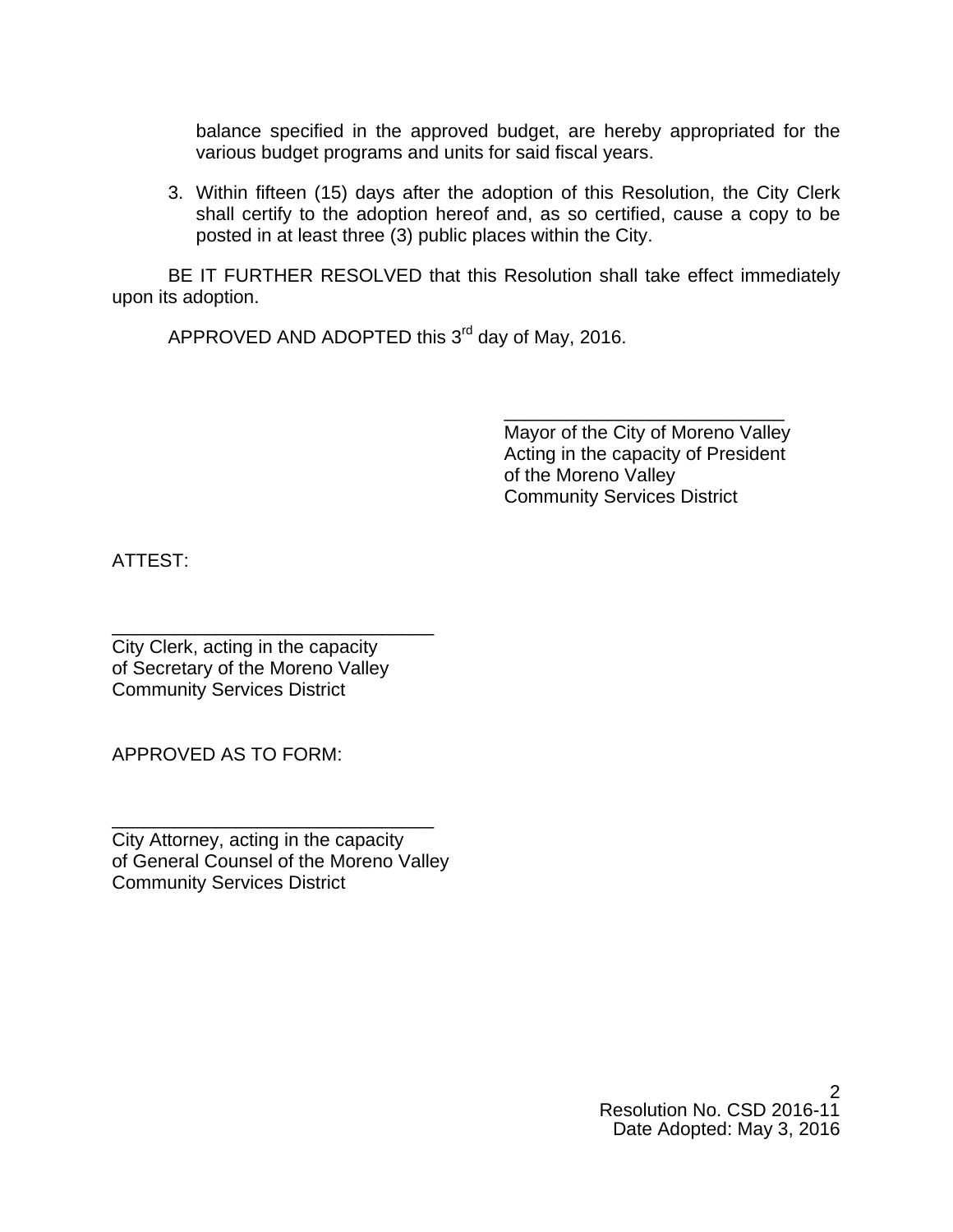### **RESOLUTION JURAT**

STATE OF CALIFORNIA (1)

COUNTY OF RIVERSIDE ) ss.

CITY OF MORENO VALLEY )

I, Leslie Keane, Interim Secretary of the Moreno Valley Community Services District, Moreno Valley, California do hereby certify that Resolution No. CSD 2016-11 was duly and regularly adopted by the Board of Directors of the Moreno Valley Community Services District at a regular meeting held on the  $3<sup>rd</sup>$  day of May, 2016, by the following vote:

AYES:

NOES:

ABSENT:

ABSTAIN:

(Boardmembers, Vice-President and President)

 \_\_\_\_\_\_\_\_\_\_\_\_\_\_\_\_\_\_\_\_\_\_\_\_\_\_\_\_\_\_\_\_\_ **SECRETARY** 

(SEAL)

3 Resolution No. CSD 2016-11 Date Adopted: May 3, 2016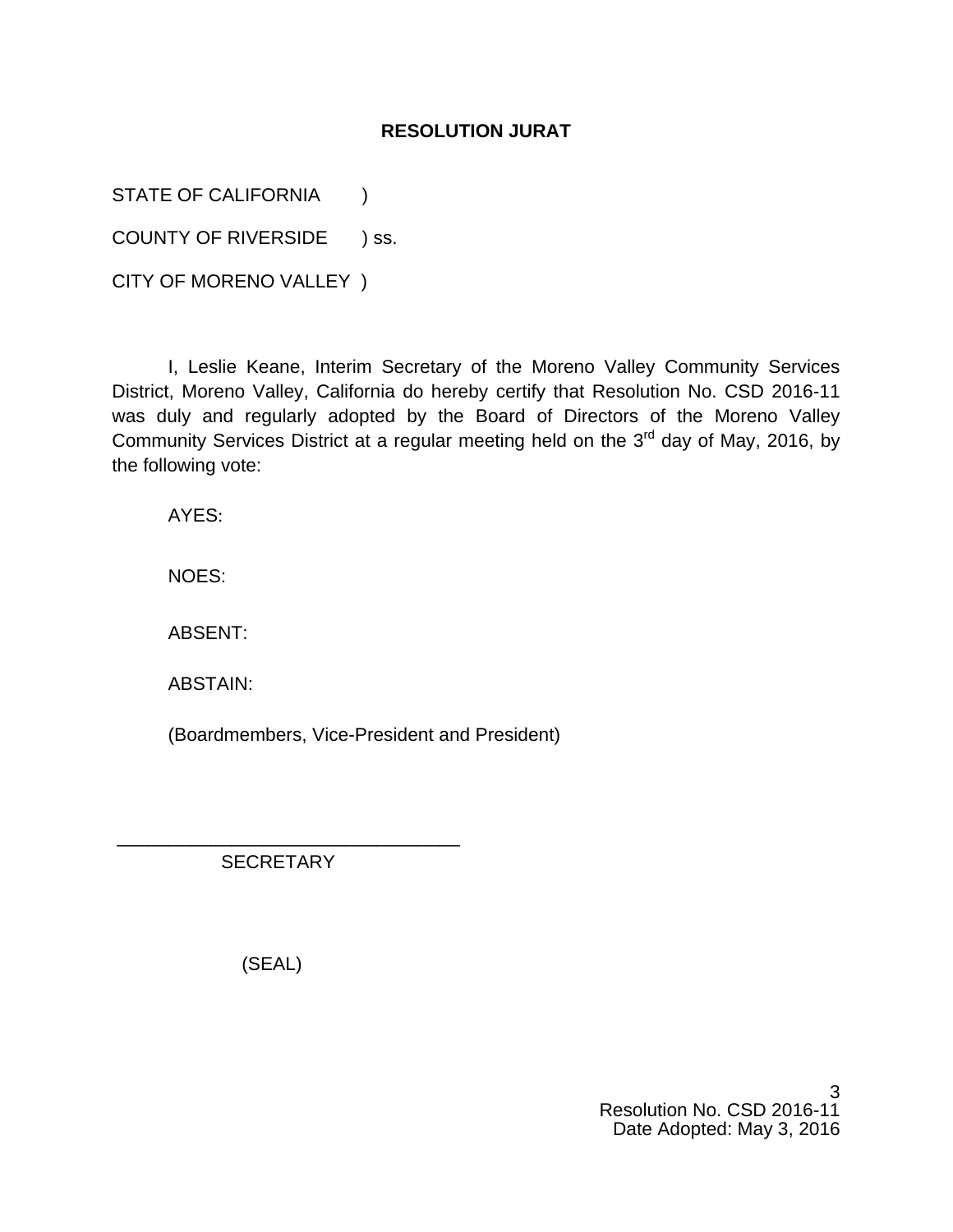#### City of Moreno Valley FY 2015/16 - 2016/17 City Position Summary

| 2010/11 2011/12 2012/13 2013/14 2014/15 2014/15 2015/16 2015/16 2016/17 2016/17<br><b>Position Title</b><br>No.<br>No.<br>No.<br>No.<br>Adj.<br>Adj.<br>No.<br>Adj.<br>No.<br>No.<br>$\overline{2}$<br>$\overline{2}$<br>$\overline{2}$<br>2<br>$\overline{\mathbf{c}}$<br>(1)<br>1<br>1<br>Accountant I<br>$\mathbf{1}$<br>$\mathbf{1}$<br>1<br>1<br>Accountant II<br>Ĭ.<br>÷<br>3<br>3<br>3<br>3<br>5<br>3<br>3<br><b>Accounting Asst</b><br>٠<br>$\overline{\phantom{a}}$<br>3<br>2<br>$\overline{c}$<br>$\overline{4}$<br>3<br>Accounting Technician<br>$\overline{4}$<br>4<br>(1)<br>٠<br>$\mathbf{1}$<br>$\mathbf{1}$<br>$\mathbf{1}$<br>1<br>$\mathbf{1}$<br>$\mathbf{1}$<br>$\mathbf{1}$<br>Accounts Payable Supervisor<br>$\blacksquare$<br>$\overline{\phantom{a}}$<br>٠<br>5<br>5<br>8<br>$\overline{7}$<br>8<br>8<br><b>Administrative Asst</b><br>5<br>(1)<br>1<br>$\mathbf{1}$<br>1<br>$\mathbf{1}$<br>$\mathbf{1}$<br>Administrative Services Dir<br>$\mathbf{1}$<br>$\mathbf{1}$<br>1<br>ä,<br>After School Prog Coordinator<br>$\overline{4}$<br>٠<br>$\blacksquare$<br>٠<br>٠<br>٠<br>After School Prog Specialist<br>8<br>After School Prog Supervisor<br>$\mathbf{1}$<br>$\blacksquare$<br>÷,<br>٠<br>٠<br>Animal Care Technician<br>$\overline{\mathbf{4}}$<br>5<br>$\overline{4}$<br>$\overline{4}$<br>4<br>4<br>1<br>5<br>$\overline{7}$<br>$\overline{7}$<br>$\overline{7}$<br>$\overline{7}$<br>$\overline{7}$<br>7<br>$\overline{7}$<br><b>Animal Control Officer</b><br>$\mathbf{1}$<br>$\mathbf{1}$<br>Animal Rescue Coordinator<br>1<br>$\blacksquare$<br>$\blacksquare$<br>÷,<br>$\overline{\phantom{a}}$<br>٠<br>$\overline{c}$<br>$\mathbf 2$<br>$\overline{2}$<br>$\overline{c}$<br>$\overline{2}$<br>2<br><b>Animal Services Asst</b><br>4<br>4<br>$\overline{2}$<br>$\mathbf{1}$<br>2<br>$\overline{2}$<br>$\mathbf{1}$<br>Animal Svcs Dispatcher<br>$\mathbf{1}$<br>(1)<br>1<br>÷,<br>$\mathbf{1}$<br>1<br>$\mathbf{1}$<br>Animal Svcs Division Manager<br>1<br>$\mathbf{1}$<br>1<br>$\mathbf{1}$<br>$\overline{a}$<br>$\mathbf{1}$<br>$\mathbf{1}$<br>1<br>$\mathbf{1}$<br>Animal Svcs Field Supervisor<br>$\mathbf{1}$<br>1<br>$\mathbf{1}$<br>Animal Svcs License Inspector<br>$\mathbf{1}$<br>1<br>$\mathbf{1}$<br>1<br>1<br>1<br>1<br>٠<br>٠<br>٠<br>Animal Svcs Office Supervisor<br>$\mathbf{1}$<br>1<br>$\mathbf{1}$<br>1<br>1<br>1<br>$\mathbf{1}$<br>$\mathbf{1}$<br>1<br>$\mathbf{1}$<br>$\mathbf{1}$<br>$\mathbf{1}$<br>Applications & DB Admin<br>1<br>1<br>÷.<br>٠<br><b>Applications Analyst</b><br>1<br>1<br>$\mathbf{1}$<br>1<br>1<br>1<br>1<br>٠<br><b>Assistant City Attorney</b><br>1<br>1<br>1<br><b>Assistant City Clerk</b><br>$\blacksquare$<br>٠<br>$\mathbf{1}$<br>$\mathbf{1}$<br>Assoc Environmental Engineer<br>$\mathbf{1}$<br>$\mathbf{1}$<br>1<br>1<br>1<br>$\overline{\phantom{a}}$<br>5<br>5<br>5<br>5<br>Associate Engineer<br>6<br>(1)<br>4<br>4<br>٠<br>$\overline{\mathbf{4}}$<br>4<br>4<br>Associate Planner<br>$\overline{4}$<br>$\overline{4}$<br>4<br>4<br>٠<br>$\overline{2}$<br>$\overline{2}$<br>$\overline{2}$<br>$\overline{2}$<br>$\overline{2}$<br>$\overline{2}$<br>$\sqrt{2}$<br>Asst Buyer<br><b>Asst City Manager</b><br>1<br>$\mathbf{1}$<br>$\mathbf{1}$<br>1<br>1<br>1<br>$\mathbf{1}$<br>٠<br>$\overline{\phantom{a}}$<br><b>Asst Crossing Guard Spvr</b><br>$\mathbf{1}$<br>$\mathbf{1}$<br>$\mathbf{1}$<br>1<br>1<br>1<br>$\mathbf{1}$<br>÷,<br>$\mathbf{1}$<br>1<br>1<br>$\mathbf{1}$<br>Asst Network Administrator<br>$\mathbf{1}$<br>$\mathbf{1}$<br>1<br>$\blacksquare$<br>Asst to the City Manager<br>$\mathbf{1}$<br>1<br>$\mathbf{1}$<br>1<br>1<br>(1)<br>Asst. Applications Analyst<br><b>Banquet Facility Rep</b><br>1<br>1<br>1<br>1<br>1<br>1<br>1<br>$\blacksquare$<br><b>Budget Officer</b><br>$\mathbf{1}$<br>1<br>L,<br>$\overline{\phantom{a}}$<br>٠<br>ä,<br>$\mathbf{1}$<br>Building & Neighborhood Services Div Mgr<br>1<br>(1)<br><b>Building Safety Supervisor</b><br>1<br>1<br>1<br>٠<br>$\mathbf{1}$<br>Building Div Mgr / Official<br>$\mathbf{1}$<br>$\mathbf{1}$<br>Building Inspector II<br>$\overline{4}$<br>$\overline{4}$<br>4<br>4<br>4<br>4<br>4<br>٠<br><b>Business License Liaison</b><br>1<br>$\mathbf{1}$<br>1<br>$\blacksquare$<br>$\mathbf{1}$<br>$\mathbf{1}$<br>$\mathbf{1}$<br>Bus. Support & Neigh Prog Admin<br>$\overline{a}$<br>$\overline{\phantom{a}}$<br>$\overline{a}$<br>ä,<br>$\overline{2}$<br>$\overline{2}$<br>$\overline{2}$<br>$\overline{2}$<br>$\overline{2}$<br>2<br>$\overline{c}$<br>Cable TV Producer<br>٠<br>Chief Financial Officer/City Treas<br>$\mathbf{1}$<br>$\mathbf{1}$<br>$\mathbf{1}$<br>1<br>$\mathbf{1}$<br>$\mathbf{1}$<br>$\mathbf{1}$<br>5<br>5<br>5<br>4<br>Child Care Asst<br>4<br>4<br>4<br>÷.<br>٠<br>5<br>5<br>5<br>Child Care Instructor I I<br>4<br>$\overline{4}$<br>4<br>$\overline{4}$<br>Child Care Program Manager<br>$\mathbf{1}$<br>$\mathbf{1}$<br>1<br>$\mathbf{1}$<br>$\mathbf{1}$<br>$\mathbf{1}$<br>$\mathbf{1}$<br>ä,<br>٠<br>Child Care Site Supervisor<br>5<br>5<br>5<br>4<br>4<br>4<br>4<br>$\mathbf{1}$<br>$\mathbf{1}$<br><b>City Attorney</b><br>$\mathbf{1}$<br>$\mathbf{1}$<br>1<br>1<br>$\mathbf{1}$<br><b>City Clerk</b><br>1<br>$\mathbf{1}$<br>1<br>1<br>1<br>1<br>1<br>٠<br>٠<br>$\overline{\phantom{a}}$<br>$\mathbf{1}$<br><b>City Manager</b><br>$\mathbf{1}$<br>$\mathbf{1}$<br>1<br>1<br>1<br>1<br>Code & Neigh Svcs Official<br>$\mathbf{1}$<br>$\mathbf{1}$<br>$\mathbf{1}$<br>$\mathbf{1}$<br>Code Compliance Field Sup.<br>1<br>1<br>$\mathbf{1}$<br>$\blacksquare$<br>$\blacksquare$<br>6<br>6<br>5<br>5<br>5<br>6<br>6<br>Code Compliance Officer I/I I<br>Code Supervisor<br>÷,<br>$\overline{\phantom{a}}$<br>$\blacksquare$<br>$\blacksquare$<br>÷.<br>÷<br>٠<br>$\overline{\phantom{a}}$<br>$\mathbf{1}$<br>Comm & Economic Dev Director<br>$\mathbf{1}$<br>$\mathbf{1}$<br>1<br>(1)<br>÷,<br>$\overline{\phantom{a}}$<br>٠<br><b>Community Dev Director</b><br>$\mathbf{1}$<br>$\mathbf{1}$<br>$\mathbf{1}$<br>$\mathbf{1}$<br>$\mathbf{1}$<br>÷,<br>÷<br>$\blacksquare$<br>$\overline{a}$<br>٠<br>$\mathbf{1}$<br>$\mathbf{1}$<br>1<br>$\mathbf{1}$<br>$\mathbf{1}$<br>$\mathbf{1}$<br><b>Community Svcs Supervisor</b><br>$\mathbf{1}$<br>$\blacksquare$<br>5<br>5<br>5<br>5<br>$\sqrt{5}$<br>5<br><b>Construction Inspector</b><br>$\overline{4}$<br>35<br>35<br>35<br>35<br>35<br>35<br>35<br><b>Crossing Guard</b><br>÷<br>$\overline{a}$<br>٠<br><b>Crossing Guard Supervisor</b><br>$\mathbf{1}$<br>1<br>$\mathbf{1}$<br>1<br>$\mathbf{1}$<br>$\mathbf{1}$<br>$\mathbf{1}$<br>٠<br>٠<br>$\mathbf{1}$<br>$\mathbf{1}$<br>$\mathbf{1}$<br><b>Customer Service Asst</b><br>$\overline{\phantom{a}}$<br>$\blacksquare$<br>÷,<br>÷,<br>٠<br>$\mathbf{1}$<br>$\mathbf{1}$<br>1<br>$\mathbf{1}$<br>$\mathbf{1}$<br>$\mathbf{1}$<br>Dep PW Dir /Asst City Engineer<br>1<br>$\overline{a}$<br>$\overline{\phantom{a}}$<br>$\overline{2}$<br>$\overline{2}$<br>$\overline{2}$<br>$\mathbf{1}$<br>Deputy City Attorney I I I<br>1<br>(1)<br>Deputy City Clerk<br>1<br>1<br>$\mathbf{1}$<br>1<br>1<br>1<br>1<br>$\blacksquare$<br>$\overline{a}$<br>Deputy City Manager<br>$\overline{a}$<br>ä,<br>$\overline{a}$<br>$\blacksquare$<br>Dep. Comm & Economic Dev Director<br>$\overline{\phantom{a}}$<br>÷<br>$\blacksquare$<br>$\overline{a}$<br>٠<br>Development Svcs Coordinator<br>$\mathbf{1}$<br>1<br>٠<br>$\blacksquare$<br>٠<br>$\mathbf{1}$<br>$\mathbf{1}$<br>Economic Dev Director<br>$\mathbf{1}$<br>$\mathbf{1}$<br>÷<br>Economic Dev Mgr<br>$\mathbf{1}$<br>$\mathbf{1}$<br>1<br>$\overline{a}$<br>$\overline{a}$<br>÷.<br>$\blacksquare$<br>$\overline{a}$<br>٠<br>۰<br>$\mathbf{1}$<br>1<br>$\mathbf{1}$<br><b>Electric Utility Division Mgr</b><br>1<br>1<br>$\mathbf{1}$<br>$\mathbf{1}$<br>÷,<br>$\mathbf{1}$<br>$\mathbf{1}$<br>1<br>$\mathbf{1}$<br><b>Electric Utility Program Coord</b><br>$\mathbf{1}$<br>1<br>$\mathbf{1}$<br>ä,<br>Emerg Mgmt & Vol Svc Prog Spec<br>$\overline{2}$<br>$\mathbf{1}$<br>$\mathbf{1}$<br>1<br>$\mathbf{1}$<br>$\mathbf{1}$<br>1 |  |  | FY | FY | FY | FY | FY | FY | FY | FY | FY |
|-----------------------------------------------------------------------------------------------------------------------------------------------------------------------------------------------------------------------------------------------------------------------------------------------------------------------------------------------------------------------------------------------------------------------------------------------------------------------------------------------------------------------------------------------------------------------------------------------------------------------------------------------------------------------------------------------------------------------------------------------------------------------------------------------------------------------------------------------------------------------------------------------------------------------------------------------------------------------------------------------------------------------------------------------------------------------------------------------------------------------------------------------------------------------------------------------------------------------------------------------------------------------------------------------------------------------------------------------------------------------------------------------------------------------------------------------------------------------------------------------------------------------------------------------------------------------------------------------------------------------------------------------------------------------------------------------------------------------------------------------------------------------------------------------------------------------------------------------------------------------------------------------------------------------------------------------------------------------------------------------------------------------------------------------------------------------------------------------------------------------------------------------------------------------------------------------------------------------------------------------------------------------------------------------------------------------------------------------------------------------------------------------------------------------------------------------------------------------------------------------------------------------------------------------------------------------------------------------------------------------------------------------------------------------------------------------------------------------------------------------------------------------------------------------------------------------------------------------------------------------------------------------------------------------------------------------------------------------------------------------------------------------------------------------------------------------------------------------------------------------------------------------------------------------------------------------------------------------------------------------------------------------------------------------------------------------------------------------------------------------------------------------------------------------------------------------------------------------------------------------------------------------------------------------------------------------------------------------------------------------------------------------------------------------------------------------------------------------------------------------------------------------------------------------------------------------------------------------------------------------------------------------------------------------------------------------------------------------------------------------------------------------------------------------------------------------------------------------------------------------------------------------------------------------------------------------------------------------------------------------------------------------------------------------------------------------------------------------------------------------------------------------------------------------------------------------------------------------------------------------------------------------------------------------------------------------------------------------------------------------------------------------------------------------------------------------------------------------------------------------------------------------------------------------------------------------------------------------------------------------------------------------------------------------------------------------------------------------------------------------------------------------------------------------------------------------------------------------------------------------------------------------------------------------------------------------------------------------------------------------------------------------------------------------------------------------------------------------------------------------------------------------------------------------------------------------------------------------------------------------------------------------------------------------------------------------------------------------------------------------------------------------------------------------------------------------------------------------------------------------------------------------------------------------------------------------------------------------------------------------------------------------------------------------------------------------------------------------------------------------------------------------------------------------------------------------------------------------------------------------------------------------------------------------------------------------------------------------------------------------------------------------------------------------------------------------------------------------------------------------------------------------------------------------------------------------------------------------------------------------------------------------------------------------------------------------------------------------------------------------------------------------------------------------------------------------------------------------------------------------------------------------------------------------------------------------------------------------------------------------------------------------------------------------------------------------------------------------------------------------------------------------------------------------------------------------------------------------------------------------------------------------------------------------------------------------------------------------------------------------------------------------------------------------------------------------------------------------------------------------------------------------------------------------------------------------------------------------------------------------------------------------------------------------------------------------------------------------------------------------------------------------------------------------------------------------------------------------------------------------------------------------------------------------------------------------------------------------------------------------------------------------------------------------------------------------------------------------------------------------------------------------------------------------------------------------------------------------------------------|--|--|----|----|----|----|----|----|----|----|----|
|                                                                                                                                                                                                                                                                                                                                                                                                                                                                                                                                                                                                                                                                                                                                                                                                                                                                                                                                                                                                                                                                                                                                                                                                                                                                                                                                                                                                                                                                                                                                                                                                                                                                                                                                                                                                                                                                                                                                                                                                                                                                                                                                                                                                                                                                                                                                                                                                                                                                                                                                                                                                                                                                                                                                                                                                                                                                                                                                                                                                                                                                                                                                                                                                                                                                                                                                                                                                                                                                                                                                                                                                                                                                                                                                                                                                                                                                                                                                                                                                                                                                                                                                                                                                                                                                                                                                                                                                                                                                                                                                                                                                                                                                                                                                                                                                                                                                                                                                                                                                                                                                                                                                                                                                                                                                                                                                                                                                                                                                                                                                                                                                                                                                                                                                                                                                                                                                                                                                                                                                                                                                                                                                                                                                                                                                                                                                                                                                                                                                                                                                                                                                                                                                                                                                                                                                                                                                                                                                                                                                                                                                                                                                                                                                                                                                                                                                                                                                                                                                                                                                                                                                                                                                                                                                                                                                                                                                                                                                                                                                                                                                                                                 |  |  |    |    |    |    |    |    |    |    |    |
|                                                                                                                                                                                                                                                                                                                                                                                                                                                                                                                                                                                                                                                                                                                                                                                                                                                                                                                                                                                                                                                                                                                                                                                                                                                                                                                                                                                                                                                                                                                                                                                                                                                                                                                                                                                                                                                                                                                                                                                                                                                                                                                                                                                                                                                                                                                                                                                                                                                                                                                                                                                                                                                                                                                                                                                                                                                                                                                                                                                                                                                                                                                                                                                                                                                                                                                                                                                                                                                                                                                                                                                                                                                                                                                                                                                                                                                                                                                                                                                                                                                                                                                                                                                                                                                                                                                                                                                                                                                                                                                                                                                                                                                                                                                                                                                                                                                                                                                                                                                                                                                                                                                                                                                                                                                                                                                                                                                                                                                                                                                                                                                                                                                                                                                                                                                                                                                                                                                                                                                                                                                                                                                                                                                                                                                                                                                                                                                                                                                                                                                                                                                                                                                                                                                                                                                                                                                                                                                                                                                                                                                                                                                                                                                                                                                                                                                                                                                                                                                                                                                                                                                                                                                                                                                                                                                                                                                                                                                                                                                                                                                                                                                 |  |  |    |    |    |    |    |    |    |    |    |
|                                                                                                                                                                                                                                                                                                                                                                                                                                                                                                                                                                                                                                                                                                                                                                                                                                                                                                                                                                                                                                                                                                                                                                                                                                                                                                                                                                                                                                                                                                                                                                                                                                                                                                                                                                                                                                                                                                                                                                                                                                                                                                                                                                                                                                                                                                                                                                                                                                                                                                                                                                                                                                                                                                                                                                                                                                                                                                                                                                                                                                                                                                                                                                                                                                                                                                                                                                                                                                                                                                                                                                                                                                                                                                                                                                                                                                                                                                                                                                                                                                                                                                                                                                                                                                                                                                                                                                                                                                                                                                                                                                                                                                                                                                                                                                                                                                                                                                                                                                                                                                                                                                                                                                                                                                                                                                                                                                                                                                                                                                                                                                                                                                                                                                                                                                                                                                                                                                                                                                                                                                                                                                                                                                                                                                                                                                                                                                                                                                                                                                                                                                                                                                                                                                                                                                                                                                                                                                                                                                                                                                                                                                                                                                                                                                                                                                                                                                                                                                                                                                                                                                                                                                                                                                                                                                                                                                                                                                                                                                                                                                                                                                                 |  |  |    |    |    |    |    |    |    |    |    |
|                                                                                                                                                                                                                                                                                                                                                                                                                                                                                                                                                                                                                                                                                                                                                                                                                                                                                                                                                                                                                                                                                                                                                                                                                                                                                                                                                                                                                                                                                                                                                                                                                                                                                                                                                                                                                                                                                                                                                                                                                                                                                                                                                                                                                                                                                                                                                                                                                                                                                                                                                                                                                                                                                                                                                                                                                                                                                                                                                                                                                                                                                                                                                                                                                                                                                                                                                                                                                                                                                                                                                                                                                                                                                                                                                                                                                                                                                                                                                                                                                                                                                                                                                                                                                                                                                                                                                                                                                                                                                                                                                                                                                                                                                                                                                                                                                                                                                                                                                                                                                                                                                                                                                                                                                                                                                                                                                                                                                                                                                                                                                                                                                                                                                                                                                                                                                                                                                                                                                                                                                                                                                                                                                                                                                                                                                                                                                                                                                                                                                                                                                                                                                                                                                                                                                                                                                                                                                                                                                                                                                                                                                                                                                                                                                                                                                                                                                                                                                                                                                                                                                                                                                                                                                                                                                                                                                                                                                                                                                                                                                                                                                                                 |  |  |    |    |    |    |    |    |    |    |    |
|                                                                                                                                                                                                                                                                                                                                                                                                                                                                                                                                                                                                                                                                                                                                                                                                                                                                                                                                                                                                                                                                                                                                                                                                                                                                                                                                                                                                                                                                                                                                                                                                                                                                                                                                                                                                                                                                                                                                                                                                                                                                                                                                                                                                                                                                                                                                                                                                                                                                                                                                                                                                                                                                                                                                                                                                                                                                                                                                                                                                                                                                                                                                                                                                                                                                                                                                                                                                                                                                                                                                                                                                                                                                                                                                                                                                                                                                                                                                                                                                                                                                                                                                                                                                                                                                                                                                                                                                                                                                                                                                                                                                                                                                                                                                                                                                                                                                                                                                                                                                                                                                                                                                                                                                                                                                                                                                                                                                                                                                                                                                                                                                                                                                                                                                                                                                                                                                                                                                                                                                                                                                                                                                                                                                                                                                                                                                                                                                                                                                                                                                                                                                                                                                                                                                                                                                                                                                                                                                                                                                                                                                                                                                                                                                                                                                                                                                                                                                                                                                                                                                                                                                                                                                                                                                                                                                                                                                                                                                                                                                                                                                                                                 |  |  |    |    |    |    |    |    |    |    |    |
|                                                                                                                                                                                                                                                                                                                                                                                                                                                                                                                                                                                                                                                                                                                                                                                                                                                                                                                                                                                                                                                                                                                                                                                                                                                                                                                                                                                                                                                                                                                                                                                                                                                                                                                                                                                                                                                                                                                                                                                                                                                                                                                                                                                                                                                                                                                                                                                                                                                                                                                                                                                                                                                                                                                                                                                                                                                                                                                                                                                                                                                                                                                                                                                                                                                                                                                                                                                                                                                                                                                                                                                                                                                                                                                                                                                                                                                                                                                                                                                                                                                                                                                                                                                                                                                                                                                                                                                                                                                                                                                                                                                                                                                                                                                                                                                                                                                                                                                                                                                                                                                                                                                                                                                                                                                                                                                                                                                                                                                                                                                                                                                                                                                                                                                                                                                                                                                                                                                                                                                                                                                                                                                                                                                                                                                                                                                                                                                                                                                                                                                                                                                                                                                                                                                                                                                                                                                                                                                                                                                                                                                                                                                                                                                                                                                                                                                                                                                                                                                                                                                                                                                                                                                                                                                                                                                                                                                                                                                                                                                                                                                                                                                 |  |  |    |    |    |    |    |    |    |    |    |
|                                                                                                                                                                                                                                                                                                                                                                                                                                                                                                                                                                                                                                                                                                                                                                                                                                                                                                                                                                                                                                                                                                                                                                                                                                                                                                                                                                                                                                                                                                                                                                                                                                                                                                                                                                                                                                                                                                                                                                                                                                                                                                                                                                                                                                                                                                                                                                                                                                                                                                                                                                                                                                                                                                                                                                                                                                                                                                                                                                                                                                                                                                                                                                                                                                                                                                                                                                                                                                                                                                                                                                                                                                                                                                                                                                                                                                                                                                                                                                                                                                                                                                                                                                                                                                                                                                                                                                                                                                                                                                                                                                                                                                                                                                                                                                                                                                                                                                                                                                                                                                                                                                                                                                                                                                                                                                                                                                                                                                                                                                                                                                                                                                                                                                                                                                                                                                                                                                                                                                                                                                                                                                                                                                                                                                                                                                                                                                                                                                                                                                                                                                                                                                                                                                                                                                                                                                                                                                                                                                                                                                                                                                                                                                                                                                                                                                                                                                                                                                                                                                                                                                                                                                                                                                                                                                                                                                                                                                                                                                                                                                                                                                                 |  |  |    |    |    |    |    |    |    |    |    |
|                                                                                                                                                                                                                                                                                                                                                                                                                                                                                                                                                                                                                                                                                                                                                                                                                                                                                                                                                                                                                                                                                                                                                                                                                                                                                                                                                                                                                                                                                                                                                                                                                                                                                                                                                                                                                                                                                                                                                                                                                                                                                                                                                                                                                                                                                                                                                                                                                                                                                                                                                                                                                                                                                                                                                                                                                                                                                                                                                                                                                                                                                                                                                                                                                                                                                                                                                                                                                                                                                                                                                                                                                                                                                                                                                                                                                                                                                                                                                                                                                                                                                                                                                                                                                                                                                                                                                                                                                                                                                                                                                                                                                                                                                                                                                                                                                                                                                                                                                                                                                                                                                                                                                                                                                                                                                                                                                                                                                                                                                                                                                                                                                                                                                                                                                                                                                                                                                                                                                                                                                                                                                                                                                                                                                                                                                                                                                                                                                                                                                                                                                                                                                                                                                                                                                                                                                                                                                                                                                                                                                                                                                                                                                                                                                                                                                                                                                                                                                                                                                                                                                                                                                                                                                                                                                                                                                                                                                                                                                                                                                                                                                                                 |  |  |    |    |    |    |    |    |    |    |    |
|                                                                                                                                                                                                                                                                                                                                                                                                                                                                                                                                                                                                                                                                                                                                                                                                                                                                                                                                                                                                                                                                                                                                                                                                                                                                                                                                                                                                                                                                                                                                                                                                                                                                                                                                                                                                                                                                                                                                                                                                                                                                                                                                                                                                                                                                                                                                                                                                                                                                                                                                                                                                                                                                                                                                                                                                                                                                                                                                                                                                                                                                                                                                                                                                                                                                                                                                                                                                                                                                                                                                                                                                                                                                                                                                                                                                                                                                                                                                                                                                                                                                                                                                                                                                                                                                                                                                                                                                                                                                                                                                                                                                                                                                                                                                                                                                                                                                                                                                                                                                                                                                                                                                                                                                                                                                                                                                                                                                                                                                                                                                                                                                                                                                                                                                                                                                                                                                                                                                                                                                                                                                                                                                                                                                                                                                                                                                                                                                                                                                                                                                                                                                                                                                                                                                                                                                                                                                                                                                                                                                                                                                                                                                                                                                                                                                                                                                                                                                                                                                                                                                                                                                                                                                                                                                                                                                                                                                                                                                                                                                                                                                                                                 |  |  |    |    |    |    |    |    |    |    |    |
|                                                                                                                                                                                                                                                                                                                                                                                                                                                                                                                                                                                                                                                                                                                                                                                                                                                                                                                                                                                                                                                                                                                                                                                                                                                                                                                                                                                                                                                                                                                                                                                                                                                                                                                                                                                                                                                                                                                                                                                                                                                                                                                                                                                                                                                                                                                                                                                                                                                                                                                                                                                                                                                                                                                                                                                                                                                                                                                                                                                                                                                                                                                                                                                                                                                                                                                                                                                                                                                                                                                                                                                                                                                                                                                                                                                                                                                                                                                                                                                                                                                                                                                                                                                                                                                                                                                                                                                                                                                                                                                                                                                                                                                                                                                                                                                                                                                                                                                                                                                                                                                                                                                                                                                                                                                                                                                                                                                                                                                                                                                                                                                                                                                                                                                                                                                                                                                                                                                                                                                                                                                                                                                                                                                                                                                                                                                                                                                                                                                                                                                                                                                                                                                                                                                                                                                                                                                                                                                                                                                                                                                                                                                                                                                                                                                                                                                                                                                                                                                                                                                                                                                                                                                                                                                                                                                                                                                                                                                                                                                                                                                                                                                 |  |  |    |    |    |    |    |    |    |    |    |
|                                                                                                                                                                                                                                                                                                                                                                                                                                                                                                                                                                                                                                                                                                                                                                                                                                                                                                                                                                                                                                                                                                                                                                                                                                                                                                                                                                                                                                                                                                                                                                                                                                                                                                                                                                                                                                                                                                                                                                                                                                                                                                                                                                                                                                                                                                                                                                                                                                                                                                                                                                                                                                                                                                                                                                                                                                                                                                                                                                                                                                                                                                                                                                                                                                                                                                                                                                                                                                                                                                                                                                                                                                                                                                                                                                                                                                                                                                                                                                                                                                                                                                                                                                                                                                                                                                                                                                                                                                                                                                                                                                                                                                                                                                                                                                                                                                                                                                                                                                                                                                                                                                                                                                                                                                                                                                                                                                                                                                                                                                                                                                                                                                                                                                                                                                                                                                                                                                                                                                                                                                                                                                                                                                                                                                                                                                                                                                                                                                                                                                                                                                                                                                                                                                                                                                                                                                                                                                                                                                                                                                                                                                                                                                                                                                                                                                                                                                                                                                                                                                                                                                                                                                                                                                                                                                                                                                                                                                                                                                                                                                                                                                                 |  |  |    |    |    |    |    |    |    |    |    |
|                                                                                                                                                                                                                                                                                                                                                                                                                                                                                                                                                                                                                                                                                                                                                                                                                                                                                                                                                                                                                                                                                                                                                                                                                                                                                                                                                                                                                                                                                                                                                                                                                                                                                                                                                                                                                                                                                                                                                                                                                                                                                                                                                                                                                                                                                                                                                                                                                                                                                                                                                                                                                                                                                                                                                                                                                                                                                                                                                                                                                                                                                                                                                                                                                                                                                                                                                                                                                                                                                                                                                                                                                                                                                                                                                                                                                                                                                                                                                                                                                                                                                                                                                                                                                                                                                                                                                                                                                                                                                                                                                                                                                                                                                                                                                                                                                                                                                                                                                                                                                                                                                                                                                                                                                                                                                                                                                                                                                                                                                                                                                                                                                                                                                                                                                                                                                                                                                                                                                                                                                                                                                                                                                                                                                                                                                                                                                                                                                                                                                                                                                                                                                                                                                                                                                                                                                                                                                                                                                                                                                                                                                                                                                                                                                                                                                                                                                                                                                                                                                                                                                                                                                                                                                                                                                                                                                                                                                                                                                                                                                                                                                                                 |  |  |    |    |    |    |    |    |    |    |    |
|                                                                                                                                                                                                                                                                                                                                                                                                                                                                                                                                                                                                                                                                                                                                                                                                                                                                                                                                                                                                                                                                                                                                                                                                                                                                                                                                                                                                                                                                                                                                                                                                                                                                                                                                                                                                                                                                                                                                                                                                                                                                                                                                                                                                                                                                                                                                                                                                                                                                                                                                                                                                                                                                                                                                                                                                                                                                                                                                                                                                                                                                                                                                                                                                                                                                                                                                                                                                                                                                                                                                                                                                                                                                                                                                                                                                                                                                                                                                                                                                                                                                                                                                                                                                                                                                                                                                                                                                                                                                                                                                                                                                                                                                                                                                                                                                                                                                                                                                                                                                                                                                                                                                                                                                                                                                                                                                                                                                                                                                                                                                                                                                                                                                                                                                                                                                                                                                                                                                                                                                                                                                                                                                                                                                                                                                                                                                                                                                                                                                                                                                                                                                                                                                                                                                                                                                                                                                                                                                                                                                                                                                                                                                                                                                                                                                                                                                                                                                                                                                                                                                                                                                                                                                                                                                                                                                                                                                                                                                                                                                                                                                                                                 |  |  |    |    |    |    |    |    |    |    |    |
|                                                                                                                                                                                                                                                                                                                                                                                                                                                                                                                                                                                                                                                                                                                                                                                                                                                                                                                                                                                                                                                                                                                                                                                                                                                                                                                                                                                                                                                                                                                                                                                                                                                                                                                                                                                                                                                                                                                                                                                                                                                                                                                                                                                                                                                                                                                                                                                                                                                                                                                                                                                                                                                                                                                                                                                                                                                                                                                                                                                                                                                                                                                                                                                                                                                                                                                                                                                                                                                                                                                                                                                                                                                                                                                                                                                                                                                                                                                                                                                                                                                                                                                                                                                                                                                                                                                                                                                                                                                                                                                                                                                                                                                                                                                                                                                                                                                                                                                                                                                                                                                                                                                                                                                                                                                                                                                                                                                                                                                                                                                                                                                                                                                                                                                                                                                                                                                                                                                                                                                                                                                                                                                                                                                                                                                                                                                                                                                                                                                                                                                                                                                                                                                                                                                                                                                                                                                                                                                                                                                                                                                                                                                                                                                                                                                                                                                                                                                                                                                                                                                                                                                                                                                                                                                                                                                                                                                                                                                                                                                                                                                                                                                 |  |  |    |    |    |    |    |    |    |    |    |
|                                                                                                                                                                                                                                                                                                                                                                                                                                                                                                                                                                                                                                                                                                                                                                                                                                                                                                                                                                                                                                                                                                                                                                                                                                                                                                                                                                                                                                                                                                                                                                                                                                                                                                                                                                                                                                                                                                                                                                                                                                                                                                                                                                                                                                                                                                                                                                                                                                                                                                                                                                                                                                                                                                                                                                                                                                                                                                                                                                                                                                                                                                                                                                                                                                                                                                                                                                                                                                                                                                                                                                                                                                                                                                                                                                                                                                                                                                                                                                                                                                                                                                                                                                                                                                                                                                                                                                                                                                                                                                                                                                                                                                                                                                                                                                                                                                                                                                                                                                                                                                                                                                                                                                                                                                                                                                                                                                                                                                                                                                                                                                                                                                                                                                                                                                                                                                                                                                                                                                                                                                                                                                                                                                                                                                                                                                                                                                                                                                                                                                                                                                                                                                                                                                                                                                                                                                                                                                                                                                                                                                                                                                                                                                                                                                                                                                                                                                                                                                                                                                                                                                                                                                                                                                                                                                                                                                                                                                                                                                                                                                                                                                                 |  |  |    |    |    |    |    |    |    |    |    |
|                                                                                                                                                                                                                                                                                                                                                                                                                                                                                                                                                                                                                                                                                                                                                                                                                                                                                                                                                                                                                                                                                                                                                                                                                                                                                                                                                                                                                                                                                                                                                                                                                                                                                                                                                                                                                                                                                                                                                                                                                                                                                                                                                                                                                                                                                                                                                                                                                                                                                                                                                                                                                                                                                                                                                                                                                                                                                                                                                                                                                                                                                                                                                                                                                                                                                                                                                                                                                                                                                                                                                                                                                                                                                                                                                                                                                                                                                                                                                                                                                                                                                                                                                                                                                                                                                                                                                                                                                                                                                                                                                                                                                                                                                                                                                                                                                                                                                                                                                                                                                                                                                                                                                                                                                                                                                                                                                                                                                                                                                                                                                                                                                                                                                                                                                                                                                                                                                                                                                                                                                                                                                                                                                                                                                                                                                                                                                                                                                                                                                                                                                                                                                                                                                                                                                                                                                                                                                                                                                                                                                                                                                                                                                                                                                                                                                                                                                                                                                                                                                                                                                                                                                                                                                                                                                                                                                                                                                                                                                                                                                                                                                                                 |  |  |    |    |    |    |    |    |    |    |    |
|                                                                                                                                                                                                                                                                                                                                                                                                                                                                                                                                                                                                                                                                                                                                                                                                                                                                                                                                                                                                                                                                                                                                                                                                                                                                                                                                                                                                                                                                                                                                                                                                                                                                                                                                                                                                                                                                                                                                                                                                                                                                                                                                                                                                                                                                                                                                                                                                                                                                                                                                                                                                                                                                                                                                                                                                                                                                                                                                                                                                                                                                                                                                                                                                                                                                                                                                                                                                                                                                                                                                                                                                                                                                                                                                                                                                                                                                                                                                                                                                                                                                                                                                                                                                                                                                                                                                                                                                                                                                                                                                                                                                                                                                                                                                                                                                                                                                                                                                                                                                                                                                                                                                                                                                                                                                                                                                                                                                                                                                                                                                                                                                                                                                                                                                                                                                                                                                                                                                                                                                                                                                                                                                                                                                                                                                                                                                                                                                                                                                                                                                                                                                                                                                                                                                                                                                                                                                                                                                                                                                                                                                                                                                                                                                                                                                                                                                                                                                                                                                                                                                                                                                                                                                                                                                                                                                                                                                                                                                                                                                                                                                                                                 |  |  |    |    |    |    |    |    |    |    |    |
|                                                                                                                                                                                                                                                                                                                                                                                                                                                                                                                                                                                                                                                                                                                                                                                                                                                                                                                                                                                                                                                                                                                                                                                                                                                                                                                                                                                                                                                                                                                                                                                                                                                                                                                                                                                                                                                                                                                                                                                                                                                                                                                                                                                                                                                                                                                                                                                                                                                                                                                                                                                                                                                                                                                                                                                                                                                                                                                                                                                                                                                                                                                                                                                                                                                                                                                                                                                                                                                                                                                                                                                                                                                                                                                                                                                                                                                                                                                                                                                                                                                                                                                                                                                                                                                                                                                                                                                                                                                                                                                                                                                                                                                                                                                                                                                                                                                                                                                                                                                                                                                                                                                                                                                                                                                                                                                                                                                                                                                                                                                                                                                                                                                                                                                                                                                                                                                                                                                                                                                                                                                                                                                                                                                                                                                                                                                                                                                                                                                                                                                                                                                                                                                                                                                                                                                                                                                                                                                                                                                                                                                                                                                                                                                                                                                                                                                                                                                                                                                                                                                                                                                                                                                                                                                                                                                                                                                                                                                                                                                                                                                                                                                 |  |  |    |    |    |    |    |    |    |    |    |
|                                                                                                                                                                                                                                                                                                                                                                                                                                                                                                                                                                                                                                                                                                                                                                                                                                                                                                                                                                                                                                                                                                                                                                                                                                                                                                                                                                                                                                                                                                                                                                                                                                                                                                                                                                                                                                                                                                                                                                                                                                                                                                                                                                                                                                                                                                                                                                                                                                                                                                                                                                                                                                                                                                                                                                                                                                                                                                                                                                                                                                                                                                                                                                                                                                                                                                                                                                                                                                                                                                                                                                                                                                                                                                                                                                                                                                                                                                                                                                                                                                                                                                                                                                                                                                                                                                                                                                                                                                                                                                                                                                                                                                                                                                                                                                                                                                                                                                                                                                                                                                                                                                                                                                                                                                                                                                                                                                                                                                                                                                                                                                                                                                                                                                                                                                                                                                                                                                                                                                                                                                                                                                                                                                                                                                                                                                                                                                                                                                                                                                                                                                                                                                                                                                                                                                                                                                                                                                                                                                                                                                                                                                                                                                                                                                                                                                                                                                                                                                                                                                                                                                                                                                                                                                                                                                                                                                                                                                                                                                                                                                                                                                                 |  |  |    |    |    |    |    |    |    |    |    |
|                                                                                                                                                                                                                                                                                                                                                                                                                                                                                                                                                                                                                                                                                                                                                                                                                                                                                                                                                                                                                                                                                                                                                                                                                                                                                                                                                                                                                                                                                                                                                                                                                                                                                                                                                                                                                                                                                                                                                                                                                                                                                                                                                                                                                                                                                                                                                                                                                                                                                                                                                                                                                                                                                                                                                                                                                                                                                                                                                                                                                                                                                                                                                                                                                                                                                                                                                                                                                                                                                                                                                                                                                                                                                                                                                                                                                                                                                                                                                                                                                                                                                                                                                                                                                                                                                                                                                                                                                                                                                                                                                                                                                                                                                                                                                                                                                                                                                                                                                                                                                                                                                                                                                                                                                                                                                                                                                                                                                                                                                                                                                                                                                                                                                                                                                                                                                                                                                                                                                                                                                                                                                                                                                                                                                                                                                                                                                                                                                                                                                                                                                                                                                                                                                                                                                                                                                                                                                                                                                                                                                                                                                                                                                                                                                                                                                                                                                                                                                                                                                                                                                                                                                                                                                                                                                                                                                                                                                                                                                                                                                                                                                                                 |  |  |    |    |    |    |    |    |    |    |    |
|                                                                                                                                                                                                                                                                                                                                                                                                                                                                                                                                                                                                                                                                                                                                                                                                                                                                                                                                                                                                                                                                                                                                                                                                                                                                                                                                                                                                                                                                                                                                                                                                                                                                                                                                                                                                                                                                                                                                                                                                                                                                                                                                                                                                                                                                                                                                                                                                                                                                                                                                                                                                                                                                                                                                                                                                                                                                                                                                                                                                                                                                                                                                                                                                                                                                                                                                                                                                                                                                                                                                                                                                                                                                                                                                                                                                                                                                                                                                                                                                                                                                                                                                                                                                                                                                                                                                                                                                                                                                                                                                                                                                                                                                                                                                                                                                                                                                                                                                                                                                                                                                                                                                                                                                                                                                                                                                                                                                                                                                                                                                                                                                                                                                                                                                                                                                                                                                                                                                                                                                                                                                                                                                                                                                                                                                                                                                                                                                                                                                                                                                                                                                                                                                                                                                                                                                                                                                                                                                                                                                                                                                                                                                                                                                                                                                                                                                                                                                                                                                                                                                                                                                                                                                                                                                                                                                                                                                                                                                                                                                                                                                                                                 |  |  |    |    |    |    |    |    |    |    |    |
|                                                                                                                                                                                                                                                                                                                                                                                                                                                                                                                                                                                                                                                                                                                                                                                                                                                                                                                                                                                                                                                                                                                                                                                                                                                                                                                                                                                                                                                                                                                                                                                                                                                                                                                                                                                                                                                                                                                                                                                                                                                                                                                                                                                                                                                                                                                                                                                                                                                                                                                                                                                                                                                                                                                                                                                                                                                                                                                                                                                                                                                                                                                                                                                                                                                                                                                                                                                                                                                                                                                                                                                                                                                                                                                                                                                                                                                                                                                                                                                                                                                                                                                                                                                                                                                                                                                                                                                                                                                                                                                                                                                                                                                                                                                                                                                                                                                                                                                                                                                                                                                                                                                                                                                                                                                                                                                                                                                                                                                                                                                                                                                                                                                                                                                                                                                                                                                                                                                                                                                                                                                                                                                                                                                                                                                                                                                                                                                                                                                                                                                                                                                                                                                                                                                                                                                                                                                                                                                                                                                                                                                                                                                                                                                                                                                                                                                                                                                                                                                                                                                                                                                                                                                                                                                                                                                                                                                                                                                                                                                                                                                                                                                 |  |  |    |    |    |    |    |    |    |    |    |
|                                                                                                                                                                                                                                                                                                                                                                                                                                                                                                                                                                                                                                                                                                                                                                                                                                                                                                                                                                                                                                                                                                                                                                                                                                                                                                                                                                                                                                                                                                                                                                                                                                                                                                                                                                                                                                                                                                                                                                                                                                                                                                                                                                                                                                                                                                                                                                                                                                                                                                                                                                                                                                                                                                                                                                                                                                                                                                                                                                                                                                                                                                                                                                                                                                                                                                                                                                                                                                                                                                                                                                                                                                                                                                                                                                                                                                                                                                                                                                                                                                                                                                                                                                                                                                                                                                                                                                                                                                                                                                                                                                                                                                                                                                                                                                                                                                                                                                                                                                                                                                                                                                                                                                                                                                                                                                                                                                                                                                                                                                                                                                                                                                                                                                                                                                                                                                                                                                                                                                                                                                                                                                                                                                                                                                                                                                                                                                                                                                                                                                                                                                                                                                                                                                                                                                                                                                                                                                                                                                                                                                                                                                                                                                                                                                                                                                                                                                                                                                                                                                                                                                                                                                                                                                                                                                                                                                                                                                                                                                                                                                                                                                                 |  |  |    |    |    |    |    |    |    |    |    |
|                                                                                                                                                                                                                                                                                                                                                                                                                                                                                                                                                                                                                                                                                                                                                                                                                                                                                                                                                                                                                                                                                                                                                                                                                                                                                                                                                                                                                                                                                                                                                                                                                                                                                                                                                                                                                                                                                                                                                                                                                                                                                                                                                                                                                                                                                                                                                                                                                                                                                                                                                                                                                                                                                                                                                                                                                                                                                                                                                                                                                                                                                                                                                                                                                                                                                                                                                                                                                                                                                                                                                                                                                                                                                                                                                                                                                                                                                                                                                                                                                                                                                                                                                                                                                                                                                                                                                                                                                                                                                                                                                                                                                                                                                                                                                                                                                                                                                                                                                                                                                                                                                                                                                                                                                                                                                                                                                                                                                                                                                                                                                                                                                                                                                                                                                                                                                                                                                                                                                                                                                                                                                                                                                                                                                                                                                                                                                                                                                                                                                                                                                                                                                                                                                                                                                                                                                                                                                                                                                                                                                                                                                                                                                                                                                                                                                                                                                                                                                                                                                                                                                                                                                                                                                                                                                                                                                                                                                                                                                                                                                                                                                                                 |  |  |    |    |    |    |    |    |    |    |    |
|                                                                                                                                                                                                                                                                                                                                                                                                                                                                                                                                                                                                                                                                                                                                                                                                                                                                                                                                                                                                                                                                                                                                                                                                                                                                                                                                                                                                                                                                                                                                                                                                                                                                                                                                                                                                                                                                                                                                                                                                                                                                                                                                                                                                                                                                                                                                                                                                                                                                                                                                                                                                                                                                                                                                                                                                                                                                                                                                                                                                                                                                                                                                                                                                                                                                                                                                                                                                                                                                                                                                                                                                                                                                                                                                                                                                                                                                                                                                                                                                                                                                                                                                                                                                                                                                                                                                                                                                                                                                                                                                                                                                                                                                                                                                                                                                                                                                                                                                                                                                                                                                                                                                                                                                                                                                                                                                                                                                                                                                                                                                                                                                                                                                                                                                                                                                                                                                                                                                                                                                                                                                                                                                                                                                                                                                                                                                                                                                                                                                                                                                                                                                                                                                                                                                                                                                                                                                                                                                                                                                                                                                                                                                                                                                                                                                                                                                                                                                                                                                                                                                                                                                                                                                                                                                                                                                                                                                                                                                                                                                                                                                                                                 |  |  |    |    |    |    |    |    |    |    |    |
|                                                                                                                                                                                                                                                                                                                                                                                                                                                                                                                                                                                                                                                                                                                                                                                                                                                                                                                                                                                                                                                                                                                                                                                                                                                                                                                                                                                                                                                                                                                                                                                                                                                                                                                                                                                                                                                                                                                                                                                                                                                                                                                                                                                                                                                                                                                                                                                                                                                                                                                                                                                                                                                                                                                                                                                                                                                                                                                                                                                                                                                                                                                                                                                                                                                                                                                                                                                                                                                                                                                                                                                                                                                                                                                                                                                                                                                                                                                                                                                                                                                                                                                                                                                                                                                                                                                                                                                                                                                                                                                                                                                                                                                                                                                                                                                                                                                                                                                                                                                                                                                                                                                                                                                                                                                                                                                                                                                                                                                                                                                                                                                                                                                                                                                                                                                                                                                                                                                                                                                                                                                                                                                                                                                                                                                                                                                                                                                                                                                                                                                                                                                                                                                                                                                                                                                                                                                                                                                                                                                                                                                                                                                                                                                                                                                                                                                                                                                                                                                                                                                                                                                                                                                                                                                                                                                                                                                                                                                                                                                                                                                                                                                 |  |  |    |    |    |    |    |    |    |    |    |
|                                                                                                                                                                                                                                                                                                                                                                                                                                                                                                                                                                                                                                                                                                                                                                                                                                                                                                                                                                                                                                                                                                                                                                                                                                                                                                                                                                                                                                                                                                                                                                                                                                                                                                                                                                                                                                                                                                                                                                                                                                                                                                                                                                                                                                                                                                                                                                                                                                                                                                                                                                                                                                                                                                                                                                                                                                                                                                                                                                                                                                                                                                                                                                                                                                                                                                                                                                                                                                                                                                                                                                                                                                                                                                                                                                                                                                                                                                                                                                                                                                                                                                                                                                                                                                                                                                                                                                                                                                                                                                                                                                                                                                                                                                                                                                                                                                                                                                                                                                                                                                                                                                                                                                                                                                                                                                                                                                                                                                                                                                                                                                                                                                                                                                                                                                                                                                                                                                                                                                                                                                                                                                                                                                                                                                                                                                                                                                                                                                                                                                                                                                                                                                                                                                                                                                                                                                                                                                                                                                                                                                                                                                                                                                                                                                                                                                                                                                                                                                                                                                                                                                                                                                                                                                                                                                                                                                                                                                                                                                                                                                                                                                                 |  |  |    |    |    |    |    |    |    |    |    |
|                                                                                                                                                                                                                                                                                                                                                                                                                                                                                                                                                                                                                                                                                                                                                                                                                                                                                                                                                                                                                                                                                                                                                                                                                                                                                                                                                                                                                                                                                                                                                                                                                                                                                                                                                                                                                                                                                                                                                                                                                                                                                                                                                                                                                                                                                                                                                                                                                                                                                                                                                                                                                                                                                                                                                                                                                                                                                                                                                                                                                                                                                                                                                                                                                                                                                                                                                                                                                                                                                                                                                                                                                                                                                                                                                                                                                                                                                                                                                                                                                                                                                                                                                                                                                                                                                                                                                                                                                                                                                                                                                                                                                                                                                                                                                                                                                                                                                                                                                                                                                                                                                                                                                                                                                                                                                                                                                                                                                                                                                                                                                                                                                                                                                                                                                                                                                                                                                                                                                                                                                                                                                                                                                                                                                                                                                                                                                                                                                                                                                                                                                                                                                                                                                                                                                                                                                                                                                                                                                                                                                                                                                                                                                                                                                                                                                                                                                                                                                                                                                                                                                                                                                                                                                                                                                                                                                                                                                                                                                                                                                                                                                                                 |  |  |    |    |    |    |    |    |    |    |    |
|                                                                                                                                                                                                                                                                                                                                                                                                                                                                                                                                                                                                                                                                                                                                                                                                                                                                                                                                                                                                                                                                                                                                                                                                                                                                                                                                                                                                                                                                                                                                                                                                                                                                                                                                                                                                                                                                                                                                                                                                                                                                                                                                                                                                                                                                                                                                                                                                                                                                                                                                                                                                                                                                                                                                                                                                                                                                                                                                                                                                                                                                                                                                                                                                                                                                                                                                                                                                                                                                                                                                                                                                                                                                                                                                                                                                                                                                                                                                                                                                                                                                                                                                                                                                                                                                                                                                                                                                                                                                                                                                                                                                                                                                                                                                                                                                                                                                                                                                                                                                                                                                                                                                                                                                                                                                                                                                                                                                                                                                                                                                                                                                                                                                                                                                                                                                                                                                                                                                                                                                                                                                                                                                                                                                                                                                                                                                                                                                                                                                                                                                                                                                                                                                                                                                                                                                                                                                                                                                                                                                                                                                                                                                                                                                                                                                                                                                                                                                                                                                                                                                                                                                                                                                                                                                                                                                                                                                                                                                                                                                                                                                                                                 |  |  |    |    |    |    |    |    |    |    |    |
|                                                                                                                                                                                                                                                                                                                                                                                                                                                                                                                                                                                                                                                                                                                                                                                                                                                                                                                                                                                                                                                                                                                                                                                                                                                                                                                                                                                                                                                                                                                                                                                                                                                                                                                                                                                                                                                                                                                                                                                                                                                                                                                                                                                                                                                                                                                                                                                                                                                                                                                                                                                                                                                                                                                                                                                                                                                                                                                                                                                                                                                                                                                                                                                                                                                                                                                                                                                                                                                                                                                                                                                                                                                                                                                                                                                                                                                                                                                                                                                                                                                                                                                                                                                                                                                                                                                                                                                                                                                                                                                                                                                                                                                                                                                                                                                                                                                                                                                                                                                                                                                                                                                                                                                                                                                                                                                                                                                                                                                                                                                                                                                                                                                                                                                                                                                                                                                                                                                                                                                                                                                                                                                                                                                                                                                                                                                                                                                                                                                                                                                                                                                                                                                                                                                                                                                                                                                                                                                                                                                                                                                                                                                                                                                                                                                                                                                                                                                                                                                                                                                                                                                                                                                                                                                                                                                                                                                                                                                                                                                                                                                                                                                 |  |  |    |    |    |    |    |    |    |    |    |
|                                                                                                                                                                                                                                                                                                                                                                                                                                                                                                                                                                                                                                                                                                                                                                                                                                                                                                                                                                                                                                                                                                                                                                                                                                                                                                                                                                                                                                                                                                                                                                                                                                                                                                                                                                                                                                                                                                                                                                                                                                                                                                                                                                                                                                                                                                                                                                                                                                                                                                                                                                                                                                                                                                                                                                                                                                                                                                                                                                                                                                                                                                                                                                                                                                                                                                                                                                                                                                                                                                                                                                                                                                                                                                                                                                                                                                                                                                                                                                                                                                                                                                                                                                                                                                                                                                                                                                                                                                                                                                                                                                                                                                                                                                                                                                                                                                                                                                                                                                                                                                                                                                                                                                                                                                                                                                                                                                                                                                                                                                                                                                                                                                                                                                                                                                                                                                                                                                                                                                                                                                                                                                                                                                                                                                                                                                                                                                                                                                                                                                                                                                                                                                                                                                                                                                                                                                                                                                                                                                                                                                                                                                                                                                                                                                                                                                                                                                                                                                                                                                                                                                                                                                                                                                                                                                                                                                                                                                                                                                                                                                                                                                                 |  |  |    |    |    |    |    |    |    |    |    |
|                                                                                                                                                                                                                                                                                                                                                                                                                                                                                                                                                                                                                                                                                                                                                                                                                                                                                                                                                                                                                                                                                                                                                                                                                                                                                                                                                                                                                                                                                                                                                                                                                                                                                                                                                                                                                                                                                                                                                                                                                                                                                                                                                                                                                                                                                                                                                                                                                                                                                                                                                                                                                                                                                                                                                                                                                                                                                                                                                                                                                                                                                                                                                                                                                                                                                                                                                                                                                                                                                                                                                                                                                                                                                                                                                                                                                                                                                                                                                                                                                                                                                                                                                                                                                                                                                                                                                                                                                                                                                                                                                                                                                                                                                                                                                                                                                                                                                                                                                                                                                                                                                                                                                                                                                                                                                                                                                                                                                                                                                                                                                                                                                                                                                                                                                                                                                                                                                                                                                                                                                                                                                                                                                                                                                                                                                                                                                                                                                                                                                                                                                                                                                                                                                                                                                                                                                                                                                                                                                                                                                                                                                                                                                                                                                                                                                                                                                                                                                                                                                                                                                                                                                                                                                                                                                                                                                                                                                                                                                                                                                                                                                                                 |  |  |    |    |    |    |    |    |    |    |    |
|                                                                                                                                                                                                                                                                                                                                                                                                                                                                                                                                                                                                                                                                                                                                                                                                                                                                                                                                                                                                                                                                                                                                                                                                                                                                                                                                                                                                                                                                                                                                                                                                                                                                                                                                                                                                                                                                                                                                                                                                                                                                                                                                                                                                                                                                                                                                                                                                                                                                                                                                                                                                                                                                                                                                                                                                                                                                                                                                                                                                                                                                                                                                                                                                                                                                                                                                                                                                                                                                                                                                                                                                                                                                                                                                                                                                                                                                                                                                                                                                                                                                                                                                                                                                                                                                                                                                                                                                                                                                                                                                                                                                                                                                                                                                                                                                                                                                                                                                                                                                                                                                                                                                                                                                                                                                                                                                                                                                                                                                                                                                                                                                                                                                                                                                                                                                                                                                                                                                                                                                                                                                                                                                                                                                                                                                                                                                                                                                                                                                                                                                                                                                                                                                                                                                                                                                                                                                                                                                                                                                                                                                                                                                                                                                                                                                                                                                                                                                                                                                                                                                                                                                                                                                                                                                                                                                                                                                                                                                                                                                                                                                                                                 |  |  |    |    |    |    |    |    |    |    |    |
|                                                                                                                                                                                                                                                                                                                                                                                                                                                                                                                                                                                                                                                                                                                                                                                                                                                                                                                                                                                                                                                                                                                                                                                                                                                                                                                                                                                                                                                                                                                                                                                                                                                                                                                                                                                                                                                                                                                                                                                                                                                                                                                                                                                                                                                                                                                                                                                                                                                                                                                                                                                                                                                                                                                                                                                                                                                                                                                                                                                                                                                                                                                                                                                                                                                                                                                                                                                                                                                                                                                                                                                                                                                                                                                                                                                                                                                                                                                                                                                                                                                                                                                                                                                                                                                                                                                                                                                                                                                                                                                                                                                                                                                                                                                                                                                                                                                                                                                                                                                                                                                                                                                                                                                                                                                                                                                                                                                                                                                                                                                                                                                                                                                                                                                                                                                                                                                                                                                                                                                                                                                                                                                                                                                                                                                                                                                                                                                                                                                                                                                                                                                                                                                                                                                                                                                                                                                                                                                                                                                                                                                                                                                                                                                                                                                                                                                                                                                                                                                                                                                                                                                                                                                                                                                                                                                                                                                                                                                                                                                                                                                                                                                 |  |  |    |    |    |    |    |    |    |    |    |
|                                                                                                                                                                                                                                                                                                                                                                                                                                                                                                                                                                                                                                                                                                                                                                                                                                                                                                                                                                                                                                                                                                                                                                                                                                                                                                                                                                                                                                                                                                                                                                                                                                                                                                                                                                                                                                                                                                                                                                                                                                                                                                                                                                                                                                                                                                                                                                                                                                                                                                                                                                                                                                                                                                                                                                                                                                                                                                                                                                                                                                                                                                                                                                                                                                                                                                                                                                                                                                                                                                                                                                                                                                                                                                                                                                                                                                                                                                                                                                                                                                                                                                                                                                                                                                                                                                                                                                                                                                                                                                                                                                                                                                                                                                                                                                                                                                                                                                                                                                                                                                                                                                                                                                                                                                                                                                                                                                                                                                                                                                                                                                                                                                                                                                                                                                                                                                                                                                                                                                                                                                                                                                                                                                                                                                                                                                                                                                                                                                                                                                                                                                                                                                                                                                                                                                                                                                                                                                                                                                                                                                                                                                                                                                                                                                                                                                                                                                                                                                                                                                                                                                                                                                                                                                                                                                                                                                                                                                                                                                                                                                                                                                                 |  |  |    |    |    |    |    |    |    |    |    |
|                                                                                                                                                                                                                                                                                                                                                                                                                                                                                                                                                                                                                                                                                                                                                                                                                                                                                                                                                                                                                                                                                                                                                                                                                                                                                                                                                                                                                                                                                                                                                                                                                                                                                                                                                                                                                                                                                                                                                                                                                                                                                                                                                                                                                                                                                                                                                                                                                                                                                                                                                                                                                                                                                                                                                                                                                                                                                                                                                                                                                                                                                                                                                                                                                                                                                                                                                                                                                                                                                                                                                                                                                                                                                                                                                                                                                                                                                                                                                                                                                                                                                                                                                                                                                                                                                                                                                                                                                                                                                                                                                                                                                                                                                                                                                                                                                                                                                                                                                                                                                                                                                                                                                                                                                                                                                                                                                                                                                                                                                                                                                                                                                                                                                                                                                                                                                                                                                                                                                                                                                                                                                                                                                                                                                                                                                                                                                                                                                                                                                                                                                                                                                                                                                                                                                                                                                                                                                                                                                                                                                                                                                                                                                                                                                                                                                                                                                                                                                                                                                                                                                                                                                                                                                                                                                                                                                                                                                                                                                                                                                                                                                                                 |  |  |    |    |    |    |    |    |    |    |    |
|                                                                                                                                                                                                                                                                                                                                                                                                                                                                                                                                                                                                                                                                                                                                                                                                                                                                                                                                                                                                                                                                                                                                                                                                                                                                                                                                                                                                                                                                                                                                                                                                                                                                                                                                                                                                                                                                                                                                                                                                                                                                                                                                                                                                                                                                                                                                                                                                                                                                                                                                                                                                                                                                                                                                                                                                                                                                                                                                                                                                                                                                                                                                                                                                                                                                                                                                                                                                                                                                                                                                                                                                                                                                                                                                                                                                                                                                                                                                                                                                                                                                                                                                                                                                                                                                                                                                                                                                                                                                                                                                                                                                                                                                                                                                                                                                                                                                                                                                                                                                                                                                                                                                                                                                                                                                                                                                                                                                                                                                                                                                                                                                                                                                                                                                                                                                                                                                                                                                                                                                                                                                                                                                                                                                                                                                                                                                                                                                                                                                                                                                                                                                                                                                                                                                                                                                                                                                                                                                                                                                                                                                                                                                                                                                                                                                                                                                                                                                                                                                                                                                                                                                                                                                                                                                                                                                                                                                                                                                                                                                                                                                                                                 |  |  |    |    |    |    |    |    |    |    |    |
|                                                                                                                                                                                                                                                                                                                                                                                                                                                                                                                                                                                                                                                                                                                                                                                                                                                                                                                                                                                                                                                                                                                                                                                                                                                                                                                                                                                                                                                                                                                                                                                                                                                                                                                                                                                                                                                                                                                                                                                                                                                                                                                                                                                                                                                                                                                                                                                                                                                                                                                                                                                                                                                                                                                                                                                                                                                                                                                                                                                                                                                                                                                                                                                                                                                                                                                                                                                                                                                                                                                                                                                                                                                                                                                                                                                                                                                                                                                                                                                                                                                                                                                                                                                                                                                                                                                                                                                                                                                                                                                                                                                                                                                                                                                                                                                                                                                                                                                                                                                                                                                                                                                                                                                                                                                                                                                                                                                                                                                                                                                                                                                                                                                                                                                                                                                                                                                                                                                                                                                                                                                                                                                                                                                                                                                                                                                                                                                                                                                                                                                                                                                                                                                                                                                                                                                                                                                                                                                                                                                                                                                                                                                                                                                                                                                                                                                                                                                                                                                                                                                                                                                                                                                                                                                                                                                                                                                                                                                                                                                                                                                                                                                 |  |  |    |    |    |    |    |    |    |    |    |
|                                                                                                                                                                                                                                                                                                                                                                                                                                                                                                                                                                                                                                                                                                                                                                                                                                                                                                                                                                                                                                                                                                                                                                                                                                                                                                                                                                                                                                                                                                                                                                                                                                                                                                                                                                                                                                                                                                                                                                                                                                                                                                                                                                                                                                                                                                                                                                                                                                                                                                                                                                                                                                                                                                                                                                                                                                                                                                                                                                                                                                                                                                                                                                                                                                                                                                                                                                                                                                                                                                                                                                                                                                                                                                                                                                                                                                                                                                                                                                                                                                                                                                                                                                                                                                                                                                                                                                                                                                                                                                                                                                                                                                                                                                                                                                                                                                                                                                                                                                                                                                                                                                                                                                                                                                                                                                                                                                                                                                                                                                                                                                                                                                                                                                                                                                                                                                                                                                                                                                                                                                                                                                                                                                                                                                                                                                                                                                                                                                                                                                                                                                                                                                                                                                                                                                                                                                                                                                                                                                                                                                                                                                                                                                                                                                                                                                                                                                                                                                                                                                                                                                                                                                                                                                                                                                                                                                                                                                                                                                                                                                                                                                                 |  |  |    |    |    |    |    |    |    |    |    |
|                                                                                                                                                                                                                                                                                                                                                                                                                                                                                                                                                                                                                                                                                                                                                                                                                                                                                                                                                                                                                                                                                                                                                                                                                                                                                                                                                                                                                                                                                                                                                                                                                                                                                                                                                                                                                                                                                                                                                                                                                                                                                                                                                                                                                                                                                                                                                                                                                                                                                                                                                                                                                                                                                                                                                                                                                                                                                                                                                                                                                                                                                                                                                                                                                                                                                                                                                                                                                                                                                                                                                                                                                                                                                                                                                                                                                                                                                                                                                                                                                                                                                                                                                                                                                                                                                                                                                                                                                                                                                                                                                                                                                                                                                                                                                                                                                                                                                                                                                                                                                                                                                                                                                                                                                                                                                                                                                                                                                                                                                                                                                                                                                                                                                                                                                                                                                                                                                                                                                                                                                                                                                                                                                                                                                                                                                                                                                                                                                                                                                                                                                                                                                                                                                                                                                                                                                                                                                                                                                                                                                                                                                                                                                                                                                                                                                                                                                                                                                                                                                                                                                                                                                                                                                                                                                                                                                                                                                                                                                                                                                                                                                                                 |  |  |    |    |    |    |    |    |    |    |    |
|                                                                                                                                                                                                                                                                                                                                                                                                                                                                                                                                                                                                                                                                                                                                                                                                                                                                                                                                                                                                                                                                                                                                                                                                                                                                                                                                                                                                                                                                                                                                                                                                                                                                                                                                                                                                                                                                                                                                                                                                                                                                                                                                                                                                                                                                                                                                                                                                                                                                                                                                                                                                                                                                                                                                                                                                                                                                                                                                                                                                                                                                                                                                                                                                                                                                                                                                                                                                                                                                                                                                                                                                                                                                                                                                                                                                                                                                                                                                                                                                                                                                                                                                                                                                                                                                                                                                                                                                                                                                                                                                                                                                                                                                                                                                                                                                                                                                                                                                                                                                                                                                                                                                                                                                                                                                                                                                                                                                                                                                                                                                                                                                                                                                                                                                                                                                                                                                                                                                                                                                                                                                                                                                                                                                                                                                                                                                                                                                                                                                                                                                                                                                                                                                                                                                                                                                                                                                                                                                                                                                                                                                                                                                                                                                                                                                                                                                                                                                                                                                                                                                                                                                                                                                                                                                                                                                                                                                                                                                                                                                                                                                                                                 |  |  |    |    |    |    |    |    |    |    |    |
|                                                                                                                                                                                                                                                                                                                                                                                                                                                                                                                                                                                                                                                                                                                                                                                                                                                                                                                                                                                                                                                                                                                                                                                                                                                                                                                                                                                                                                                                                                                                                                                                                                                                                                                                                                                                                                                                                                                                                                                                                                                                                                                                                                                                                                                                                                                                                                                                                                                                                                                                                                                                                                                                                                                                                                                                                                                                                                                                                                                                                                                                                                                                                                                                                                                                                                                                                                                                                                                                                                                                                                                                                                                                                                                                                                                                                                                                                                                                                                                                                                                                                                                                                                                                                                                                                                                                                                                                                                                                                                                                                                                                                                                                                                                                                                                                                                                                                                                                                                                                                                                                                                                                                                                                                                                                                                                                                                                                                                                                                                                                                                                                                                                                                                                                                                                                                                                                                                                                                                                                                                                                                                                                                                                                                                                                                                                                                                                                                                                                                                                                                                                                                                                                                                                                                                                                                                                                                                                                                                                                                                                                                                                                                                                                                                                                                                                                                                                                                                                                                                                                                                                                                                                                                                                                                                                                                                                                                                                                                                                                                                                                                                                 |  |  |    |    |    |    |    |    |    |    |    |
|                                                                                                                                                                                                                                                                                                                                                                                                                                                                                                                                                                                                                                                                                                                                                                                                                                                                                                                                                                                                                                                                                                                                                                                                                                                                                                                                                                                                                                                                                                                                                                                                                                                                                                                                                                                                                                                                                                                                                                                                                                                                                                                                                                                                                                                                                                                                                                                                                                                                                                                                                                                                                                                                                                                                                                                                                                                                                                                                                                                                                                                                                                                                                                                                                                                                                                                                                                                                                                                                                                                                                                                                                                                                                                                                                                                                                                                                                                                                                                                                                                                                                                                                                                                                                                                                                                                                                                                                                                                                                                                                                                                                                                                                                                                                                                                                                                                                                                                                                                                                                                                                                                                                                                                                                                                                                                                                                                                                                                                                                                                                                                                                                                                                                                                                                                                                                                                                                                                                                                                                                                                                                                                                                                                                                                                                                                                                                                                                                                                                                                                                                                                                                                                                                                                                                                                                                                                                                                                                                                                                                                                                                                                                                                                                                                                                                                                                                                                                                                                                                                                                                                                                                                                                                                                                                                                                                                                                                                                                                                                                                                                                                                                 |  |  |    |    |    |    |    |    |    |    |    |
|                                                                                                                                                                                                                                                                                                                                                                                                                                                                                                                                                                                                                                                                                                                                                                                                                                                                                                                                                                                                                                                                                                                                                                                                                                                                                                                                                                                                                                                                                                                                                                                                                                                                                                                                                                                                                                                                                                                                                                                                                                                                                                                                                                                                                                                                                                                                                                                                                                                                                                                                                                                                                                                                                                                                                                                                                                                                                                                                                                                                                                                                                                                                                                                                                                                                                                                                                                                                                                                                                                                                                                                                                                                                                                                                                                                                                                                                                                                                                                                                                                                                                                                                                                                                                                                                                                                                                                                                                                                                                                                                                                                                                                                                                                                                                                                                                                                                                                                                                                                                                                                                                                                                                                                                                                                                                                                                                                                                                                                                                                                                                                                                                                                                                                                                                                                                                                                                                                                                                                                                                                                                                                                                                                                                                                                                                                                                                                                                                                                                                                                                                                                                                                                                                                                                                                                                                                                                                                                                                                                                                                                                                                                                                                                                                                                                                                                                                                                                                                                                                                                                                                                                                                                                                                                                                                                                                                                                                                                                                                                                                                                                                                                 |  |  |    |    |    |    |    |    |    |    |    |
|                                                                                                                                                                                                                                                                                                                                                                                                                                                                                                                                                                                                                                                                                                                                                                                                                                                                                                                                                                                                                                                                                                                                                                                                                                                                                                                                                                                                                                                                                                                                                                                                                                                                                                                                                                                                                                                                                                                                                                                                                                                                                                                                                                                                                                                                                                                                                                                                                                                                                                                                                                                                                                                                                                                                                                                                                                                                                                                                                                                                                                                                                                                                                                                                                                                                                                                                                                                                                                                                                                                                                                                                                                                                                                                                                                                                                                                                                                                                                                                                                                                                                                                                                                                                                                                                                                                                                                                                                                                                                                                                                                                                                                                                                                                                                                                                                                                                                                                                                                                                                                                                                                                                                                                                                                                                                                                                                                                                                                                                                                                                                                                                                                                                                                                                                                                                                                                                                                                                                                                                                                                                                                                                                                                                                                                                                                                                                                                                                                                                                                                                                                                                                                                                                                                                                                                                                                                                                                                                                                                                                                                                                                                                                                                                                                                                                                                                                                                                                                                                                                                                                                                                                                                                                                                                                                                                                                                                                                                                                                                                                                                                                                                 |  |  |    |    |    |    |    |    |    |    |    |
|                                                                                                                                                                                                                                                                                                                                                                                                                                                                                                                                                                                                                                                                                                                                                                                                                                                                                                                                                                                                                                                                                                                                                                                                                                                                                                                                                                                                                                                                                                                                                                                                                                                                                                                                                                                                                                                                                                                                                                                                                                                                                                                                                                                                                                                                                                                                                                                                                                                                                                                                                                                                                                                                                                                                                                                                                                                                                                                                                                                                                                                                                                                                                                                                                                                                                                                                                                                                                                                                                                                                                                                                                                                                                                                                                                                                                                                                                                                                                                                                                                                                                                                                                                                                                                                                                                                                                                                                                                                                                                                                                                                                                                                                                                                                                                                                                                                                                                                                                                                                                                                                                                                                                                                                                                                                                                                                                                                                                                                                                                                                                                                                                                                                                                                                                                                                                                                                                                                                                                                                                                                                                                                                                                                                                                                                                                                                                                                                                                                                                                                                                                                                                                                                                                                                                                                                                                                                                                                                                                                                                                                                                                                                                                                                                                                                                                                                                                                                                                                                                                                                                                                                                                                                                                                                                                                                                                                                                                                                                                                                                                                                                                                 |  |  |    |    |    |    |    |    |    |    |    |
|                                                                                                                                                                                                                                                                                                                                                                                                                                                                                                                                                                                                                                                                                                                                                                                                                                                                                                                                                                                                                                                                                                                                                                                                                                                                                                                                                                                                                                                                                                                                                                                                                                                                                                                                                                                                                                                                                                                                                                                                                                                                                                                                                                                                                                                                                                                                                                                                                                                                                                                                                                                                                                                                                                                                                                                                                                                                                                                                                                                                                                                                                                                                                                                                                                                                                                                                                                                                                                                                                                                                                                                                                                                                                                                                                                                                                                                                                                                                                                                                                                                                                                                                                                                                                                                                                                                                                                                                                                                                                                                                                                                                                                                                                                                                                                                                                                                                                                                                                                                                                                                                                                                                                                                                                                                                                                                                                                                                                                                                                                                                                                                                                                                                                                                                                                                                                                                                                                                                                                                                                                                                                                                                                                                                                                                                                                                                                                                                                                                                                                                                                                                                                                                                                                                                                                                                                                                                                                                                                                                                                                                                                                                                                                                                                                                                                                                                                                                                                                                                                                                                                                                                                                                                                                                                                                                                                                                                                                                                                                                                                                                                                                                 |  |  |    |    |    |    |    |    |    |    |    |
|                                                                                                                                                                                                                                                                                                                                                                                                                                                                                                                                                                                                                                                                                                                                                                                                                                                                                                                                                                                                                                                                                                                                                                                                                                                                                                                                                                                                                                                                                                                                                                                                                                                                                                                                                                                                                                                                                                                                                                                                                                                                                                                                                                                                                                                                                                                                                                                                                                                                                                                                                                                                                                                                                                                                                                                                                                                                                                                                                                                                                                                                                                                                                                                                                                                                                                                                                                                                                                                                                                                                                                                                                                                                                                                                                                                                                                                                                                                                                                                                                                                                                                                                                                                                                                                                                                                                                                                                                                                                                                                                                                                                                                                                                                                                                                                                                                                                                                                                                                                                                                                                                                                                                                                                                                                                                                                                                                                                                                                                                                                                                                                                                                                                                                                                                                                                                                                                                                                                                                                                                                                                                                                                                                                                                                                                                                                                                                                                                                                                                                                                                                                                                                                                                                                                                                                                                                                                                                                                                                                                                                                                                                                                                                                                                                                                                                                                                                                                                                                                                                                                                                                                                                                                                                                                                                                                                                                                                                                                                                                                                                                                                                                 |  |  |    |    |    |    |    |    |    |    |    |
|                                                                                                                                                                                                                                                                                                                                                                                                                                                                                                                                                                                                                                                                                                                                                                                                                                                                                                                                                                                                                                                                                                                                                                                                                                                                                                                                                                                                                                                                                                                                                                                                                                                                                                                                                                                                                                                                                                                                                                                                                                                                                                                                                                                                                                                                                                                                                                                                                                                                                                                                                                                                                                                                                                                                                                                                                                                                                                                                                                                                                                                                                                                                                                                                                                                                                                                                                                                                                                                                                                                                                                                                                                                                                                                                                                                                                                                                                                                                                                                                                                                                                                                                                                                                                                                                                                                                                                                                                                                                                                                                                                                                                                                                                                                                                                                                                                                                                                                                                                                                                                                                                                                                                                                                                                                                                                                                                                                                                                                                                                                                                                                                                                                                                                                                                                                                                                                                                                                                                                                                                                                                                                                                                                                                                                                                                                                                                                                                                                                                                                                                                                                                                                                                                                                                                                                                                                                                                                                                                                                                                                                                                                                                                                                                                                                                                                                                                                                                                                                                                                                                                                                                                                                                                                                                                                                                                                                                                                                                                                                                                                                                                                                 |  |  |    |    |    |    |    |    |    |    |    |
|                                                                                                                                                                                                                                                                                                                                                                                                                                                                                                                                                                                                                                                                                                                                                                                                                                                                                                                                                                                                                                                                                                                                                                                                                                                                                                                                                                                                                                                                                                                                                                                                                                                                                                                                                                                                                                                                                                                                                                                                                                                                                                                                                                                                                                                                                                                                                                                                                                                                                                                                                                                                                                                                                                                                                                                                                                                                                                                                                                                                                                                                                                                                                                                                                                                                                                                                                                                                                                                                                                                                                                                                                                                                                                                                                                                                                                                                                                                                                                                                                                                                                                                                                                                                                                                                                                                                                                                                                                                                                                                                                                                                                                                                                                                                                                                                                                                                                                                                                                                                                                                                                                                                                                                                                                                                                                                                                                                                                                                                                                                                                                                                                                                                                                                                                                                                                                                                                                                                                                                                                                                                                                                                                                                                                                                                                                                                                                                                                                                                                                                                                                                                                                                                                                                                                                                                                                                                                                                                                                                                                                                                                                                                                                                                                                                                                                                                                                                                                                                                                                                                                                                                                                                                                                                                                                                                                                                                                                                                                                                                                                                                                                                 |  |  |    |    |    |    |    |    |    |    |    |
|                                                                                                                                                                                                                                                                                                                                                                                                                                                                                                                                                                                                                                                                                                                                                                                                                                                                                                                                                                                                                                                                                                                                                                                                                                                                                                                                                                                                                                                                                                                                                                                                                                                                                                                                                                                                                                                                                                                                                                                                                                                                                                                                                                                                                                                                                                                                                                                                                                                                                                                                                                                                                                                                                                                                                                                                                                                                                                                                                                                                                                                                                                                                                                                                                                                                                                                                                                                                                                                                                                                                                                                                                                                                                                                                                                                                                                                                                                                                                                                                                                                                                                                                                                                                                                                                                                                                                                                                                                                                                                                                                                                                                                                                                                                                                                                                                                                                                                                                                                                                                                                                                                                                                                                                                                                                                                                                                                                                                                                                                                                                                                                                                                                                                                                                                                                                                                                                                                                                                                                                                                                                                                                                                                                                                                                                                                                                                                                                                                                                                                                                                                                                                                                                                                                                                                                                                                                                                                                                                                                                                                                                                                                                                                                                                                                                                                                                                                                                                                                                                                                                                                                                                                                                                                                                                                                                                                                                                                                                                                                                                                                                                                                 |  |  |    |    |    |    |    |    |    |    |    |
|                                                                                                                                                                                                                                                                                                                                                                                                                                                                                                                                                                                                                                                                                                                                                                                                                                                                                                                                                                                                                                                                                                                                                                                                                                                                                                                                                                                                                                                                                                                                                                                                                                                                                                                                                                                                                                                                                                                                                                                                                                                                                                                                                                                                                                                                                                                                                                                                                                                                                                                                                                                                                                                                                                                                                                                                                                                                                                                                                                                                                                                                                                                                                                                                                                                                                                                                                                                                                                                                                                                                                                                                                                                                                                                                                                                                                                                                                                                                                                                                                                                                                                                                                                                                                                                                                                                                                                                                                                                                                                                                                                                                                                                                                                                                                                                                                                                                                                                                                                                                                                                                                                                                                                                                                                                                                                                                                                                                                                                                                                                                                                                                                                                                                                                                                                                                                                                                                                                                                                                                                                                                                                                                                                                                                                                                                                                                                                                                                                                                                                                                                                                                                                                                                                                                                                                                                                                                                                                                                                                                                                                                                                                                                                                                                                                                                                                                                                                                                                                                                                                                                                                                                                                                                                                                                                                                                                                                                                                                                                                                                                                                                                                 |  |  |    |    |    |    |    |    |    |    |    |
|                                                                                                                                                                                                                                                                                                                                                                                                                                                                                                                                                                                                                                                                                                                                                                                                                                                                                                                                                                                                                                                                                                                                                                                                                                                                                                                                                                                                                                                                                                                                                                                                                                                                                                                                                                                                                                                                                                                                                                                                                                                                                                                                                                                                                                                                                                                                                                                                                                                                                                                                                                                                                                                                                                                                                                                                                                                                                                                                                                                                                                                                                                                                                                                                                                                                                                                                                                                                                                                                                                                                                                                                                                                                                                                                                                                                                                                                                                                                                                                                                                                                                                                                                                                                                                                                                                                                                                                                                                                                                                                                                                                                                                                                                                                                                                                                                                                                                                                                                                                                                                                                                                                                                                                                                                                                                                                                                                                                                                                                                                                                                                                                                                                                                                                                                                                                                                                                                                                                                                                                                                                                                                                                                                                                                                                                                                                                                                                                                                                                                                                                                                                                                                                                                                                                                                                                                                                                                                                                                                                                                                                                                                                                                                                                                                                                                                                                                                                                                                                                                                                                                                                                                                                                                                                                                                                                                                                                                                                                                                                                                                                                                                                 |  |  |    |    |    |    |    |    |    |    |    |
|                                                                                                                                                                                                                                                                                                                                                                                                                                                                                                                                                                                                                                                                                                                                                                                                                                                                                                                                                                                                                                                                                                                                                                                                                                                                                                                                                                                                                                                                                                                                                                                                                                                                                                                                                                                                                                                                                                                                                                                                                                                                                                                                                                                                                                                                                                                                                                                                                                                                                                                                                                                                                                                                                                                                                                                                                                                                                                                                                                                                                                                                                                                                                                                                                                                                                                                                                                                                                                                                                                                                                                                                                                                                                                                                                                                                                                                                                                                                                                                                                                                                                                                                                                                                                                                                                                                                                                                                                                                                                                                                                                                                                                                                                                                                                                                                                                                                                                                                                                                                                                                                                                                                                                                                                                                                                                                                                                                                                                                                                                                                                                                                                                                                                                                                                                                                                                                                                                                                                                                                                                                                                                                                                                                                                                                                                                                                                                                                                                                                                                                                                                                                                                                                                                                                                                                                                                                                                                                                                                                                                                                                                                                                                                                                                                                                                                                                                                                                                                                                                                                                                                                                                                                                                                                                                                                                                                                                                                                                                                                                                                                                                                                 |  |  |    |    |    |    |    |    |    |    |    |
|                                                                                                                                                                                                                                                                                                                                                                                                                                                                                                                                                                                                                                                                                                                                                                                                                                                                                                                                                                                                                                                                                                                                                                                                                                                                                                                                                                                                                                                                                                                                                                                                                                                                                                                                                                                                                                                                                                                                                                                                                                                                                                                                                                                                                                                                                                                                                                                                                                                                                                                                                                                                                                                                                                                                                                                                                                                                                                                                                                                                                                                                                                                                                                                                                                                                                                                                                                                                                                                                                                                                                                                                                                                                                                                                                                                                                                                                                                                                                                                                                                                                                                                                                                                                                                                                                                                                                                                                                                                                                                                                                                                                                                                                                                                                                                                                                                                                                                                                                                                                                                                                                                                                                                                                                                                                                                                                                                                                                                                                                                                                                                                                                                                                                                                                                                                                                                                                                                                                                                                                                                                                                                                                                                                                                                                                                                                                                                                                                                                                                                                                                                                                                                                                                                                                                                                                                                                                                                                                                                                                                                                                                                                                                                                                                                                                                                                                                                                                                                                                                                                                                                                                                                                                                                                                                                                                                                                                                                                                                                                                                                                                                                                 |  |  |    |    |    |    |    |    |    |    |    |
|                                                                                                                                                                                                                                                                                                                                                                                                                                                                                                                                                                                                                                                                                                                                                                                                                                                                                                                                                                                                                                                                                                                                                                                                                                                                                                                                                                                                                                                                                                                                                                                                                                                                                                                                                                                                                                                                                                                                                                                                                                                                                                                                                                                                                                                                                                                                                                                                                                                                                                                                                                                                                                                                                                                                                                                                                                                                                                                                                                                                                                                                                                                                                                                                                                                                                                                                                                                                                                                                                                                                                                                                                                                                                                                                                                                                                                                                                                                                                                                                                                                                                                                                                                                                                                                                                                                                                                                                                                                                                                                                                                                                                                                                                                                                                                                                                                                                                                                                                                                                                                                                                                                                                                                                                                                                                                                                                                                                                                                                                                                                                                                                                                                                                                                                                                                                                                                                                                                                                                                                                                                                                                                                                                                                                                                                                                                                                                                                                                                                                                                                                                                                                                                                                                                                                                                                                                                                                                                                                                                                                                                                                                                                                                                                                                                                                                                                                                                                                                                                                                                                                                                                                                                                                                                                                                                                                                                                                                                                                                                                                                                                                                                 |  |  |    |    |    |    |    |    |    |    |    |
|                                                                                                                                                                                                                                                                                                                                                                                                                                                                                                                                                                                                                                                                                                                                                                                                                                                                                                                                                                                                                                                                                                                                                                                                                                                                                                                                                                                                                                                                                                                                                                                                                                                                                                                                                                                                                                                                                                                                                                                                                                                                                                                                                                                                                                                                                                                                                                                                                                                                                                                                                                                                                                                                                                                                                                                                                                                                                                                                                                                                                                                                                                                                                                                                                                                                                                                                                                                                                                                                                                                                                                                                                                                                                                                                                                                                                                                                                                                                                                                                                                                                                                                                                                                                                                                                                                                                                                                                                                                                                                                                                                                                                                                                                                                                                                                                                                                                                                                                                                                                                                                                                                                                                                                                                                                                                                                                                                                                                                                                                                                                                                                                                                                                                                                                                                                                                                                                                                                                                                                                                                                                                                                                                                                                                                                                                                                                                                                                                                                                                                                                                                                                                                                                                                                                                                                                                                                                                                                                                                                                                                                                                                                                                                                                                                                                                                                                                                                                                                                                                                                                                                                                                                                                                                                                                                                                                                                                                                                                                                                                                                                                                                                 |  |  |    |    |    |    |    |    |    |    |    |
|                                                                                                                                                                                                                                                                                                                                                                                                                                                                                                                                                                                                                                                                                                                                                                                                                                                                                                                                                                                                                                                                                                                                                                                                                                                                                                                                                                                                                                                                                                                                                                                                                                                                                                                                                                                                                                                                                                                                                                                                                                                                                                                                                                                                                                                                                                                                                                                                                                                                                                                                                                                                                                                                                                                                                                                                                                                                                                                                                                                                                                                                                                                                                                                                                                                                                                                                                                                                                                                                                                                                                                                                                                                                                                                                                                                                                                                                                                                                                                                                                                                                                                                                                                                                                                                                                                                                                                                                                                                                                                                                                                                                                                                                                                                                                                                                                                                                                                                                                                                                                                                                                                                                                                                                                                                                                                                                                                                                                                                                                                                                                                                                                                                                                                                                                                                                                                                                                                                                                                                                                                                                                                                                                                                                                                                                                                                                                                                                                                                                                                                                                                                                                                                                                                                                                                                                                                                                                                                                                                                                                                                                                                                                                                                                                                                                                                                                                                                                                                                                                                                                                                                                                                                                                                                                                                                                                                                                                                                                                                                                                                                                                                                 |  |  |    |    |    |    |    |    |    |    |    |
|                                                                                                                                                                                                                                                                                                                                                                                                                                                                                                                                                                                                                                                                                                                                                                                                                                                                                                                                                                                                                                                                                                                                                                                                                                                                                                                                                                                                                                                                                                                                                                                                                                                                                                                                                                                                                                                                                                                                                                                                                                                                                                                                                                                                                                                                                                                                                                                                                                                                                                                                                                                                                                                                                                                                                                                                                                                                                                                                                                                                                                                                                                                                                                                                                                                                                                                                                                                                                                                                                                                                                                                                                                                                                                                                                                                                                                                                                                                                                                                                                                                                                                                                                                                                                                                                                                                                                                                                                                                                                                                                                                                                                                                                                                                                                                                                                                                                                                                                                                                                                                                                                                                                                                                                                                                                                                                                                                                                                                                                                                                                                                                                                                                                                                                                                                                                                                                                                                                                                                                                                                                                                                                                                                                                                                                                                                                                                                                                                                                                                                                                                                                                                                                                                                                                                                                                                                                                                                                                                                                                                                                                                                                                                                                                                                                                                                                                                                                                                                                                                                                                                                                                                                                                                                                                                                                                                                                                                                                                                                                                                                                                                                                 |  |  |    |    |    |    |    |    |    |    |    |
|                                                                                                                                                                                                                                                                                                                                                                                                                                                                                                                                                                                                                                                                                                                                                                                                                                                                                                                                                                                                                                                                                                                                                                                                                                                                                                                                                                                                                                                                                                                                                                                                                                                                                                                                                                                                                                                                                                                                                                                                                                                                                                                                                                                                                                                                                                                                                                                                                                                                                                                                                                                                                                                                                                                                                                                                                                                                                                                                                                                                                                                                                                                                                                                                                                                                                                                                                                                                                                                                                                                                                                                                                                                                                                                                                                                                                                                                                                                                                                                                                                                                                                                                                                                                                                                                                                                                                                                                                                                                                                                                                                                                                                                                                                                                                                                                                                                                                                                                                                                                                                                                                                                                                                                                                                                                                                                                                                                                                                                                                                                                                                                                                                                                                                                                                                                                                                                                                                                                                                                                                                                                                                                                                                                                                                                                                                                                                                                                                                                                                                                                                                                                                                                                                                                                                                                                                                                                                                                                                                                                                                                                                                                                                                                                                                                                                                                                                                                                                                                                                                                                                                                                                                                                                                                                                                                                                                                                                                                                                                                                                                                                                                                 |  |  |    |    |    |    |    |    |    |    |    |
|                                                                                                                                                                                                                                                                                                                                                                                                                                                                                                                                                                                                                                                                                                                                                                                                                                                                                                                                                                                                                                                                                                                                                                                                                                                                                                                                                                                                                                                                                                                                                                                                                                                                                                                                                                                                                                                                                                                                                                                                                                                                                                                                                                                                                                                                                                                                                                                                                                                                                                                                                                                                                                                                                                                                                                                                                                                                                                                                                                                                                                                                                                                                                                                                                                                                                                                                                                                                                                                                                                                                                                                                                                                                                                                                                                                                                                                                                                                                                                                                                                                                                                                                                                                                                                                                                                                                                                                                                                                                                                                                                                                                                                                                                                                                                                                                                                                                                                                                                                                                                                                                                                                                                                                                                                                                                                                                                                                                                                                                                                                                                                                                                                                                                                                                                                                                                                                                                                                                                                                                                                                                                                                                                                                                                                                                                                                                                                                                                                                                                                                                                                                                                                                                                                                                                                                                                                                                                                                                                                                                                                                                                                                                                                                                                                                                                                                                                                                                                                                                                                                                                                                                                                                                                                                                                                                                                                                                                                                                                                                                                                                                                                                 |  |  |    |    |    |    |    |    |    |    |    |
|                                                                                                                                                                                                                                                                                                                                                                                                                                                                                                                                                                                                                                                                                                                                                                                                                                                                                                                                                                                                                                                                                                                                                                                                                                                                                                                                                                                                                                                                                                                                                                                                                                                                                                                                                                                                                                                                                                                                                                                                                                                                                                                                                                                                                                                                                                                                                                                                                                                                                                                                                                                                                                                                                                                                                                                                                                                                                                                                                                                                                                                                                                                                                                                                                                                                                                                                                                                                                                                                                                                                                                                                                                                                                                                                                                                                                                                                                                                                                                                                                                                                                                                                                                                                                                                                                                                                                                                                                                                                                                                                                                                                                                                                                                                                                                                                                                                                                                                                                                                                                                                                                                                                                                                                                                                                                                                                                                                                                                                                                                                                                                                                                                                                                                                                                                                                                                                                                                                                                                                                                                                                                                                                                                                                                                                                                                                                                                                                                                                                                                                                                                                                                                                                                                                                                                                                                                                                                                                                                                                                                                                                                                                                                                                                                                                                                                                                                                                                                                                                                                                                                                                                                                                                                                                                                                                                                                                                                                                                                                                                                                                                                                                 |  |  |    |    |    |    |    |    |    |    |    |
|                                                                                                                                                                                                                                                                                                                                                                                                                                                                                                                                                                                                                                                                                                                                                                                                                                                                                                                                                                                                                                                                                                                                                                                                                                                                                                                                                                                                                                                                                                                                                                                                                                                                                                                                                                                                                                                                                                                                                                                                                                                                                                                                                                                                                                                                                                                                                                                                                                                                                                                                                                                                                                                                                                                                                                                                                                                                                                                                                                                                                                                                                                                                                                                                                                                                                                                                                                                                                                                                                                                                                                                                                                                                                                                                                                                                                                                                                                                                                                                                                                                                                                                                                                                                                                                                                                                                                                                                                                                                                                                                                                                                                                                                                                                                                                                                                                                                                                                                                                                                                                                                                                                                                                                                                                                                                                                                                                                                                                                                                                                                                                                                                                                                                                                                                                                                                                                                                                                                                                                                                                                                                                                                                                                                                                                                                                                                                                                                                                                                                                                                                                                                                                                                                                                                                                                                                                                                                                                                                                                                                                                                                                                                                                                                                                                                                                                                                                                                                                                                                                                                                                                                                                                                                                                                                                                                                                                                                                                                                                                                                                                                                                                 |  |  |    |    |    |    |    |    |    |    |    |
|                                                                                                                                                                                                                                                                                                                                                                                                                                                                                                                                                                                                                                                                                                                                                                                                                                                                                                                                                                                                                                                                                                                                                                                                                                                                                                                                                                                                                                                                                                                                                                                                                                                                                                                                                                                                                                                                                                                                                                                                                                                                                                                                                                                                                                                                                                                                                                                                                                                                                                                                                                                                                                                                                                                                                                                                                                                                                                                                                                                                                                                                                                                                                                                                                                                                                                                                                                                                                                                                                                                                                                                                                                                                                                                                                                                                                                                                                                                                                                                                                                                                                                                                                                                                                                                                                                                                                                                                                                                                                                                                                                                                                                                                                                                                                                                                                                                                                                                                                                                                                                                                                                                                                                                                                                                                                                                                                                                                                                                                                                                                                                                                                                                                                                                                                                                                                                                                                                                                                                                                                                                                                                                                                                                                                                                                                                                                                                                                                                                                                                                                                                                                                                                                                                                                                                                                                                                                                                                                                                                                                                                                                                                                                                                                                                                                                                                                                                                                                                                                                                                                                                                                                                                                                                                                                                                                                                                                                                                                                                                                                                                                                                                 |  |  |    |    |    |    |    |    |    |    |    |
|                                                                                                                                                                                                                                                                                                                                                                                                                                                                                                                                                                                                                                                                                                                                                                                                                                                                                                                                                                                                                                                                                                                                                                                                                                                                                                                                                                                                                                                                                                                                                                                                                                                                                                                                                                                                                                                                                                                                                                                                                                                                                                                                                                                                                                                                                                                                                                                                                                                                                                                                                                                                                                                                                                                                                                                                                                                                                                                                                                                                                                                                                                                                                                                                                                                                                                                                                                                                                                                                                                                                                                                                                                                                                                                                                                                                                                                                                                                                                                                                                                                                                                                                                                                                                                                                                                                                                                                                                                                                                                                                                                                                                                                                                                                                                                                                                                                                                                                                                                                                                                                                                                                                                                                                                                                                                                                                                                                                                                                                                                                                                                                                                                                                                                                                                                                                                                                                                                                                                                                                                                                                                                                                                                                                                                                                                                                                                                                                                                                                                                                                                                                                                                                                                                                                                                                                                                                                                                                                                                                                                                                                                                                                                                                                                                                                                                                                                                                                                                                                                                                                                                                                                                                                                                                                                                                                                                                                                                                                                                                                                                                                                                                 |  |  |    |    |    |    |    |    |    |    |    |
|                                                                                                                                                                                                                                                                                                                                                                                                                                                                                                                                                                                                                                                                                                                                                                                                                                                                                                                                                                                                                                                                                                                                                                                                                                                                                                                                                                                                                                                                                                                                                                                                                                                                                                                                                                                                                                                                                                                                                                                                                                                                                                                                                                                                                                                                                                                                                                                                                                                                                                                                                                                                                                                                                                                                                                                                                                                                                                                                                                                                                                                                                                                                                                                                                                                                                                                                                                                                                                                                                                                                                                                                                                                                                                                                                                                                                                                                                                                                                                                                                                                                                                                                                                                                                                                                                                                                                                                                                                                                                                                                                                                                                                                                                                                                                                                                                                                                                                                                                                                                                                                                                                                                                                                                                                                                                                                                                                                                                                                                                                                                                                                                                                                                                                                                                                                                                                                                                                                                                                                                                                                                                                                                                                                                                                                                                                                                                                                                                                                                                                                                                                                                                                                                                                                                                                                                                                                                                                                                                                                                                                                                                                                                                                                                                                                                                                                                                                                                                                                                                                                                                                                                                                                                                                                                                                                                                                                                                                                                                                                                                                                                                                                 |  |  |    |    |    |    |    |    |    |    |    |
|                                                                                                                                                                                                                                                                                                                                                                                                                                                                                                                                                                                                                                                                                                                                                                                                                                                                                                                                                                                                                                                                                                                                                                                                                                                                                                                                                                                                                                                                                                                                                                                                                                                                                                                                                                                                                                                                                                                                                                                                                                                                                                                                                                                                                                                                                                                                                                                                                                                                                                                                                                                                                                                                                                                                                                                                                                                                                                                                                                                                                                                                                                                                                                                                                                                                                                                                                                                                                                                                                                                                                                                                                                                                                                                                                                                                                                                                                                                                                                                                                                                                                                                                                                                                                                                                                                                                                                                                                                                                                                                                                                                                                                                                                                                                                                                                                                                                                                                                                                                                                                                                                                                                                                                                                                                                                                                                                                                                                                                                                                                                                                                                                                                                                                                                                                                                                                                                                                                                                                                                                                                                                                                                                                                                                                                                                                                                                                                                                                                                                                                                                                                                                                                                                                                                                                                                                                                                                                                                                                                                                                                                                                                                                                                                                                                                                                                                                                                                                                                                                                                                                                                                                                                                                                                                                                                                                                                                                                                                                                                                                                                                                                                 |  |  |    |    |    |    |    |    |    |    |    |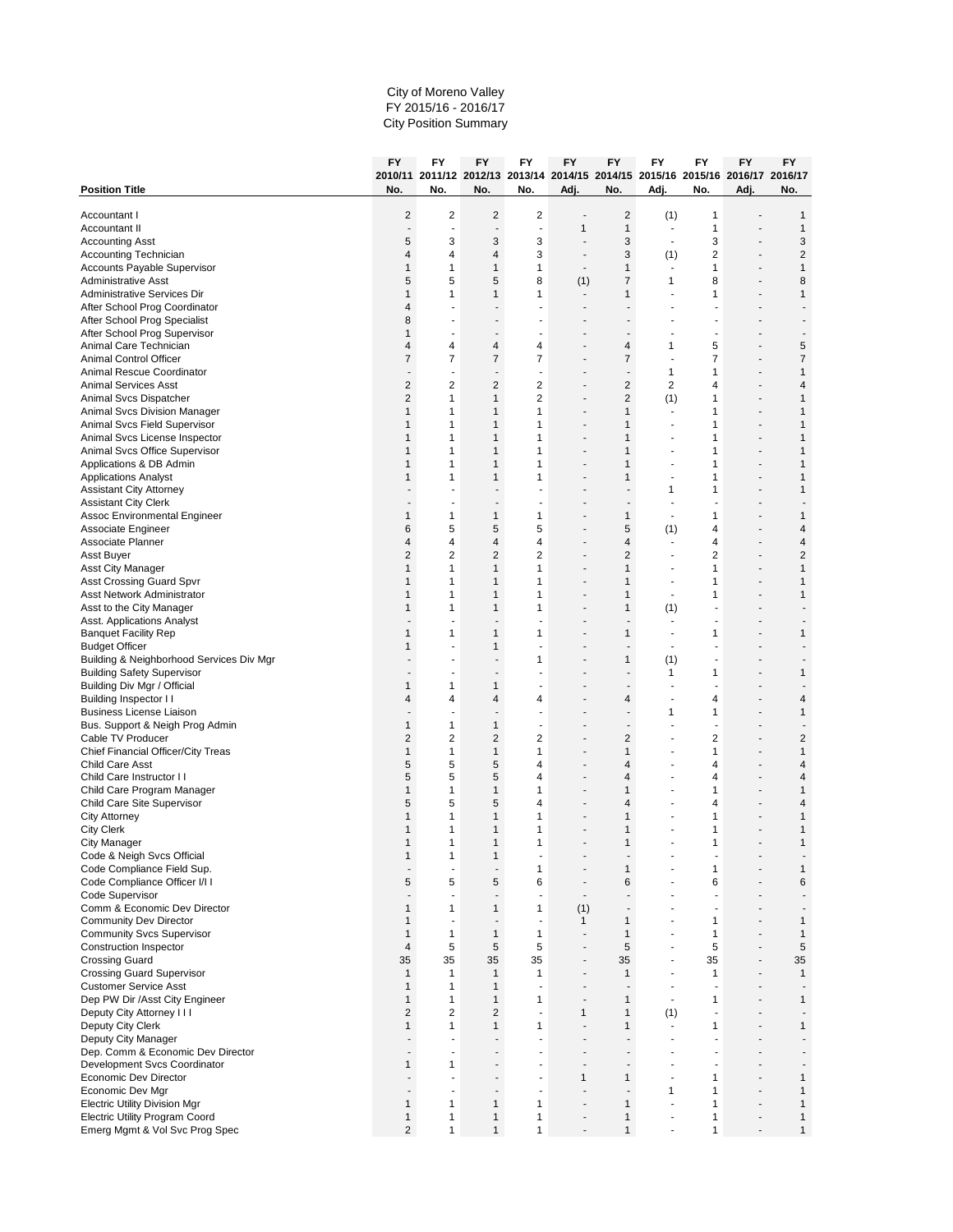#### City of Moreno Valley FY 2015/16 - 2016/17 City Position Summary

|                                                               | FY                             | <b>FY</b>                      | <b>FY</b>                                | FY                                       | FY<br>2010/11 2011/12 2012/13 2013/14 2014/15 2014/15 2015/16 2015/16 2016/17 2016/17 | FY                            | FY                               | FY                                       | <b>FY</b>                | <b>FY</b>                      |
|---------------------------------------------------------------|--------------------------------|--------------------------------|------------------------------------------|------------------------------------------|---------------------------------------------------------------------------------------|-------------------------------|----------------------------------|------------------------------------------|--------------------------|--------------------------------|
| <b>Position Title</b>                                         | No.                            | No.                            | No.                                      | No.                                      | Adj.                                                                                  | No.                           | Adj.                             | No.                                      | Adj.                     | No.                            |
| Emerg Mgmt & Vol Svcs Prog Mgr                                | $\mathbf{1}$                   | 1                              | $\mathbf{1}$                             | 1                                        |                                                                                       | 1                             |                                  | 1                                        |                          | 1                              |
| <b>Engineering Division Manager</b>                           | $\mathbf{1}$                   | 1                              | 1                                        | 1                                        |                                                                                       | 1                             |                                  | 1                                        |                          | $\mathbf{1}$                   |
| Engineering Technician II                                     | $\mathbf{1}$                   | 1                              | 1                                        | 1                                        |                                                                                       | 1                             |                                  | 1                                        |                          | $\mathbf{1}$                   |
| Enterprise Systems Admin<br><b>Environmental Analyst</b>      | $\mathbf{1}$<br>$\mathbf{1}$   | 1<br>1                         | $\mathbf{1}$<br>$\mathbf{1}$             | 1<br>1                                   |                                                                                       | 1<br>1                        | ä,                               | $\mathbf{1}$<br>1                        |                          | $\mathbf{1}$<br>$\mathbf{1}$   |
| <b>Equipment Operator</b>                                     | $\overline{4}$                 | 4                              | $\overline{4}$                           | 4                                        |                                                                                       | 4                             |                                  | 4                                        |                          | $\overline{4}$                 |
| Exec Asst to Mayor / City Council                             | $\mathbf{1}$                   | 1                              | 1                                        | 1                                        | ٠                                                                                     | 1                             |                                  | 1                                        |                          | $\mathbf{1}$                   |
| Exec. Assistant to the City Manager                           |                                | $\overline{\phantom{a}}$       | $\overline{a}$                           | $\overline{\phantom{a}}$                 | ٠                                                                                     | ٠                             |                                  | $\overline{\phantom{a}}$                 |                          | ٠                              |
| Executive Asst I                                              | $\overline{7}$                 | $\overline{7}$                 | 9                                        | 9                                        |                                                                                       | 9                             |                                  | 9                                        |                          | 9                              |
| Executive Asst II                                             | $\mathbf{1}$                   | 1                              | $\mathbf{1}$                             | 1                                        |                                                                                       | 1                             |                                  | 1                                        |                          | $\mathbf{1}$                   |
| <b>Facilities Maint Mechanic</b>                              | $\mathbf{1}$<br>3              | $\mathbf{1}$                   | $\mathbf{1}$                             | 1<br>3                                   |                                                                                       | 1                             |                                  | 1<br>3                                   |                          | $\mathbf{1}$                   |
| <b>Facilities Maint Worker</b><br>Facilities Maintenance Spvr | $\mathbf{1}$                   | 3                              | 3<br>٠                                   | ÷,                                       | (1)<br>$\overline{\phantom{a}}$                                                       | 2<br>÷                        | 1                                |                                          |                          | 3                              |
| <b>Financial Analyst</b>                                      |                                | ÷                              | $\overline{a}$                           | $\overline{a}$                           | $\overline{a}$                                                                        | ä,                            | 1                                | 1                                        |                          | 1                              |
| Financial Operations Div Mgr                                  | $\mathbf{1}$                   | 1                              | $\mathbf{1}$                             | 1                                        |                                                                                       | 1                             | ä,                               | 1                                        |                          | $\mathbf{1}$                   |
| Financial Resources Div Mgr                                   |                                |                                |                                          | 1                                        |                                                                                       | 1                             | $\overline{\phantom{a}}$         | 1                                        |                          | $\mathbf{1}$                   |
| Fire Inspector I                                              |                                | ٠                              | $\blacksquare$                           | $\overline{2}$                           | $\blacksquare$                                                                        | 2                             | (2)                              |                                          |                          |                                |
| Fire Inspector II                                             | $\overline{2}$<br>$\mathbf{1}$ | 2<br>$\mathbf{1}$              | $\overline{\mathbf{c}}$                  | $\overline{\mathbf{c}}$                  | (1)                                                                                   | 1<br>$\overline{\phantom{a}}$ | (1)<br>$\overline{a}$            |                                          |                          |                                |
| <b>Fire Marshall</b><br><b>Fire Safety Specialist</b>         | $\mathbf{1}$                   | 1                              | $\mathbf{1}$<br>1                        | $\mathbf{1}$<br>2                        | (1)<br>(1)                                                                            | 1                             | (1)                              |                                          |                          |                                |
| <b>Fleet Supervisor</b>                                       |                                |                                |                                          | Ĭ.                                       | $\overline{\phantom{a}}$                                                              |                               | 1                                | 1                                        |                          | $\mathbf{1}$                   |
| <b>GIS Administrator</b>                                      | $\mathbf{1}$                   | 1                              | $\mathbf{1}$                             | 1                                        | (1)                                                                                   | $\overline{\phantom{a}}$      |                                  |                                          |                          |                                |
| <b>GIS Specialist</b>                                         | $\mathbf{1}$                   | 1                              | $\mathbf{1}$                             | 1                                        | $\overline{\phantom{a}}$                                                              | 1                             |                                  | 1                                        |                          | $\mathbf{1}$                   |
| <b>GIS Technician</b>                                         | $\mathbf{1}$                   | 1                              | $\blacksquare$                           | $\overline{\phantom{a}}$                 | $\mathbf{1}$                                                                          | 1                             | ä,                               | $\mathbf{1}$                             |                          | $\mathbf{1}$                   |
| Housing Program Coordinator                                   | $\mathbf{1}$                   | 1<br>3                         | $\mathbf{1}$<br>3                        | 1                                        |                                                                                       | 1                             |                                  | 1                                        |                          | $\mathbf{1}$                   |
| Housing Program Specialist<br>Human Resources Analyst         | 3<br>$\mathbf{1}$              | 1                              | 1                                        | 1                                        | ٠                                                                                     | 1                             |                                  | 1                                        |                          | $\mathbf{1}$                   |
| Human Resources Technician                                    | $\overline{2}$                 | 1                              | ÷                                        | ÷,                                       | ٠                                                                                     | ÷                             |                                  |                                          |                          |                                |
| Info Technology Technician                                    | $\overline{2}$                 | 2                              | $\overline{2}$                           | 2                                        |                                                                                       | $\overline{2}$                |                                  | $\overline{2}$                           |                          | $\overline{2}$                 |
| Landscape Development Coord                                   | $\mathbf{1}$                   | $\mathbf{1}$                   | $\overline{a}$                           | $\overline{a}$                           |                                                                                       | ÷,                            |                                  | ÷,                                       |                          |                                |
| Landscape Irrigation Tech                                     | $\mathbf{1}$                   | $\mathbf{1}$                   | $\mathbf{1}$                             | 1                                        |                                                                                       | 1                             |                                  | $\mathbf{1}$                             |                          | $\mathbf{1}$                   |
| Landscape Svcs Inspector                                      | $\overline{7}$                 | 5<br>٠                         | 3<br>$\overline{\phantom{a}}$            | 2<br>ä,                                  | ٠<br>1                                                                                | $\overline{2}$<br>1           | ÷,                               | 2<br>$\mathbf{1}$                        |                          | $\overline{2}$<br>$\mathbf{1}$ |
| Landscape Svcs Supervisor<br>Lead Animal Care Technician      | $\mathbf{1}$                   | $\mathbf{1}$                   | $\mathbf{1}$                             | 1                                        | $\overline{\phantom{a}}$                                                              | 1                             | ÷                                | $\mathbf{1}$                             |                          | $\mathbf{1}$                   |
| <b>Lead Facilities Maint Worker</b>                           |                                | ÷,                             | $\overline{a}$                           | ä,                                       | 1                                                                                     | 1                             |                                  | 1                                        |                          | $\mathbf{1}$                   |
| Lead Maintenance Worker                                       | 3                              | 3                              | 3                                        | 3                                        |                                                                                       | 3                             | 1                                | 4                                        |                          | $\overline{4}$                 |
| Lead Parks Maint Worker                                       | 5                              | 5                              | 5                                        | 5                                        | $\blacksquare$                                                                        | 5                             | 1                                | 6                                        |                          | 6                              |
| Lead Traffic Sign/Marking Tech                                | $\overline{2}$                 | $\overline{2}$                 | $\overline{2}$                           | $\overline{2}$                           |                                                                                       | $\overline{2}$                | ÷                                | $\overline{2}$                           |                          | $\sqrt{2}$                     |
| Lead Vehicle / Equip Tech<br><b>Legal Secretary</b>           | $\mathbf{1}$<br>$\mathbf{1}$   | $\mathbf{1}$<br>1              | $\mathbf{1}$<br>1                        | 1<br>1                                   |                                                                                       | $\mathbf{1}$<br>1             | (1)<br>(1)                       | ÷                                        |                          | ÷,                             |
| Lib Serv Div Mgr                                              | $\mathbf{1}$                   | $\mathbf{1}$                   | 1                                        |                                          |                                                                                       |                               |                                  |                                          |                          |                                |
| Librarian                                                     | $\overline{4}$                 | 4                              | $\overline{4}$                           |                                          |                                                                                       | ٠                             |                                  |                                          |                          |                                |
| <b>Library Asst</b>                                           | 13                             | 13                             | 13                                       | ä,                                       | ٠                                                                                     | ٠                             |                                  |                                          |                          |                                |
| <b>Library Circulation Supervisor</b>                         | $\mathbf{1}$                   | $\mathbf{1}$                   | $\mathbf{1}$                             | $\blacksquare$                           | $\overline{a}$                                                                        | ÷,                            |                                  | ÷                                        |                          |                                |
| Maint & Operations Div Mgr                                    | $\mathbf{1}$                   | 1                              | 1                                        | $\mathbf{1}$                             | $\overline{\phantom{a}}$                                                              | 1                             |                                  | 1                                        |                          | $\mathbf{1}$                   |
| Maintenance Worker I<br>Maintenance Worker II                 | $\mathbf{1}$                   | $\mathbf{1}$                   | $\mathbf{1}$                             | $\overline{7}$<br>$\mathbf{1}$           | (7)<br>(1)                                                                            | $\blacksquare$                |                                  | $\blacksquare$                           |                          |                                |
| Maintenance Worker I/II                                       | 12                             | 12                             | 12                                       | 12                                       | 6                                                                                     | 18                            |                                  | 18                                       |                          | 18                             |
| Management Aide                                               | $\blacksquare$                 | ÷,                             | $\overline{\phantom{a}}$                 | $\overline{a}$                           | $\mathbf{1}$                                                                          | 1                             | 1                                | $\overline{2}$                           |                          | $\overline{2}$                 |
| <b>Management Analyst</b>                                     | 11                             | 11                             | 14                                       | 12                                       | (1)                                                                                   | 11                            | (1)                              | 10                                       |                          | 10                             |
| <b>Management Asst</b>                                        | $\sqrt{3}$                     | 3                              | 3                                        | 4                                        | $\mathbf{1}$                                                                          | 5                             | (1)                              | 4                                        |                          | $\overline{\mathbf{4}}$        |
| Media & Production Supervisor<br>Network Administrator        | $\mathbf{1}$<br>$\mathbf{1}$   | 1<br>1                         | $\mathbf{1}$<br>1                        | 1<br>1                                   | $\overline{\phantom{a}}$<br>$\overline{\phantom{a}}$                                  | 1<br>1                        | $\overline{a}$<br>ä,             | $\mathbf{1}$<br>$\mathbf{1}$             | $\blacksquare$           | $\mathbf{1}$<br>$\mathbf{1}$   |
| <b>Office Asst</b>                                            | $\mathbf{1}$                   | $\mathbf{1}$                   | $\mathbf{1}$                             | $\mathbf{1}$                             | (1)                                                                                   | $\overline{\phantom{a}}$      | $\overline{a}$                   | ÷,                                       |                          | $\overline{a}$                 |
| Paralegal                                                     |                                | ÷,                             | ÷,                                       | ÷,                                       | $\overline{a}$                                                                        | $\blacksquare$                | 1                                | $\mathbf{1}$                             |                          | $\mathbf{1}$                   |
| Park Ranger                                                   | 3                              | 3                              | 3                                        | 3                                        | ÷                                                                                     | 3                             | ä,                               | 3                                        |                          | 3                              |
| Parking Control Officer                                       | $\overline{c}$                 | 2                              | 2                                        | $\overline{2}$                           | $\blacksquare$                                                                        | 2                             | ٠                                | $\overline{2}$                           | $\blacksquare$           | $\sqrt{2}$                     |
| Parks & Comm Svcs Director                                    | $\mathbf{1}$                   | $\mathbf{1}$                   | $\mathbf{1}$                             | $\mathbf{1}$                             | ÷,                                                                                    | $\mathbf{1}$                  |                                  | $\mathbf{1}$                             |                          | $\mathbf{1}$                   |
| Parks & Comm Svcs Div Mgr<br>Parks Maint Division Manager     | $\blacksquare$<br>$\mathbf{1}$ | ÷,<br>$\mathbf{1}$             | $\mathbf{1}$<br>$\overline{\phantom{a}}$ | $\mathbf{1}$<br>$\overline{\phantom{a}}$ | $\overline{a}$                                                                        | 1<br>$\overline{\phantom{a}}$ | $\overline{a}$<br>$\overline{a}$ | $\mathbf{1}$<br>$\overline{\phantom{a}}$ |                          | $\mathbf{1}$<br>٠              |
| Parks Maint Supervisor                                        | $\overline{2}$                 | $\overline{2}$                 | $\overline{2}$                           | $\overline{2}$                           |                                                                                       | $\overline{2}$                | $\overline{\phantom{a}}$         | $\overline{2}$                           |                          | $\overline{2}$                 |
| Parks Maint Worker                                            | 13                             | 13                             | 13                                       | 13                                       | $\blacksquare$                                                                        | 13                            | (1)                              | 12                                       | $\blacksquare$           | 12                             |
| Parks Projects Coordinator                                    | $\mathbf{1}$                   | $\mathbf{1}$                   | $\mathbf{1}$                             | $\mathbf{1}$                             | $\overline{\phantom{a}}$                                                              | 1                             | $\overline{\phantom{a}}$         | $\mathbf{1}$                             | $\overline{\phantom{a}}$ | $\mathbf{1}$                   |
| Payroll Supervisor                                            | $\mathbf{1}$                   | $\mathbf{1}$                   | $\mathbf{1}$                             | $\mathbf{1}$                             | $\overline{a}$                                                                        | 1                             | ÷                                | $\mathbf{1}$                             | $\overline{a}$           | $\mathbf{1}$                   |
| Permit Technician                                             | 6                              | 6                              | 6                                        | 5                                        | ä,                                                                                    | 5                             |                                  | 5                                        |                          | 5                              |
| <b>Planning Commissioner</b>                                  | $\overline{7}$<br>$\mathbf{1}$ | $\overline{7}$<br>$\mathbf{1}$ | $\overline{7}$                           | $\overline{7}$<br>$\mathbf{1}$           | $\blacksquare$                                                                        | 7                             | ÷,<br>٠                          | $\overline{7}$                           | $\blacksquare$           | $\overline{7}$                 |
| Planning Div Mgr / Official<br><b>Principal Accountant</b>    | $\mathbf{1}$                   | $\mathbf{1}$                   | 1<br>$\mathbf{1}$                        | $\mathbf{1}$                             | ÷,                                                                                    | 1<br>$\mathbf{1}$             |                                  | 1<br>$\mathbf{1}$                        |                          | $\mathbf{1}$<br>$\mathbf{1}$   |
| Public Information/Intergovernmental Relations Officer        |                                | ÷,                             | $\centerdot$                             | ÷,                                       |                                                                                       | $\overline{\phantom{a}}$      | $\mathbf{1}$                     | $\mathbf{1}$                             |                          | $\mathbf{1}$                   |
| Purch & Facilities Div Mgr                                    | $\mathbf{1}$                   | $\mathbf{1}$                   | $\mathbf{1}$                             | $\mathbf{1}$                             |                                                                                       | $\mathbf{1}$                  | ä,                               | 1                                        |                          | $\mathbf{1}$                   |
| PW Director / City Engineer                                   | $\mathbf{1}$                   | $\mathbf{1}$                   | $\mathbf{1}$                             | 1                                        |                                                                                       | $\mathbf{1}$                  |                                  | $\mathbf{1}$                             |                          | $\mathbf{1}$                   |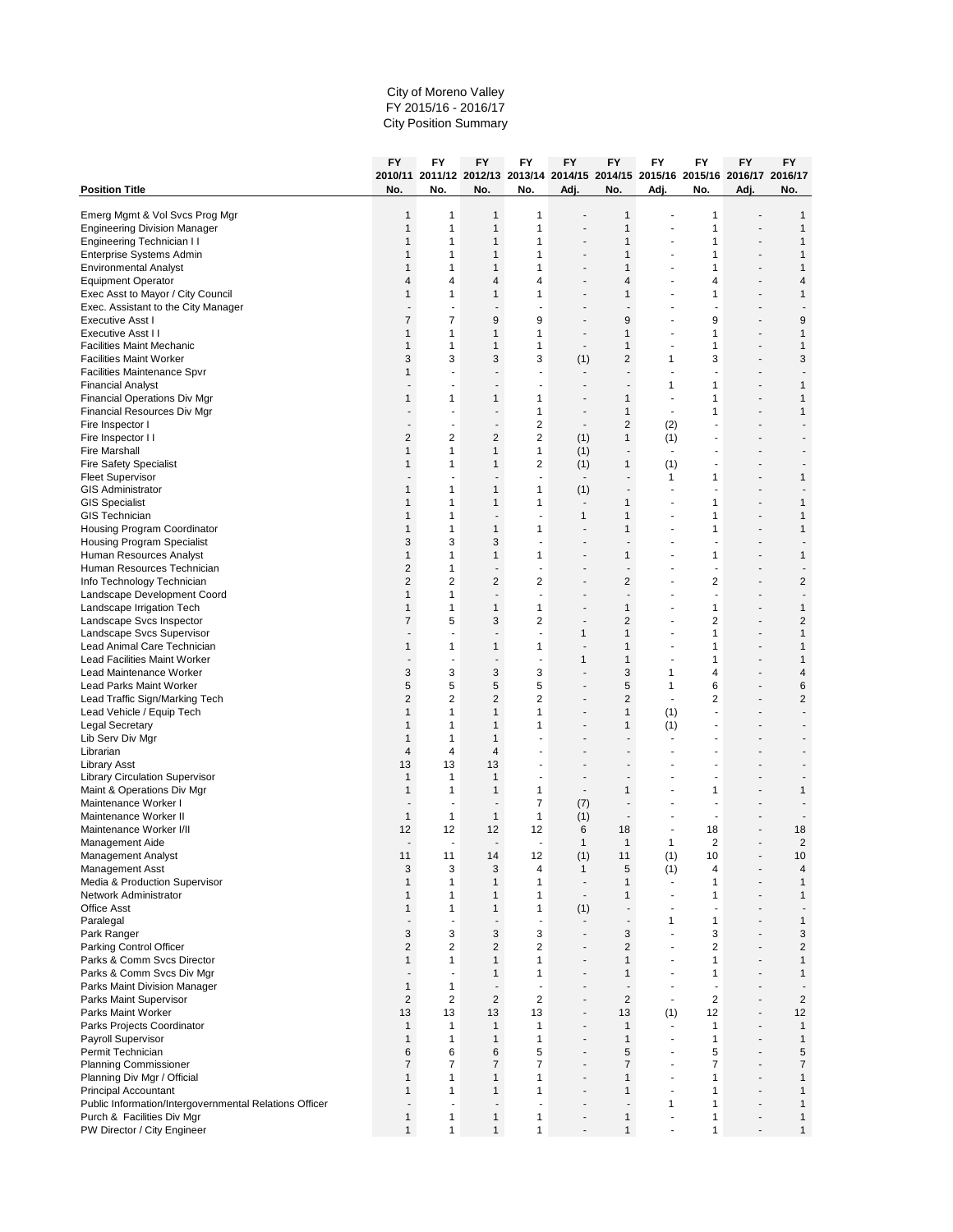#### City of Moreno Valley FY 2015/16 - 2016/17 City Position Summary

**FY**

| 2010/11 2011/12 2012/13 2013/14 2014/15 2014/15 2015/16 2015/16 2016/17 2016/17<br><b>Position Title</b><br>No.<br>No.<br>No.<br>No.<br>Adj.<br>No.<br>Adj.<br>No.<br>Adj.<br>No.<br>PW Program Manager<br>$\overline{2}$<br>$\overline{2}$<br>$\overline{2}$<br>$\mathbf{1}$<br>$\mathbf{1}$<br>$\overline{2}$<br>Recreation Program Coord<br>$\mathbf{1}$<br>1<br>$\overline{7}$<br>$\overline{7}$<br>$\overline{7}$<br>$\overline{7}$<br>$\overline{7}$<br>$\overline{7}$<br>$\overline{7}$<br>Recreation Program Leader<br>J.<br>$\mathbf{1}$<br><b>Recreation Supervisor</b><br>1<br>$\mathbf{1}$<br>(1)<br>J.<br>$\mathbf{1}$<br><b>Recycling Specialist</b><br>1<br>1<br>1<br>$\overline{a}$<br><b>Resource Analyst</b><br>$\overline{a}$<br><b>Risk Division Manager</b><br>$\mathbf{1}$<br>$\mathbf{1}$<br>$\overline{a}$<br>÷.<br>÷.<br>÷.<br>$\overline{2}$<br>$\overline{c}$<br>$\overline{2}$<br>$\overline{2}$<br>$\overline{2}$<br>$\overline{2}$<br><b>Security Guard</b><br>3<br>Spec Dist Budg & Accting Spvr<br>$\mathbf{1}$<br>÷,<br>$\overline{\phantom{a}}$<br>$\blacksquare$<br>$\overline{\phantom{a}}$<br>$\overline{\phantom{a}}$<br>$\overline{\phantom{a}}$<br>Spec Districts Div Mgr<br>1<br>1<br>1<br>$\mathbf{1}$<br>1<br>1<br>1<br>J.<br>Special Districts Prog Mgr<br>$\mathbf{1}$<br>$\mathbf{1}$<br>$\mathbf{1}$<br>1<br>1<br>(1)<br>$\overline{\phantom{a}}$<br>$\overline{2}$<br>$\overline{2}$<br>Sr Accountant<br>$\mathbf{1}$<br>$\mathbf{1}$<br>$\mathbf{1}$<br>$\mathbf{1}$<br>$\mathbf{1}$<br>1<br>$\overline{\phantom{a}}$<br>3<br>17<br>17<br>Sr Administrative Asst<br>19<br>14<br>16<br>14<br>17<br><b>Sr Applications Analyst</b><br>$\mathbf{1}$<br>$\mathbf{1}$<br>$\mathbf{1}$<br>$\mathbf{1}$<br>L.<br>J.<br>÷.<br>ä,<br>×.<br>Sr Citizens Center Coord<br>$\mathbf{1}$<br>1<br>$\mathbf{1}$<br>$\mathbf{1}$<br>$\mathbf{1}$<br>$\mathbf{1}$<br>$\mathbf{1}$<br>Sr Code Compliance Officer<br>$\mathbf{1}$<br>Ĭ.<br>÷,<br>$\overline{\phantom{a}}$<br>÷,<br>÷,<br>Sr Customer Service Asst<br>3<br>3<br>3<br>3<br>3<br>3<br>3<br><b>Sr Deputy Clerk</b><br>Ĭ.<br>÷,<br>÷,<br>ä,<br>÷,<br>Sr Electrical Engineer<br>$\mathbf{1}$<br>$\mathbf{1}$<br>$\mathbf{1}$<br>$\mathbf{1}$<br>$\mathbf{1}$<br>$\mathbf{1}$<br>$\mathbf{1}$<br>9<br>9<br>$\overline{7}$<br>$\overline{7}$<br>Sr Engineer, P.E.<br>11<br>9<br>9<br>(2)<br>Sr Engineering Technician<br>$\mathbf{1}$<br>$\mathbf{1}$<br>$\mathbf{1}$<br>1<br>$\mathbf{1}$<br>1<br>$\mathbf{1}$<br>Sr Equipment Operator<br>$\mathbf{1}$<br>1<br>$\mathbf{1}$<br>1<br>$\mathbf{1}$<br>1<br>1<br>$\overline{2}$<br>$\overline{2}$<br>$\overline{2}$<br><b>Sr Financial Analyst</b><br>$\overline{2}$<br>(1)<br>1<br>(1)<br>÷.<br>Sr GIS Analyst<br>$\mathbf{1}$<br>1<br>$\mathbf{1}$<br>1<br>1<br>1<br>1<br>Sr Graphics Designer<br>$\mathbf{1}$<br>$\mathbf{1}$<br>1<br>$\mathbf{1}$<br>1<br>1<br>1<br>J.<br>J.<br>Sr Human Resources Analyst<br>1<br>1<br>1<br>1<br>1<br>1<br>1<br>Sr IT Technician<br>J.<br>÷.<br>ä,<br>r.<br>ä,<br>$\mathbf{1}$<br>$\mathbf{1}$<br>$\mathbf{1}$<br>Sr Landscape Svcs Inspector<br>$\mathbf{1}$<br>(1)<br>Ĭ.<br>J.<br>$\overline{2}$<br>$\overline{2}$<br>$\overline{2}$<br>$\overline{2}$<br>3<br>4<br>$\overline{4}$<br>Sr Management Analyst<br>1<br>1<br>5<br>3<br>3<br>Sr Office Asst<br>6<br>5<br>4<br>3<br>(1)<br>Sr Park Ranger<br>$\mathbf{1}$<br>J.<br>J.<br>÷.<br>ä,<br>ä,<br>$\mathbf{1}$<br>$\mathbf{1}$<br>$\mathbf{1}$<br>$\mathbf{1}$<br>1<br>$\mathbf{1}$<br>Sr Parking Control Officer<br>$\mathbf{1}$<br>$\overline{c}$<br>$\overline{2}$<br>$\overline{2}$<br>$\overline{2}$<br>$\overline{2}$<br>Sr Parks Maint Technician<br>1<br>$\mathbf{1}$<br>Sr Payroll Technician<br>$\mathbf{1}$<br>$\mathbf{1}$<br>1<br>$\mathbf{1}$<br>$\mathbf{1}$<br>1<br>1<br>$\overline{2}$<br>Sr Permit Technician<br>$\overline{2}$<br>2<br>$\overline{2}$<br>$\overline{c}$<br>$\overline{2}$<br>$\overline{2}$<br>$\overline{2}$<br>$\overline{2}$<br>$\overline{2}$<br>2<br>$\overline{c}$<br>$\overline{2}$<br>$\overline{2}$<br>Sr Planner<br>$\overline{2}$<br>$\overline{2}$<br>$\overline{2}$<br>$\overline{2}$<br>$\overline{2}$<br>$\overline{2}$<br>$\overline{2}$<br>Sr Recreation Program Leader<br>Sr Telecomm Technician<br>$\mathbf{1}$<br>$\mathbf{1}$<br>$\mathbf{1}$<br>$\mathbf{1}$<br>1<br>$\mathbf{1}$<br>1<br>Sr Traffic Engineer<br>$\mathbf{1}$<br>$\mathbf{1}$<br>1<br>1<br>1<br>(1)<br>Ĭ.<br>Sr Traffic Signal Technician<br>1<br>$\mathbf{1}$<br>$\mathbf{1}$<br>1<br>$\mathbf{1}$<br>1<br>$\mathbf{1}$<br>Storekeeper<br>$\mathbf{1}$<br>1<br>$\mathbf{1}$<br>1<br>$\mathbf{1}$<br>1<br>$\mathbf{1}$<br>Storm Water Prog Mgr<br>$\mathbf{1}$<br>$\mathbf{1}$<br>1<br>1<br>$\mathbf{1}$<br>1<br>1<br><b>Street Maintenance Supervisor</b><br>$\overline{2}$<br>$\overline{2}$<br>$\overline{2}$<br>$\overline{2}$<br>2<br>$\overline{2}$<br>$\overline{2}$<br>÷,<br>Sustainability & Intergovernmental Prog Mgr<br>1<br>(1)<br>$\mathbf{1}$<br>Ĭ.<br>$\mathbf{1}$<br>$\mathbf{1}$<br>$\mathbf{1}$<br>Technology Services Div Mgr<br>1<br>1<br>$\mathbf{1}$<br>1<br>Telecomm Engineer / Admin<br>$\mathbf{1}$<br>$\mathbf{1}$<br>$\mathbf{1}$<br>1<br>1<br>$\mathbf{1}$<br>$\mathbf{1}$<br>Telecomm Technician<br>$\mathbf{1}$<br>1<br>$\mathbf{1}$<br>1<br>$\mathbf{1}$<br>1<br>1<br><b>Traffic Operations Supervisor</b><br>1<br>1<br>$\mathbf{1}$<br>1<br>1<br>1<br>1<br>J.<br>Traffic Sign / Marking Tech I<br>$\mathbf{1}$<br>$\mathbf{1}$<br>$\mathbf{1}$<br>1<br>1<br>1<br>1<br>Traffic Sign/Marking Tech II<br>$\overline{2}$<br>$\overline{2}$<br>$\overline{2}$<br>$\overline{2}$<br>$\overline{2}$<br>$\overline{2}$<br>$\overline{2}$<br>$\overline{2}$<br>$\overline{2}$<br>$\overline{2}$<br>$\overline{2}$<br>$\overline{2}$<br>2<br>$\overline{2}$<br><b>Traffic Signal Technician</b><br>Ĩ.<br>Trans Div Mgr / City Traf Engr<br>$\mathbf{1}$<br>1<br>$\mathbf{1}$<br>1<br>1<br>1<br>1<br>J.<br><b>Treasury Operations Div Mgr</b><br>$\mathbf{1}$<br>$\mathbf{1}$<br>1<br>1<br>1<br>$\mathbf{1}$<br>1<br>J.<br><b>Tree Trimmer</b><br>$\mathbf{1}$<br>$\mathbf{1}$<br>$\mathbf{1}$<br>$\mathbf{1}$<br>$\mathbf{1}$<br>(1)<br>ä,<br>$\overline{2}$<br>$\overline{2}$<br>Vehicle / Equipment Technician<br>$\overline{2}$<br>3<br>3<br>3<br>3<br><b>Total</b><br>411<br>(4)<br>356<br>376<br>378<br>360<br>360<br>356<br>$\overline{a}$<br>$\overline{a}$ | FY | FY | FY | FY | FY | FY | FY | FY | FY | FY |
|--------------------------------------------------------------------------------------------------------------------------------------------------------------------------------------------------------------------------------------------------------------------------------------------------------------------------------------------------------------------------------------------------------------------------------------------------------------------------------------------------------------------------------------------------------------------------------------------------------------------------------------------------------------------------------------------------------------------------------------------------------------------------------------------------------------------------------------------------------------------------------------------------------------------------------------------------------------------------------------------------------------------------------------------------------------------------------------------------------------------------------------------------------------------------------------------------------------------------------------------------------------------------------------------------------------------------------------------------------------------------------------------------------------------------------------------------------------------------------------------------------------------------------------------------------------------------------------------------------------------------------------------------------------------------------------------------------------------------------------------------------------------------------------------------------------------------------------------------------------------------------------------------------------------------------------------------------------------------------------------------------------------------------------------------------------------------------------------------------------------------------------------------------------------------------------------------------------------------------------------------------------------------------------------------------------------------------------------------------------------------------------------------------------------------------------------------------------------------------------------------------------------------------------------------------------------------------------------------------------------------------------------------------------------------------------------------------------------------------------------------------------------------------------------------------------------------------------------------------------------------------------------------------------------------------------------------------------------------------------------------------------------------------------------------------------------------------------------------------------------------------------------------------------------------------------------------------------------------------------------------------------------------------------------------------------------------------------------------------------------------------------------------------------------------------------------------------------------------------------------------------------------------------------------------------------------------------------------------------------------------------------------------------------------------------------------------------------------------------------------------------------------------------------------------------------------------------------------------------------------------------------------------------------------------------------------------------------------------------------------------------------------------------------------------------------------------------------------------------------------------------------------------------------------------------------------------------------------------------------------------------------------------------------------------------------------------------------------------------------------------------------------------------------------------------------------------------------------------------------------------------------------------------------------------------------------------------------------------------------------------------------------------------------------------------------------------------------------------------------------------------------------------------------------------------------------------------------------------------------------------------------------------------------------------------------------------------------------------------------------------------------------------------------------------------------------------------------------------------------------------------------------------------------------------------------------------------------------------------------------------------------------------------------------------------------------------------------------------------------------------------------------------------------------------------------------------------------------------------------------------------------------------------------------------------------------------------------------------------------------------------------------------------------------------------------------------------------------------------------------------------------------------------------------------------------------------------------------------------------------------------------------------------------------------------------------------------------------------------------------------------------------------------------------------------------------------------------------------------------------------------------------------------------------------------------------------------------------------------------------------------------------------------------------------------------------------------------------------------------------------------------------------------------------------------------------------|----|----|----|----|----|----|----|----|----|----|
|                                                                                                                                                                                                                                                                                                                                                                                                                                                                                                                                                                                                                                                                                                                                                                                                                                                                                                                                                                                                                                                                                                                                                                                                                                                                                                                                                                                                                                                                                                                                                                                                                                                                                                                                                                                                                                                                                                                                                                                                                                                                                                                                                                                                                                                                                                                                                                                                                                                                                                                                                                                                                                                                                                                                                                                                                                                                                                                                                                                                                                                                                                                                                                                                                                                                                                                                                                                                                                                                                                                                                                                                                                                                                                                                                                                                                                                                                                                                                                                                                                                                                                                                                                                                                                                                                                                                                                                                                                                                                                                                                                                                                                                                                                                                                                                                                                                                                                                                                                                                                                                                                                                                                                                                                                                                                                                                                                                                                                                                                                                                                                                                                                                                                                                                                                                                                                                                                                                                                                                                                                                                                                                                                                                                                                                                                                                                                                                                                                                  |    |    |    |    |    |    |    |    |    |    |
|                                                                                                                                                                                                                                                                                                                                                                                                                                                                                                                                                                                                                                                                                                                                                                                                                                                                                                                                                                                                                                                                                                                                                                                                                                                                                                                                                                                                                                                                                                                                                                                                                                                                                                                                                                                                                                                                                                                                                                                                                                                                                                                                                                                                                                                                                                                                                                                                                                                                                                                                                                                                                                                                                                                                                                                                                                                                                                                                                                                                                                                                                                                                                                                                                                                                                                                                                                                                                                                                                                                                                                                                                                                                                                                                                                                                                                                                                                                                                                                                                                                                                                                                                                                                                                                                                                                                                                                                                                                                                                                                                                                                                                                                                                                                                                                                                                                                                                                                                                                                                                                                                                                                                                                                                                                                                                                                                                                                                                                                                                                                                                                                                                                                                                                                                                                                                                                                                                                                                                                                                                                                                                                                                                                                                                                                                                                                                                                                                                                  |    |    |    |    |    |    |    |    |    |    |
|                                                                                                                                                                                                                                                                                                                                                                                                                                                                                                                                                                                                                                                                                                                                                                                                                                                                                                                                                                                                                                                                                                                                                                                                                                                                                                                                                                                                                                                                                                                                                                                                                                                                                                                                                                                                                                                                                                                                                                                                                                                                                                                                                                                                                                                                                                                                                                                                                                                                                                                                                                                                                                                                                                                                                                                                                                                                                                                                                                                                                                                                                                                                                                                                                                                                                                                                                                                                                                                                                                                                                                                                                                                                                                                                                                                                                                                                                                                                                                                                                                                                                                                                                                                                                                                                                                                                                                                                                                                                                                                                                                                                                                                                                                                                                                                                                                                                                                                                                                                                                                                                                                                                                                                                                                                                                                                                                                                                                                                                                                                                                                                                                                                                                                                                                                                                                                                                                                                                                                                                                                                                                                                                                                                                                                                                                                                                                                                                                                                  |    |    |    |    |    |    |    |    |    |    |
|                                                                                                                                                                                                                                                                                                                                                                                                                                                                                                                                                                                                                                                                                                                                                                                                                                                                                                                                                                                                                                                                                                                                                                                                                                                                                                                                                                                                                                                                                                                                                                                                                                                                                                                                                                                                                                                                                                                                                                                                                                                                                                                                                                                                                                                                                                                                                                                                                                                                                                                                                                                                                                                                                                                                                                                                                                                                                                                                                                                                                                                                                                                                                                                                                                                                                                                                                                                                                                                                                                                                                                                                                                                                                                                                                                                                                                                                                                                                                                                                                                                                                                                                                                                                                                                                                                                                                                                                                                                                                                                                                                                                                                                                                                                                                                                                                                                                                                                                                                                                                                                                                                                                                                                                                                                                                                                                                                                                                                                                                                                                                                                                                                                                                                                                                                                                                                                                                                                                                                                                                                                                                                                                                                                                                                                                                                                                                                                                                                                  |    |    |    |    |    |    |    |    |    |    |
|                                                                                                                                                                                                                                                                                                                                                                                                                                                                                                                                                                                                                                                                                                                                                                                                                                                                                                                                                                                                                                                                                                                                                                                                                                                                                                                                                                                                                                                                                                                                                                                                                                                                                                                                                                                                                                                                                                                                                                                                                                                                                                                                                                                                                                                                                                                                                                                                                                                                                                                                                                                                                                                                                                                                                                                                                                                                                                                                                                                                                                                                                                                                                                                                                                                                                                                                                                                                                                                                                                                                                                                                                                                                                                                                                                                                                                                                                                                                                                                                                                                                                                                                                                                                                                                                                                                                                                                                                                                                                                                                                                                                                                                                                                                                                                                                                                                                                                                                                                                                                                                                                                                                                                                                                                                                                                                                                                                                                                                                                                                                                                                                                                                                                                                                                                                                                                                                                                                                                                                                                                                                                                                                                                                                                                                                                                                                                                                                                                                  |    |    |    |    |    |    |    |    |    |    |
|                                                                                                                                                                                                                                                                                                                                                                                                                                                                                                                                                                                                                                                                                                                                                                                                                                                                                                                                                                                                                                                                                                                                                                                                                                                                                                                                                                                                                                                                                                                                                                                                                                                                                                                                                                                                                                                                                                                                                                                                                                                                                                                                                                                                                                                                                                                                                                                                                                                                                                                                                                                                                                                                                                                                                                                                                                                                                                                                                                                                                                                                                                                                                                                                                                                                                                                                                                                                                                                                                                                                                                                                                                                                                                                                                                                                                                                                                                                                                                                                                                                                                                                                                                                                                                                                                                                                                                                                                                                                                                                                                                                                                                                                                                                                                                                                                                                                                                                                                                                                                                                                                                                                                                                                                                                                                                                                                                                                                                                                                                                                                                                                                                                                                                                                                                                                                                                                                                                                                                                                                                                                                                                                                                                                                                                                                                                                                                                                                                                  |    |    |    |    |    |    |    |    |    |    |
|                                                                                                                                                                                                                                                                                                                                                                                                                                                                                                                                                                                                                                                                                                                                                                                                                                                                                                                                                                                                                                                                                                                                                                                                                                                                                                                                                                                                                                                                                                                                                                                                                                                                                                                                                                                                                                                                                                                                                                                                                                                                                                                                                                                                                                                                                                                                                                                                                                                                                                                                                                                                                                                                                                                                                                                                                                                                                                                                                                                                                                                                                                                                                                                                                                                                                                                                                                                                                                                                                                                                                                                                                                                                                                                                                                                                                                                                                                                                                                                                                                                                                                                                                                                                                                                                                                                                                                                                                                                                                                                                                                                                                                                                                                                                                                                                                                                                                                                                                                                                                                                                                                                                                                                                                                                                                                                                                                                                                                                                                                                                                                                                                                                                                                                                                                                                                                                                                                                                                                                                                                                                                                                                                                                                                                                                                                                                                                                                                                                  |    |    |    |    |    |    |    |    |    |    |
|                                                                                                                                                                                                                                                                                                                                                                                                                                                                                                                                                                                                                                                                                                                                                                                                                                                                                                                                                                                                                                                                                                                                                                                                                                                                                                                                                                                                                                                                                                                                                                                                                                                                                                                                                                                                                                                                                                                                                                                                                                                                                                                                                                                                                                                                                                                                                                                                                                                                                                                                                                                                                                                                                                                                                                                                                                                                                                                                                                                                                                                                                                                                                                                                                                                                                                                                                                                                                                                                                                                                                                                                                                                                                                                                                                                                                                                                                                                                                                                                                                                                                                                                                                                                                                                                                                                                                                                                                                                                                                                                                                                                                                                                                                                                                                                                                                                                                                                                                                                                                                                                                                                                                                                                                                                                                                                                                                                                                                                                                                                                                                                                                                                                                                                                                                                                                                                                                                                                                                                                                                                                                                                                                                                                                                                                                                                                                                                                                                                  |    |    |    |    |    |    |    |    |    |    |
|                                                                                                                                                                                                                                                                                                                                                                                                                                                                                                                                                                                                                                                                                                                                                                                                                                                                                                                                                                                                                                                                                                                                                                                                                                                                                                                                                                                                                                                                                                                                                                                                                                                                                                                                                                                                                                                                                                                                                                                                                                                                                                                                                                                                                                                                                                                                                                                                                                                                                                                                                                                                                                                                                                                                                                                                                                                                                                                                                                                                                                                                                                                                                                                                                                                                                                                                                                                                                                                                                                                                                                                                                                                                                                                                                                                                                                                                                                                                                                                                                                                                                                                                                                                                                                                                                                                                                                                                                                                                                                                                                                                                                                                                                                                                                                                                                                                                                                                                                                                                                                                                                                                                                                                                                                                                                                                                                                                                                                                                                                                                                                                                                                                                                                                                                                                                                                                                                                                                                                                                                                                                                                                                                                                                                                                                                                                                                                                                                                                  |    |    |    |    |    |    |    |    |    |    |
|                                                                                                                                                                                                                                                                                                                                                                                                                                                                                                                                                                                                                                                                                                                                                                                                                                                                                                                                                                                                                                                                                                                                                                                                                                                                                                                                                                                                                                                                                                                                                                                                                                                                                                                                                                                                                                                                                                                                                                                                                                                                                                                                                                                                                                                                                                                                                                                                                                                                                                                                                                                                                                                                                                                                                                                                                                                                                                                                                                                                                                                                                                                                                                                                                                                                                                                                                                                                                                                                                                                                                                                                                                                                                                                                                                                                                                                                                                                                                                                                                                                                                                                                                                                                                                                                                                                                                                                                                                                                                                                                                                                                                                                                                                                                                                                                                                                                                                                                                                                                                                                                                                                                                                                                                                                                                                                                                                                                                                                                                                                                                                                                                                                                                                                                                                                                                                                                                                                                                                                                                                                                                                                                                                                                                                                                                                                                                                                                                                                  |    |    |    |    |    |    |    |    |    |    |
|                                                                                                                                                                                                                                                                                                                                                                                                                                                                                                                                                                                                                                                                                                                                                                                                                                                                                                                                                                                                                                                                                                                                                                                                                                                                                                                                                                                                                                                                                                                                                                                                                                                                                                                                                                                                                                                                                                                                                                                                                                                                                                                                                                                                                                                                                                                                                                                                                                                                                                                                                                                                                                                                                                                                                                                                                                                                                                                                                                                                                                                                                                                                                                                                                                                                                                                                                                                                                                                                                                                                                                                                                                                                                                                                                                                                                                                                                                                                                                                                                                                                                                                                                                                                                                                                                                                                                                                                                                                                                                                                                                                                                                                                                                                                                                                                                                                                                                                                                                                                                                                                                                                                                                                                                                                                                                                                                                                                                                                                                                                                                                                                                                                                                                                                                                                                                                                                                                                                                                                                                                                                                                                                                                                                                                                                                                                                                                                                                                                  |    |    |    |    |    |    |    |    |    |    |
|                                                                                                                                                                                                                                                                                                                                                                                                                                                                                                                                                                                                                                                                                                                                                                                                                                                                                                                                                                                                                                                                                                                                                                                                                                                                                                                                                                                                                                                                                                                                                                                                                                                                                                                                                                                                                                                                                                                                                                                                                                                                                                                                                                                                                                                                                                                                                                                                                                                                                                                                                                                                                                                                                                                                                                                                                                                                                                                                                                                                                                                                                                                                                                                                                                                                                                                                                                                                                                                                                                                                                                                                                                                                                                                                                                                                                                                                                                                                                                                                                                                                                                                                                                                                                                                                                                                                                                                                                                                                                                                                                                                                                                                                                                                                                                                                                                                                                                                                                                                                                                                                                                                                                                                                                                                                                                                                                                                                                                                                                                                                                                                                                                                                                                                                                                                                                                                                                                                                                                                                                                                                                                                                                                                                                                                                                                                                                                                                                                                  |    |    |    |    |    |    |    |    |    |    |
|                                                                                                                                                                                                                                                                                                                                                                                                                                                                                                                                                                                                                                                                                                                                                                                                                                                                                                                                                                                                                                                                                                                                                                                                                                                                                                                                                                                                                                                                                                                                                                                                                                                                                                                                                                                                                                                                                                                                                                                                                                                                                                                                                                                                                                                                                                                                                                                                                                                                                                                                                                                                                                                                                                                                                                                                                                                                                                                                                                                                                                                                                                                                                                                                                                                                                                                                                                                                                                                                                                                                                                                                                                                                                                                                                                                                                                                                                                                                                                                                                                                                                                                                                                                                                                                                                                                                                                                                                                                                                                                                                                                                                                                                                                                                                                                                                                                                                                                                                                                                                                                                                                                                                                                                                                                                                                                                                                                                                                                                                                                                                                                                                                                                                                                                                                                                                                                                                                                                                                                                                                                                                                                                                                                                                                                                                                                                                                                                                                                  |    |    |    |    |    |    |    |    |    |    |
|                                                                                                                                                                                                                                                                                                                                                                                                                                                                                                                                                                                                                                                                                                                                                                                                                                                                                                                                                                                                                                                                                                                                                                                                                                                                                                                                                                                                                                                                                                                                                                                                                                                                                                                                                                                                                                                                                                                                                                                                                                                                                                                                                                                                                                                                                                                                                                                                                                                                                                                                                                                                                                                                                                                                                                                                                                                                                                                                                                                                                                                                                                                                                                                                                                                                                                                                                                                                                                                                                                                                                                                                                                                                                                                                                                                                                                                                                                                                                                                                                                                                                                                                                                                                                                                                                                                                                                                                                                                                                                                                                                                                                                                                                                                                                                                                                                                                                                                                                                                                                                                                                                                                                                                                                                                                                                                                                                                                                                                                                                                                                                                                                                                                                                                                                                                                                                                                                                                                                                                                                                                                                                                                                                                                                                                                                                                                                                                                                                                  |    |    |    |    |    |    |    |    |    |    |
|                                                                                                                                                                                                                                                                                                                                                                                                                                                                                                                                                                                                                                                                                                                                                                                                                                                                                                                                                                                                                                                                                                                                                                                                                                                                                                                                                                                                                                                                                                                                                                                                                                                                                                                                                                                                                                                                                                                                                                                                                                                                                                                                                                                                                                                                                                                                                                                                                                                                                                                                                                                                                                                                                                                                                                                                                                                                                                                                                                                                                                                                                                                                                                                                                                                                                                                                                                                                                                                                                                                                                                                                                                                                                                                                                                                                                                                                                                                                                                                                                                                                                                                                                                                                                                                                                                                                                                                                                                                                                                                                                                                                                                                                                                                                                                                                                                                                                                                                                                                                                                                                                                                                                                                                                                                                                                                                                                                                                                                                                                                                                                                                                                                                                                                                                                                                                                                                                                                                                                                                                                                                                                                                                                                                                                                                                                                                                                                                                                                  |    |    |    |    |    |    |    |    |    |    |
|                                                                                                                                                                                                                                                                                                                                                                                                                                                                                                                                                                                                                                                                                                                                                                                                                                                                                                                                                                                                                                                                                                                                                                                                                                                                                                                                                                                                                                                                                                                                                                                                                                                                                                                                                                                                                                                                                                                                                                                                                                                                                                                                                                                                                                                                                                                                                                                                                                                                                                                                                                                                                                                                                                                                                                                                                                                                                                                                                                                                                                                                                                                                                                                                                                                                                                                                                                                                                                                                                                                                                                                                                                                                                                                                                                                                                                                                                                                                                                                                                                                                                                                                                                                                                                                                                                                                                                                                                                                                                                                                                                                                                                                                                                                                                                                                                                                                                                                                                                                                                                                                                                                                                                                                                                                                                                                                                                                                                                                                                                                                                                                                                                                                                                                                                                                                                                                                                                                                                                                                                                                                                                                                                                                                                                                                                                                                                                                                                                                  |    |    |    |    |    |    |    |    |    |    |
|                                                                                                                                                                                                                                                                                                                                                                                                                                                                                                                                                                                                                                                                                                                                                                                                                                                                                                                                                                                                                                                                                                                                                                                                                                                                                                                                                                                                                                                                                                                                                                                                                                                                                                                                                                                                                                                                                                                                                                                                                                                                                                                                                                                                                                                                                                                                                                                                                                                                                                                                                                                                                                                                                                                                                                                                                                                                                                                                                                                                                                                                                                                                                                                                                                                                                                                                                                                                                                                                                                                                                                                                                                                                                                                                                                                                                                                                                                                                                                                                                                                                                                                                                                                                                                                                                                                                                                                                                                                                                                                                                                                                                                                                                                                                                                                                                                                                                                                                                                                                                                                                                                                                                                                                                                                                                                                                                                                                                                                                                                                                                                                                                                                                                                                                                                                                                                                                                                                                                                                                                                                                                                                                                                                                                                                                                                                                                                                                                                                  |    |    |    |    |    |    |    |    |    |    |
|                                                                                                                                                                                                                                                                                                                                                                                                                                                                                                                                                                                                                                                                                                                                                                                                                                                                                                                                                                                                                                                                                                                                                                                                                                                                                                                                                                                                                                                                                                                                                                                                                                                                                                                                                                                                                                                                                                                                                                                                                                                                                                                                                                                                                                                                                                                                                                                                                                                                                                                                                                                                                                                                                                                                                                                                                                                                                                                                                                                                                                                                                                                                                                                                                                                                                                                                                                                                                                                                                                                                                                                                                                                                                                                                                                                                                                                                                                                                                                                                                                                                                                                                                                                                                                                                                                                                                                                                                                                                                                                                                                                                                                                                                                                                                                                                                                                                                                                                                                                                                                                                                                                                                                                                                                                                                                                                                                                                                                                                                                                                                                                                                                                                                                                                                                                                                                                                                                                                                                                                                                                                                                                                                                                                                                                                                                                                                                                                                                                  |    |    |    |    |    |    |    |    |    |    |
|                                                                                                                                                                                                                                                                                                                                                                                                                                                                                                                                                                                                                                                                                                                                                                                                                                                                                                                                                                                                                                                                                                                                                                                                                                                                                                                                                                                                                                                                                                                                                                                                                                                                                                                                                                                                                                                                                                                                                                                                                                                                                                                                                                                                                                                                                                                                                                                                                                                                                                                                                                                                                                                                                                                                                                                                                                                                                                                                                                                                                                                                                                                                                                                                                                                                                                                                                                                                                                                                                                                                                                                                                                                                                                                                                                                                                                                                                                                                                                                                                                                                                                                                                                                                                                                                                                                                                                                                                                                                                                                                                                                                                                                                                                                                                                                                                                                                                                                                                                                                                                                                                                                                                                                                                                                                                                                                                                                                                                                                                                                                                                                                                                                                                                                                                                                                                                                                                                                                                                                                                                                                                                                                                                                                                                                                                                                                                                                                                                                  |    |    |    |    |    |    |    |    |    |    |
|                                                                                                                                                                                                                                                                                                                                                                                                                                                                                                                                                                                                                                                                                                                                                                                                                                                                                                                                                                                                                                                                                                                                                                                                                                                                                                                                                                                                                                                                                                                                                                                                                                                                                                                                                                                                                                                                                                                                                                                                                                                                                                                                                                                                                                                                                                                                                                                                                                                                                                                                                                                                                                                                                                                                                                                                                                                                                                                                                                                                                                                                                                                                                                                                                                                                                                                                                                                                                                                                                                                                                                                                                                                                                                                                                                                                                                                                                                                                                                                                                                                                                                                                                                                                                                                                                                                                                                                                                                                                                                                                                                                                                                                                                                                                                                                                                                                                                                                                                                                                                                                                                                                                                                                                                                                                                                                                                                                                                                                                                                                                                                                                                                                                                                                                                                                                                                                                                                                                                                                                                                                                                                                                                                                                                                                                                                                                                                                                                                                  |    |    |    |    |    |    |    |    |    |    |
|                                                                                                                                                                                                                                                                                                                                                                                                                                                                                                                                                                                                                                                                                                                                                                                                                                                                                                                                                                                                                                                                                                                                                                                                                                                                                                                                                                                                                                                                                                                                                                                                                                                                                                                                                                                                                                                                                                                                                                                                                                                                                                                                                                                                                                                                                                                                                                                                                                                                                                                                                                                                                                                                                                                                                                                                                                                                                                                                                                                                                                                                                                                                                                                                                                                                                                                                                                                                                                                                                                                                                                                                                                                                                                                                                                                                                                                                                                                                                                                                                                                                                                                                                                                                                                                                                                                                                                                                                                                                                                                                                                                                                                                                                                                                                                                                                                                                                                                                                                                                                                                                                                                                                                                                                                                                                                                                                                                                                                                                                                                                                                                                                                                                                                                                                                                                                                                                                                                                                                                                                                                                                                                                                                                                                                                                                                                                                                                                                                                  |    |    |    |    |    |    |    |    |    |    |
|                                                                                                                                                                                                                                                                                                                                                                                                                                                                                                                                                                                                                                                                                                                                                                                                                                                                                                                                                                                                                                                                                                                                                                                                                                                                                                                                                                                                                                                                                                                                                                                                                                                                                                                                                                                                                                                                                                                                                                                                                                                                                                                                                                                                                                                                                                                                                                                                                                                                                                                                                                                                                                                                                                                                                                                                                                                                                                                                                                                                                                                                                                                                                                                                                                                                                                                                                                                                                                                                                                                                                                                                                                                                                                                                                                                                                                                                                                                                                                                                                                                                                                                                                                                                                                                                                                                                                                                                                                                                                                                                                                                                                                                                                                                                                                                                                                                                                                                                                                                                                                                                                                                                                                                                                                                                                                                                                                                                                                                                                                                                                                                                                                                                                                                                                                                                                                                                                                                                                                                                                                                                                                                                                                                                                                                                                                                                                                                                                                                  |    |    |    |    |    |    |    |    |    |    |
|                                                                                                                                                                                                                                                                                                                                                                                                                                                                                                                                                                                                                                                                                                                                                                                                                                                                                                                                                                                                                                                                                                                                                                                                                                                                                                                                                                                                                                                                                                                                                                                                                                                                                                                                                                                                                                                                                                                                                                                                                                                                                                                                                                                                                                                                                                                                                                                                                                                                                                                                                                                                                                                                                                                                                                                                                                                                                                                                                                                                                                                                                                                                                                                                                                                                                                                                                                                                                                                                                                                                                                                                                                                                                                                                                                                                                                                                                                                                                                                                                                                                                                                                                                                                                                                                                                                                                                                                                                                                                                                                                                                                                                                                                                                                                                                                                                                                                                                                                                                                                                                                                                                                                                                                                                                                                                                                                                                                                                                                                                                                                                                                                                                                                                                                                                                                                                                                                                                                                                                                                                                                                                                                                                                                                                                                                                                                                                                                                                                  |    |    |    |    |    |    |    |    |    |    |
|                                                                                                                                                                                                                                                                                                                                                                                                                                                                                                                                                                                                                                                                                                                                                                                                                                                                                                                                                                                                                                                                                                                                                                                                                                                                                                                                                                                                                                                                                                                                                                                                                                                                                                                                                                                                                                                                                                                                                                                                                                                                                                                                                                                                                                                                                                                                                                                                                                                                                                                                                                                                                                                                                                                                                                                                                                                                                                                                                                                                                                                                                                                                                                                                                                                                                                                                                                                                                                                                                                                                                                                                                                                                                                                                                                                                                                                                                                                                                                                                                                                                                                                                                                                                                                                                                                                                                                                                                                                                                                                                                                                                                                                                                                                                                                                                                                                                                                                                                                                                                                                                                                                                                                                                                                                                                                                                                                                                                                                                                                                                                                                                                                                                                                                                                                                                                                                                                                                                                                                                                                                                                                                                                                                                                                                                                                                                                                                                                                                  |    |    |    |    |    |    |    |    |    |    |
|                                                                                                                                                                                                                                                                                                                                                                                                                                                                                                                                                                                                                                                                                                                                                                                                                                                                                                                                                                                                                                                                                                                                                                                                                                                                                                                                                                                                                                                                                                                                                                                                                                                                                                                                                                                                                                                                                                                                                                                                                                                                                                                                                                                                                                                                                                                                                                                                                                                                                                                                                                                                                                                                                                                                                                                                                                                                                                                                                                                                                                                                                                                                                                                                                                                                                                                                                                                                                                                                                                                                                                                                                                                                                                                                                                                                                                                                                                                                                                                                                                                                                                                                                                                                                                                                                                                                                                                                                                                                                                                                                                                                                                                                                                                                                                                                                                                                                                                                                                                                                                                                                                                                                                                                                                                                                                                                                                                                                                                                                                                                                                                                                                                                                                                                                                                                                                                                                                                                                                                                                                                                                                                                                                                                                                                                                                                                                                                                                                                  |    |    |    |    |    |    |    |    |    |    |
|                                                                                                                                                                                                                                                                                                                                                                                                                                                                                                                                                                                                                                                                                                                                                                                                                                                                                                                                                                                                                                                                                                                                                                                                                                                                                                                                                                                                                                                                                                                                                                                                                                                                                                                                                                                                                                                                                                                                                                                                                                                                                                                                                                                                                                                                                                                                                                                                                                                                                                                                                                                                                                                                                                                                                                                                                                                                                                                                                                                                                                                                                                                                                                                                                                                                                                                                                                                                                                                                                                                                                                                                                                                                                                                                                                                                                                                                                                                                                                                                                                                                                                                                                                                                                                                                                                                                                                                                                                                                                                                                                                                                                                                                                                                                                                                                                                                                                                                                                                                                                                                                                                                                                                                                                                                                                                                                                                                                                                                                                                                                                                                                                                                                                                                                                                                                                                                                                                                                                                                                                                                                                                                                                                                                                                                                                                                                                                                                                                                  |    |    |    |    |    |    |    |    |    |    |
|                                                                                                                                                                                                                                                                                                                                                                                                                                                                                                                                                                                                                                                                                                                                                                                                                                                                                                                                                                                                                                                                                                                                                                                                                                                                                                                                                                                                                                                                                                                                                                                                                                                                                                                                                                                                                                                                                                                                                                                                                                                                                                                                                                                                                                                                                                                                                                                                                                                                                                                                                                                                                                                                                                                                                                                                                                                                                                                                                                                                                                                                                                                                                                                                                                                                                                                                                                                                                                                                                                                                                                                                                                                                                                                                                                                                                                                                                                                                                                                                                                                                                                                                                                                                                                                                                                                                                                                                                                                                                                                                                                                                                                                                                                                                                                                                                                                                                                                                                                                                                                                                                                                                                                                                                                                                                                                                                                                                                                                                                                                                                                                                                                                                                                                                                                                                                                                                                                                                                                                                                                                                                                                                                                                                                                                                                                                                                                                                                                                  |    |    |    |    |    |    |    |    |    |    |
|                                                                                                                                                                                                                                                                                                                                                                                                                                                                                                                                                                                                                                                                                                                                                                                                                                                                                                                                                                                                                                                                                                                                                                                                                                                                                                                                                                                                                                                                                                                                                                                                                                                                                                                                                                                                                                                                                                                                                                                                                                                                                                                                                                                                                                                                                                                                                                                                                                                                                                                                                                                                                                                                                                                                                                                                                                                                                                                                                                                                                                                                                                                                                                                                                                                                                                                                                                                                                                                                                                                                                                                                                                                                                                                                                                                                                                                                                                                                                                                                                                                                                                                                                                                                                                                                                                                                                                                                                                                                                                                                                                                                                                                                                                                                                                                                                                                                                                                                                                                                                                                                                                                                                                                                                                                                                                                                                                                                                                                                                                                                                                                                                                                                                                                                                                                                                                                                                                                                                                                                                                                                                                                                                                                                                                                                                                                                                                                                                                                  |    |    |    |    |    |    |    |    |    |    |
|                                                                                                                                                                                                                                                                                                                                                                                                                                                                                                                                                                                                                                                                                                                                                                                                                                                                                                                                                                                                                                                                                                                                                                                                                                                                                                                                                                                                                                                                                                                                                                                                                                                                                                                                                                                                                                                                                                                                                                                                                                                                                                                                                                                                                                                                                                                                                                                                                                                                                                                                                                                                                                                                                                                                                                                                                                                                                                                                                                                                                                                                                                                                                                                                                                                                                                                                                                                                                                                                                                                                                                                                                                                                                                                                                                                                                                                                                                                                                                                                                                                                                                                                                                                                                                                                                                                                                                                                                                                                                                                                                                                                                                                                                                                                                                                                                                                                                                                                                                                                                                                                                                                                                                                                                                                                                                                                                                                                                                                                                                                                                                                                                                                                                                                                                                                                                                                                                                                                                                                                                                                                                                                                                                                                                                                                                                                                                                                                                                                  |    |    |    |    |    |    |    |    |    |    |
|                                                                                                                                                                                                                                                                                                                                                                                                                                                                                                                                                                                                                                                                                                                                                                                                                                                                                                                                                                                                                                                                                                                                                                                                                                                                                                                                                                                                                                                                                                                                                                                                                                                                                                                                                                                                                                                                                                                                                                                                                                                                                                                                                                                                                                                                                                                                                                                                                                                                                                                                                                                                                                                                                                                                                                                                                                                                                                                                                                                                                                                                                                                                                                                                                                                                                                                                                                                                                                                                                                                                                                                                                                                                                                                                                                                                                                                                                                                                                                                                                                                                                                                                                                                                                                                                                                                                                                                                                                                                                                                                                                                                                                                                                                                                                                                                                                                                                                                                                                                                                                                                                                                                                                                                                                                                                                                                                                                                                                                                                                                                                                                                                                                                                                                                                                                                                                                                                                                                                                                                                                                                                                                                                                                                                                                                                                                                                                                                                                                  |    |    |    |    |    |    |    |    |    |    |
|                                                                                                                                                                                                                                                                                                                                                                                                                                                                                                                                                                                                                                                                                                                                                                                                                                                                                                                                                                                                                                                                                                                                                                                                                                                                                                                                                                                                                                                                                                                                                                                                                                                                                                                                                                                                                                                                                                                                                                                                                                                                                                                                                                                                                                                                                                                                                                                                                                                                                                                                                                                                                                                                                                                                                                                                                                                                                                                                                                                                                                                                                                                                                                                                                                                                                                                                                                                                                                                                                                                                                                                                                                                                                                                                                                                                                                                                                                                                                                                                                                                                                                                                                                                                                                                                                                                                                                                                                                                                                                                                                                                                                                                                                                                                                                                                                                                                                                                                                                                                                                                                                                                                                                                                                                                                                                                                                                                                                                                                                                                                                                                                                                                                                                                                                                                                                                                                                                                                                                                                                                                                                                                                                                                                                                                                                                                                                                                                                                                  |    |    |    |    |    |    |    |    |    |    |
|                                                                                                                                                                                                                                                                                                                                                                                                                                                                                                                                                                                                                                                                                                                                                                                                                                                                                                                                                                                                                                                                                                                                                                                                                                                                                                                                                                                                                                                                                                                                                                                                                                                                                                                                                                                                                                                                                                                                                                                                                                                                                                                                                                                                                                                                                                                                                                                                                                                                                                                                                                                                                                                                                                                                                                                                                                                                                                                                                                                                                                                                                                                                                                                                                                                                                                                                                                                                                                                                                                                                                                                                                                                                                                                                                                                                                                                                                                                                                                                                                                                                                                                                                                                                                                                                                                                                                                                                                                                                                                                                                                                                                                                                                                                                                                                                                                                                                                                                                                                                                                                                                                                                                                                                                                                                                                                                                                                                                                                                                                                                                                                                                                                                                                                                                                                                                                                                                                                                                                                                                                                                                                                                                                                                                                                                                                                                                                                                                                                  |    |    |    |    |    |    |    |    |    |    |
|                                                                                                                                                                                                                                                                                                                                                                                                                                                                                                                                                                                                                                                                                                                                                                                                                                                                                                                                                                                                                                                                                                                                                                                                                                                                                                                                                                                                                                                                                                                                                                                                                                                                                                                                                                                                                                                                                                                                                                                                                                                                                                                                                                                                                                                                                                                                                                                                                                                                                                                                                                                                                                                                                                                                                                                                                                                                                                                                                                                                                                                                                                                                                                                                                                                                                                                                                                                                                                                                                                                                                                                                                                                                                                                                                                                                                                                                                                                                                                                                                                                                                                                                                                                                                                                                                                                                                                                                                                                                                                                                                                                                                                                                                                                                                                                                                                                                                                                                                                                                                                                                                                                                                                                                                                                                                                                                                                                                                                                                                                                                                                                                                                                                                                                                                                                                                                                                                                                                                                                                                                                                                                                                                                                                                                                                                                                                                                                                                                                  |    |    |    |    |    |    |    |    |    |    |
|                                                                                                                                                                                                                                                                                                                                                                                                                                                                                                                                                                                                                                                                                                                                                                                                                                                                                                                                                                                                                                                                                                                                                                                                                                                                                                                                                                                                                                                                                                                                                                                                                                                                                                                                                                                                                                                                                                                                                                                                                                                                                                                                                                                                                                                                                                                                                                                                                                                                                                                                                                                                                                                                                                                                                                                                                                                                                                                                                                                                                                                                                                                                                                                                                                                                                                                                                                                                                                                                                                                                                                                                                                                                                                                                                                                                                                                                                                                                                                                                                                                                                                                                                                                                                                                                                                                                                                                                                                                                                                                                                                                                                                                                                                                                                                                                                                                                                                                                                                                                                                                                                                                                                                                                                                                                                                                                                                                                                                                                                                                                                                                                                                                                                                                                                                                                                                                                                                                                                                                                                                                                                                                                                                                                                                                                                                                                                                                                                                                  |    |    |    |    |    |    |    |    |    |    |
|                                                                                                                                                                                                                                                                                                                                                                                                                                                                                                                                                                                                                                                                                                                                                                                                                                                                                                                                                                                                                                                                                                                                                                                                                                                                                                                                                                                                                                                                                                                                                                                                                                                                                                                                                                                                                                                                                                                                                                                                                                                                                                                                                                                                                                                                                                                                                                                                                                                                                                                                                                                                                                                                                                                                                                                                                                                                                                                                                                                                                                                                                                                                                                                                                                                                                                                                                                                                                                                                                                                                                                                                                                                                                                                                                                                                                                                                                                                                                                                                                                                                                                                                                                                                                                                                                                                                                                                                                                                                                                                                                                                                                                                                                                                                                                                                                                                                                                                                                                                                                                                                                                                                                                                                                                                                                                                                                                                                                                                                                                                                                                                                                                                                                                                                                                                                                                                                                                                                                                                                                                                                                                                                                                                                                                                                                                                                                                                                                                                  |    |    |    |    |    |    |    |    |    |    |
|                                                                                                                                                                                                                                                                                                                                                                                                                                                                                                                                                                                                                                                                                                                                                                                                                                                                                                                                                                                                                                                                                                                                                                                                                                                                                                                                                                                                                                                                                                                                                                                                                                                                                                                                                                                                                                                                                                                                                                                                                                                                                                                                                                                                                                                                                                                                                                                                                                                                                                                                                                                                                                                                                                                                                                                                                                                                                                                                                                                                                                                                                                                                                                                                                                                                                                                                                                                                                                                                                                                                                                                                                                                                                                                                                                                                                                                                                                                                                                                                                                                                                                                                                                                                                                                                                                                                                                                                                                                                                                                                                                                                                                                                                                                                                                                                                                                                                                                                                                                                                                                                                                                                                                                                                                                                                                                                                                                                                                                                                                                                                                                                                                                                                                                                                                                                                                                                                                                                                                                                                                                                                                                                                                                                                                                                                                                                                                                                                                                  |    |    |    |    |    |    |    |    |    |    |
|                                                                                                                                                                                                                                                                                                                                                                                                                                                                                                                                                                                                                                                                                                                                                                                                                                                                                                                                                                                                                                                                                                                                                                                                                                                                                                                                                                                                                                                                                                                                                                                                                                                                                                                                                                                                                                                                                                                                                                                                                                                                                                                                                                                                                                                                                                                                                                                                                                                                                                                                                                                                                                                                                                                                                                                                                                                                                                                                                                                                                                                                                                                                                                                                                                                                                                                                                                                                                                                                                                                                                                                                                                                                                                                                                                                                                                                                                                                                                                                                                                                                                                                                                                                                                                                                                                                                                                                                                                                                                                                                                                                                                                                                                                                                                                                                                                                                                                                                                                                                                                                                                                                                                                                                                                                                                                                                                                                                                                                                                                                                                                                                                                                                                                                                                                                                                                                                                                                                                                                                                                                                                                                                                                                                                                                                                                                                                                                                                                                  |    |    |    |    |    |    |    |    |    |    |
|                                                                                                                                                                                                                                                                                                                                                                                                                                                                                                                                                                                                                                                                                                                                                                                                                                                                                                                                                                                                                                                                                                                                                                                                                                                                                                                                                                                                                                                                                                                                                                                                                                                                                                                                                                                                                                                                                                                                                                                                                                                                                                                                                                                                                                                                                                                                                                                                                                                                                                                                                                                                                                                                                                                                                                                                                                                                                                                                                                                                                                                                                                                                                                                                                                                                                                                                                                                                                                                                                                                                                                                                                                                                                                                                                                                                                                                                                                                                                                                                                                                                                                                                                                                                                                                                                                                                                                                                                                                                                                                                                                                                                                                                                                                                                                                                                                                                                                                                                                                                                                                                                                                                                                                                                                                                                                                                                                                                                                                                                                                                                                                                                                                                                                                                                                                                                                                                                                                                                                                                                                                                                                                                                                                                                                                                                                                                                                                                                                                  |    |    |    |    |    |    |    |    |    |    |
|                                                                                                                                                                                                                                                                                                                                                                                                                                                                                                                                                                                                                                                                                                                                                                                                                                                                                                                                                                                                                                                                                                                                                                                                                                                                                                                                                                                                                                                                                                                                                                                                                                                                                                                                                                                                                                                                                                                                                                                                                                                                                                                                                                                                                                                                                                                                                                                                                                                                                                                                                                                                                                                                                                                                                                                                                                                                                                                                                                                                                                                                                                                                                                                                                                                                                                                                                                                                                                                                                                                                                                                                                                                                                                                                                                                                                                                                                                                                                                                                                                                                                                                                                                                                                                                                                                                                                                                                                                                                                                                                                                                                                                                                                                                                                                                                                                                                                                                                                                                                                                                                                                                                                                                                                                                                                                                                                                                                                                                                                                                                                                                                                                                                                                                                                                                                                                                                                                                                                                                                                                                                                                                                                                                                                                                                                                                                                                                                                                                  |    |    |    |    |    |    |    |    |    |    |
|                                                                                                                                                                                                                                                                                                                                                                                                                                                                                                                                                                                                                                                                                                                                                                                                                                                                                                                                                                                                                                                                                                                                                                                                                                                                                                                                                                                                                                                                                                                                                                                                                                                                                                                                                                                                                                                                                                                                                                                                                                                                                                                                                                                                                                                                                                                                                                                                                                                                                                                                                                                                                                                                                                                                                                                                                                                                                                                                                                                                                                                                                                                                                                                                                                                                                                                                                                                                                                                                                                                                                                                                                                                                                                                                                                                                                                                                                                                                                                                                                                                                                                                                                                                                                                                                                                                                                                                                                                                                                                                                                                                                                                                                                                                                                                                                                                                                                                                                                                                                                                                                                                                                                                                                                                                                                                                                                                                                                                                                                                                                                                                                                                                                                                                                                                                                                                                                                                                                                                                                                                                                                                                                                                                                                                                                                                                                                                                                                                                  |    |    |    |    |    |    |    |    |    |    |
|                                                                                                                                                                                                                                                                                                                                                                                                                                                                                                                                                                                                                                                                                                                                                                                                                                                                                                                                                                                                                                                                                                                                                                                                                                                                                                                                                                                                                                                                                                                                                                                                                                                                                                                                                                                                                                                                                                                                                                                                                                                                                                                                                                                                                                                                                                                                                                                                                                                                                                                                                                                                                                                                                                                                                                                                                                                                                                                                                                                                                                                                                                                                                                                                                                                                                                                                                                                                                                                                                                                                                                                                                                                                                                                                                                                                                                                                                                                                                                                                                                                                                                                                                                                                                                                                                                                                                                                                                                                                                                                                                                                                                                                                                                                                                                                                                                                                                                                                                                                                                                                                                                                                                                                                                                                                                                                                                                                                                                                                                                                                                                                                                                                                                                                                                                                                                                                                                                                                                                                                                                                                                                                                                                                                                                                                                                                                                                                                                                                  |    |    |    |    |    |    |    |    |    |    |
|                                                                                                                                                                                                                                                                                                                                                                                                                                                                                                                                                                                                                                                                                                                                                                                                                                                                                                                                                                                                                                                                                                                                                                                                                                                                                                                                                                                                                                                                                                                                                                                                                                                                                                                                                                                                                                                                                                                                                                                                                                                                                                                                                                                                                                                                                                                                                                                                                                                                                                                                                                                                                                                                                                                                                                                                                                                                                                                                                                                                                                                                                                                                                                                                                                                                                                                                                                                                                                                                                                                                                                                                                                                                                                                                                                                                                                                                                                                                                                                                                                                                                                                                                                                                                                                                                                                                                                                                                                                                                                                                                                                                                                                                                                                                                                                                                                                                                                                                                                                                                                                                                                                                                                                                                                                                                                                                                                                                                                                                                                                                                                                                                                                                                                                                                                                                                                                                                                                                                                                                                                                                                                                                                                                                                                                                                                                                                                                                                                                  |    |    |    |    |    |    |    |    |    |    |
|                                                                                                                                                                                                                                                                                                                                                                                                                                                                                                                                                                                                                                                                                                                                                                                                                                                                                                                                                                                                                                                                                                                                                                                                                                                                                                                                                                                                                                                                                                                                                                                                                                                                                                                                                                                                                                                                                                                                                                                                                                                                                                                                                                                                                                                                                                                                                                                                                                                                                                                                                                                                                                                                                                                                                                                                                                                                                                                                                                                                                                                                                                                                                                                                                                                                                                                                                                                                                                                                                                                                                                                                                                                                                                                                                                                                                                                                                                                                                                                                                                                                                                                                                                                                                                                                                                                                                                                                                                                                                                                                                                                                                                                                                                                                                                                                                                                                                                                                                                                                                                                                                                                                                                                                                                                                                                                                                                                                                                                                                                                                                                                                                                                                                                                                                                                                                                                                                                                                                                                                                                                                                                                                                                                                                                                                                                                                                                                                                                                  |    |    |    |    |    |    |    |    |    |    |
|                                                                                                                                                                                                                                                                                                                                                                                                                                                                                                                                                                                                                                                                                                                                                                                                                                                                                                                                                                                                                                                                                                                                                                                                                                                                                                                                                                                                                                                                                                                                                                                                                                                                                                                                                                                                                                                                                                                                                                                                                                                                                                                                                                                                                                                                                                                                                                                                                                                                                                                                                                                                                                                                                                                                                                                                                                                                                                                                                                                                                                                                                                                                                                                                                                                                                                                                                                                                                                                                                                                                                                                                                                                                                                                                                                                                                                                                                                                                                                                                                                                                                                                                                                                                                                                                                                                                                                                                                                                                                                                                                                                                                                                                                                                                                                                                                                                                                                                                                                                                                                                                                                                                                                                                                                                                                                                                                                                                                                                                                                                                                                                                                                                                                                                                                                                                                                                                                                                                                                                                                                                                                                                                                                                                                                                                                                                                                                                                                                                  |    |    |    |    |    |    |    |    |    |    |
|                                                                                                                                                                                                                                                                                                                                                                                                                                                                                                                                                                                                                                                                                                                                                                                                                                                                                                                                                                                                                                                                                                                                                                                                                                                                                                                                                                                                                                                                                                                                                                                                                                                                                                                                                                                                                                                                                                                                                                                                                                                                                                                                                                                                                                                                                                                                                                                                                                                                                                                                                                                                                                                                                                                                                                                                                                                                                                                                                                                                                                                                                                                                                                                                                                                                                                                                                                                                                                                                                                                                                                                                                                                                                                                                                                                                                                                                                                                                                                                                                                                                                                                                                                                                                                                                                                                                                                                                                                                                                                                                                                                                                                                                                                                                                                                                                                                                                                                                                                                                                                                                                                                                                                                                                                                                                                                                                                                                                                                                                                                                                                                                                                                                                                                                                                                                                                                                                                                                                                                                                                                                                                                                                                                                                                                                                                                                                                                                                                                  |    |    |    |    |    |    |    |    |    |    |
|                                                                                                                                                                                                                                                                                                                                                                                                                                                                                                                                                                                                                                                                                                                                                                                                                                                                                                                                                                                                                                                                                                                                                                                                                                                                                                                                                                                                                                                                                                                                                                                                                                                                                                                                                                                                                                                                                                                                                                                                                                                                                                                                                                                                                                                                                                                                                                                                                                                                                                                                                                                                                                                                                                                                                                                                                                                                                                                                                                                                                                                                                                                                                                                                                                                                                                                                                                                                                                                                                                                                                                                                                                                                                                                                                                                                                                                                                                                                                                                                                                                                                                                                                                                                                                                                                                                                                                                                                                                                                                                                                                                                                                                                                                                                                                                                                                                                                                                                                                                                                                                                                                                                                                                                                                                                                                                                                                                                                                                                                                                                                                                                                                                                                                                                                                                                                                                                                                                                                                                                                                                                                                                                                                                                                                                                                                                                                                                                                                                  |    |    |    |    |    |    |    |    |    |    |
|                                                                                                                                                                                                                                                                                                                                                                                                                                                                                                                                                                                                                                                                                                                                                                                                                                                                                                                                                                                                                                                                                                                                                                                                                                                                                                                                                                                                                                                                                                                                                                                                                                                                                                                                                                                                                                                                                                                                                                                                                                                                                                                                                                                                                                                                                                                                                                                                                                                                                                                                                                                                                                                                                                                                                                                                                                                                                                                                                                                                                                                                                                                                                                                                                                                                                                                                                                                                                                                                                                                                                                                                                                                                                                                                                                                                                                                                                                                                                                                                                                                                                                                                                                                                                                                                                                                                                                                                                                                                                                                                                                                                                                                                                                                                                                                                                                                                                                                                                                                                                                                                                                                                                                                                                                                                                                                                                                                                                                                                                                                                                                                                                                                                                                                                                                                                                                                                                                                                                                                                                                                                                                                                                                                                                                                                                                                                                                                                                                                  |    |    |    |    |    |    |    |    |    |    |
|                                                                                                                                                                                                                                                                                                                                                                                                                                                                                                                                                                                                                                                                                                                                                                                                                                                                                                                                                                                                                                                                                                                                                                                                                                                                                                                                                                                                                                                                                                                                                                                                                                                                                                                                                                                                                                                                                                                                                                                                                                                                                                                                                                                                                                                                                                                                                                                                                                                                                                                                                                                                                                                                                                                                                                                                                                                                                                                                                                                                                                                                                                                                                                                                                                                                                                                                                                                                                                                                                                                                                                                                                                                                                                                                                                                                                                                                                                                                                                                                                                                                                                                                                                                                                                                                                                                                                                                                                                                                                                                                                                                                                                                                                                                                                                                                                                                                                                                                                                                                                                                                                                                                                                                                                                                                                                                                                                                                                                                                                                                                                                                                                                                                                                                                                                                                                                                                                                                                                                                                                                                                                                                                                                                                                                                                                                                                                                                                                                                  |    |    |    |    |    |    |    |    |    |    |
|                                                                                                                                                                                                                                                                                                                                                                                                                                                                                                                                                                                                                                                                                                                                                                                                                                                                                                                                                                                                                                                                                                                                                                                                                                                                                                                                                                                                                                                                                                                                                                                                                                                                                                                                                                                                                                                                                                                                                                                                                                                                                                                                                                                                                                                                                                                                                                                                                                                                                                                                                                                                                                                                                                                                                                                                                                                                                                                                                                                                                                                                                                                                                                                                                                                                                                                                                                                                                                                                                                                                                                                                                                                                                                                                                                                                                                                                                                                                                                                                                                                                                                                                                                                                                                                                                                                                                                                                                                                                                                                                                                                                                                                                                                                                                                                                                                                                                                                                                                                                                                                                                                                                                                                                                                                                                                                                                                                                                                                                                                                                                                                                                                                                                                                                                                                                                                                                                                                                                                                                                                                                                                                                                                                                                                                                                                                                                                                                                                                  |    |    |    |    |    |    |    |    |    |    |
|                                                                                                                                                                                                                                                                                                                                                                                                                                                                                                                                                                                                                                                                                                                                                                                                                                                                                                                                                                                                                                                                                                                                                                                                                                                                                                                                                                                                                                                                                                                                                                                                                                                                                                                                                                                                                                                                                                                                                                                                                                                                                                                                                                                                                                                                                                                                                                                                                                                                                                                                                                                                                                                                                                                                                                                                                                                                                                                                                                                                                                                                                                                                                                                                                                                                                                                                                                                                                                                                                                                                                                                                                                                                                                                                                                                                                                                                                                                                                                                                                                                                                                                                                                                                                                                                                                                                                                                                                                                                                                                                                                                                                                                                                                                                                                                                                                                                                                                                                                                                                                                                                                                                                                                                                                                                                                                                                                                                                                                                                                                                                                                                                                                                                                                                                                                                                                                                                                                                                                                                                                                                                                                                                                                                                                                                                                                                                                                                                                                  |    |    |    |    |    |    |    |    |    |    |
|                                                                                                                                                                                                                                                                                                                                                                                                                                                                                                                                                                                                                                                                                                                                                                                                                                                                                                                                                                                                                                                                                                                                                                                                                                                                                                                                                                                                                                                                                                                                                                                                                                                                                                                                                                                                                                                                                                                                                                                                                                                                                                                                                                                                                                                                                                                                                                                                                                                                                                                                                                                                                                                                                                                                                                                                                                                                                                                                                                                                                                                                                                                                                                                                                                                                                                                                                                                                                                                                                                                                                                                                                                                                                                                                                                                                                                                                                                                                                                                                                                                                                                                                                                                                                                                                                                                                                                                                                                                                                                                                                                                                                                                                                                                                                                                                                                                                                                                                                                                                                                                                                                                                                                                                                                                                                                                                                                                                                                                                                                                                                                                                                                                                                                                                                                                                                                                                                                                                                                                                                                                                                                                                                                                                                                                                                                                                                                                                                                                  |    |    |    |    |    |    |    |    |    |    |
|                                                                                                                                                                                                                                                                                                                                                                                                                                                                                                                                                                                                                                                                                                                                                                                                                                                                                                                                                                                                                                                                                                                                                                                                                                                                                                                                                                                                                                                                                                                                                                                                                                                                                                                                                                                                                                                                                                                                                                                                                                                                                                                                                                                                                                                                                                                                                                                                                                                                                                                                                                                                                                                                                                                                                                                                                                                                                                                                                                                                                                                                                                                                                                                                                                                                                                                                                                                                                                                                                                                                                                                                                                                                                                                                                                                                                                                                                                                                                                                                                                                                                                                                                                                                                                                                                                                                                                                                                                                                                                                                                                                                                                                                                                                                                                                                                                                                                                                                                                                                                                                                                                                                                                                                                                                                                                                                                                                                                                                                                                                                                                                                                                                                                                                                                                                                                                                                                                                                                                                                                                                                                                                                                                                                                                                                                                                                                                                                                                                  |    |    |    |    |    |    |    |    |    |    |
|                                                                                                                                                                                                                                                                                                                                                                                                                                                                                                                                                                                                                                                                                                                                                                                                                                                                                                                                                                                                                                                                                                                                                                                                                                                                                                                                                                                                                                                                                                                                                                                                                                                                                                                                                                                                                                                                                                                                                                                                                                                                                                                                                                                                                                                                                                                                                                                                                                                                                                                                                                                                                                                                                                                                                                                                                                                                                                                                                                                                                                                                                                                                                                                                                                                                                                                                                                                                                                                                                                                                                                                                                                                                                                                                                                                                                                                                                                                                                                                                                                                                                                                                                                                                                                                                                                                                                                                                                                                                                                                                                                                                                                                                                                                                                                                                                                                                                                                                                                                                                                                                                                                                                                                                                                                                                                                                                                                                                                                                                                                                                                                                                                                                                                                                                                                                                                                                                                                                                                                                                                                                                                                                                                                                                                                                                                                                                                                                                                                  |    |    |    |    |    |    |    |    |    |    |
|                                                                                                                                                                                                                                                                                                                                                                                                                                                                                                                                                                                                                                                                                                                                                                                                                                                                                                                                                                                                                                                                                                                                                                                                                                                                                                                                                                                                                                                                                                                                                                                                                                                                                                                                                                                                                                                                                                                                                                                                                                                                                                                                                                                                                                                                                                                                                                                                                                                                                                                                                                                                                                                                                                                                                                                                                                                                                                                                                                                                                                                                                                                                                                                                                                                                                                                                                                                                                                                                                                                                                                                                                                                                                                                                                                                                                                                                                                                                                                                                                                                                                                                                                                                                                                                                                                                                                                                                                                                                                                                                                                                                                                                                                                                                                                                                                                                                                                                                                                                                                                                                                                                                                                                                                                                                                                                                                                                                                                                                                                                                                                                                                                                                                                                                                                                                                                                                                                                                                                                                                                                                                                                                                                                                                                                                                                                                                                                                                                                  |    |    |    |    |    |    |    |    |    |    |
|                                                                                                                                                                                                                                                                                                                                                                                                                                                                                                                                                                                                                                                                                                                                                                                                                                                                                                                                                                                                                                                                                                                                                                                                                                                                                                                                                                                                                                                                                                                                                                                                                                                                                                                                                                                                                                                                                                                                                                                                                                                                                                                                                                                                                                                                                                                                                                                                                                                                                                                                                                                                                                                                                                                                                                                                                                                                                                                                                                                                                                                                                                                                                                                                                                                                                                                                                                                                                                                                                                                                                                                                                                                                                                                                                                                                                                                                                                                                                                                                                                                                                                                                                                                                                                                                                                                                                                                                                                                                                                                                                                                                                                                                                                                                                                                                                                                                                                                                                                                                                                                                                                                                                                                                                                                                                                                                                                                                                                                                                                                                                                                                                                                                                                                                                                                                                                                                                                                                                                                                                                                                                                                                                                                                                                                                                                                                                                                                                                                  |    |    |    |    |    |    |    |    |    |    |
|                                                                                                                                                                                                                                                                                                                                                                                                                                                                                                                                                                                                                                                                                                                                                                                                                                                                                                                                                                                                                                                                                                                                                                                                                                                                                                                                                                                                                                                                                                                                                                                                                                                                                                                                                                                                                                                                                                                                                                                                                                                                                                                                                                                                                                                                                                                                                                                                                                                                                                                                                                                                                                                                                                                                                                                                                                                                                                                                                                                                                                                                                                                                                                                                                                                                                                                                                                                                                                                                                                                                                                                                                                                                                                                                                                                                                                                                                                                                                                                                                                                                                                                                                                                                                                                                                                                                                                                                                                                                                                                                                                                                                                                                                                                                                                                                                                                                                                                                                                                                                                                                                                                                                                                                                                                                                                                                                                                                                                                                                                                                                                                                                                                                                                                                                                                                                                                                                                                                                                                                                                                                                                                                                                                                                                                                                                                                                                                                                                                  |    |    |    |    |    |    |    |    |    |    |
|                                                                                                                                                                                                                                                                                                                                                                                                                                                                                                                                                                                                                                                                                                                                                                                                                                                                                                                                                                                                                                                                                                                                                                                                                                                                                                                                                                                                                                                                                                                                                                                                                                                                                                                                                                                                                                                                                                                                                                                                                                                                                                                                                                                                                                                                                                                                                                                                                                                                                                                                                                                                                                                                                                                                                                                                                                                                                                                                                                                                                                                                                                                                                                                                                                                                                                                                                                                                                                                                                                                                                                                                                                                                                                                                                                                                                                                                                                                                                                                                                                                                                                                                                                                                                                                                                                                                                                                                                                                                                                                                                                                                                                                                                                                                                                                                                                                                                                                                                                                                                                                                                                                                                                                                                                                                                                                                                                                                                                                                                                                                                                                                                                                                                                                                                                                                                                                                                                                                                                                                                                                                                                                                                                                                                                                                                                                                                                                                                                                  |    |    |    |    |    |    |    |    |    |    |
|                                                                                                                                                                                                                                                                                                                                                                                                                                                                                                                                                                                                                                                                                                                                                                                                                                                                                                                                                                                                                                                                                                                                                                                                                                                                                                                                                                                                                                                                                                                                                                                                                                                                                                                                                                                                                                                                                                                                                                                                                                                                                                                                                                                                                                                                                                                                                                                                                                                                                                                                                                                                                                                                                                                                                                                                                                                                                                                                                                                                                                                                                                                                                                                                                                                                                                                                                                                                                                                                                                                                                                                                                                                                                                                                                                                                                                                                                                                                                                                                                                                                                                                                                                                                                                                                                                                                                                                                                                                                                                                                                                                                                                                                                                                                                                                                                                                                                                                                                                                                                                                                                                                                                                                                                                                                                                                                                                                                                                                                                                                                                                                                                                                                                                                                                                                                                                                                                                                                                                                                                                                                                                                                                                                                                                                                                                                                                                                                                                                  |    |    |    |    |    |    |    |    |    |    |
|                                                                                                                                                                                                                                                                                                                                                                                                                                                                                                                                                                                                                                                                                                                                                                                                                                                                                                                                                                                                                                                                                                                                                                                                                                                                                                                                                                                                                                                                                                                                                                                                                                                                                                                                                                                                                                                                                                                                                                                                                                                                                                                                                                                                                                                                                                                                                                                                                                                                                                                                                                                                                                                                                                                                                                                                                                                                                                                                                                                                                                                                                                                                                                                                                                                                                                                                                                                                                                                                                                                                                                                                                                                                                                                                                                                                                                                                                                                                                                                                                                                                                                                                                                                                                                                                                                                                                                                                                                                                                                                                                                                                                                                                                                                                                                                                                                                                                                                                                                                                                                                                                                                                                                                                                                                                                                                                                                                                                                                                                                                                                                                                                                                                                                                                                                                                                                                                                                                                                                                                                                                                                                                                                                                                                                                                                                                                                                                                                                                  |    |    |    |    |    |    |    |    |    |    |

\* Excludes City Council Members and temporary positions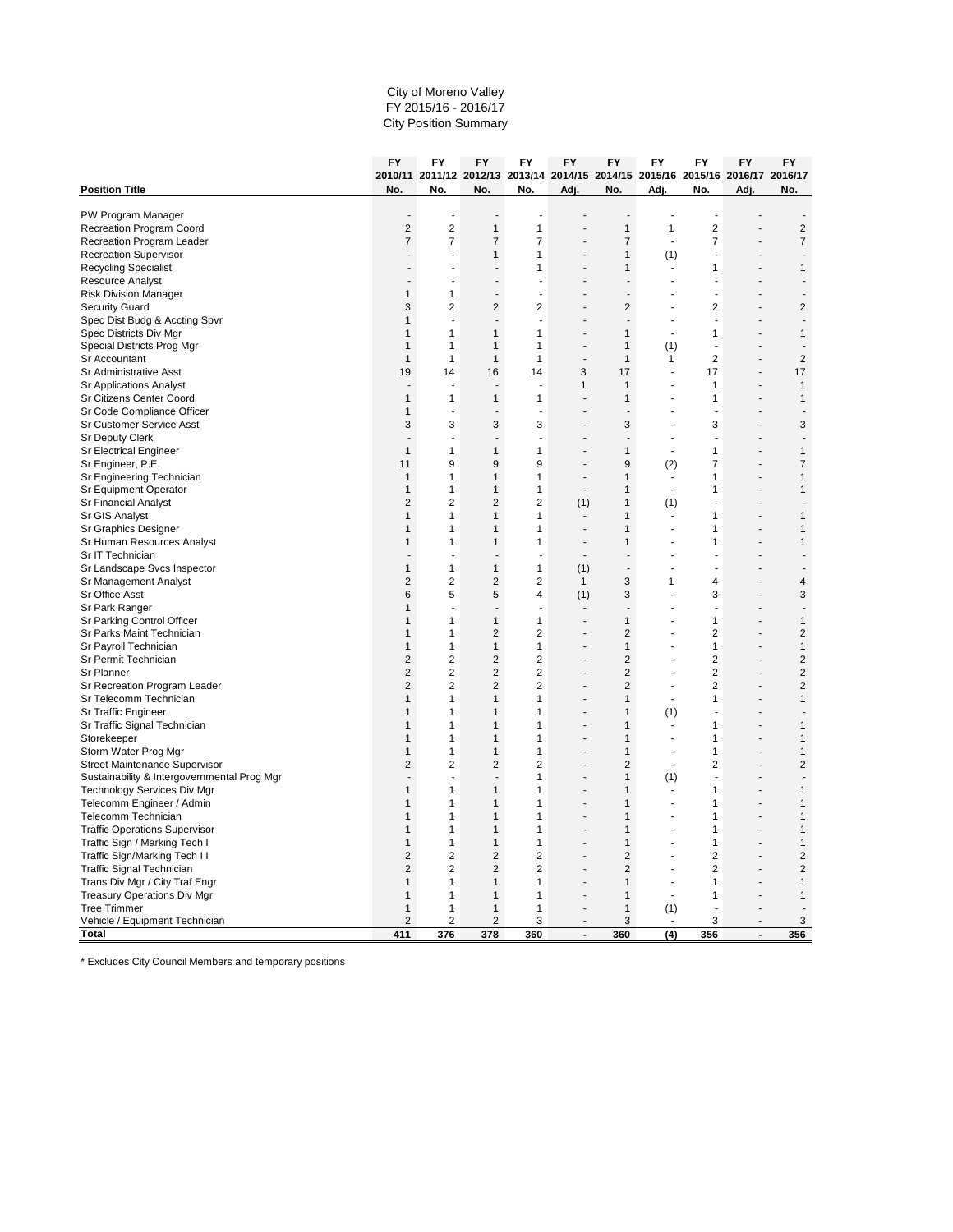#### **CLASS SPECIFICATION Public Information & Intergovernmental Relations Officer**

#### **GENERAL PURPOSE**

Under direction of the Assistant City Manager, this position will plan, manage and coordinate the City's public information and intergovernmental relations programs; to include the programs of public relations, employee communications, community relations and government relations; represent the City's interests with various government agencies and officials; act as the City's spokesperson; write and edit City publications; interact with citizens, elected officials, and other individuals and groups; work with minimal supervision; and perform related duties as assigned. This position may, if needed, supervise other personnel.

#### **DISTINGUISHING CHARACTERISTICS**

The Public Information & Intergovernmental Relations Officer manages the City's public information and intergovernmental programs; works with City Council on intergovernmental issues and developing legislative priorities and platforms, serves as City representative in various groups involving interaction with other governmental jurisdictions, and consistently performs high level and complex analytical assignments that have great impact to the City, including proposed state and federal legislation.

#### **ESSENTIAL DUTIES AND RESPONSIBILITIES**

The duties listed below are intended only as illustrations of the various types of work that may be performed. The omission of specific statements of duties does not exclude them from the position if the work is similar, related or a logical assignment to this class.

- 1. Develops, implements, and coordinates a comprehensive communications program for the City which identifies audiences, messages, communications tools and evaluation measures.
- 2. Synthesizes City-wide vision, mission, strategic goals and key issues into messages for internal and external dissemination. Coordinates communication activities to foster understanding among the public and City employees of City-wide vision, strategic priorities, program goals and services.
- 3. Maintains a strong working relationship with business and community leadership and community organizations.
- 4. Prepares and distributes a wide variety of public information regarding City business and issues including news releases, public service announcements, newsletters, articles, special presentations and related materials.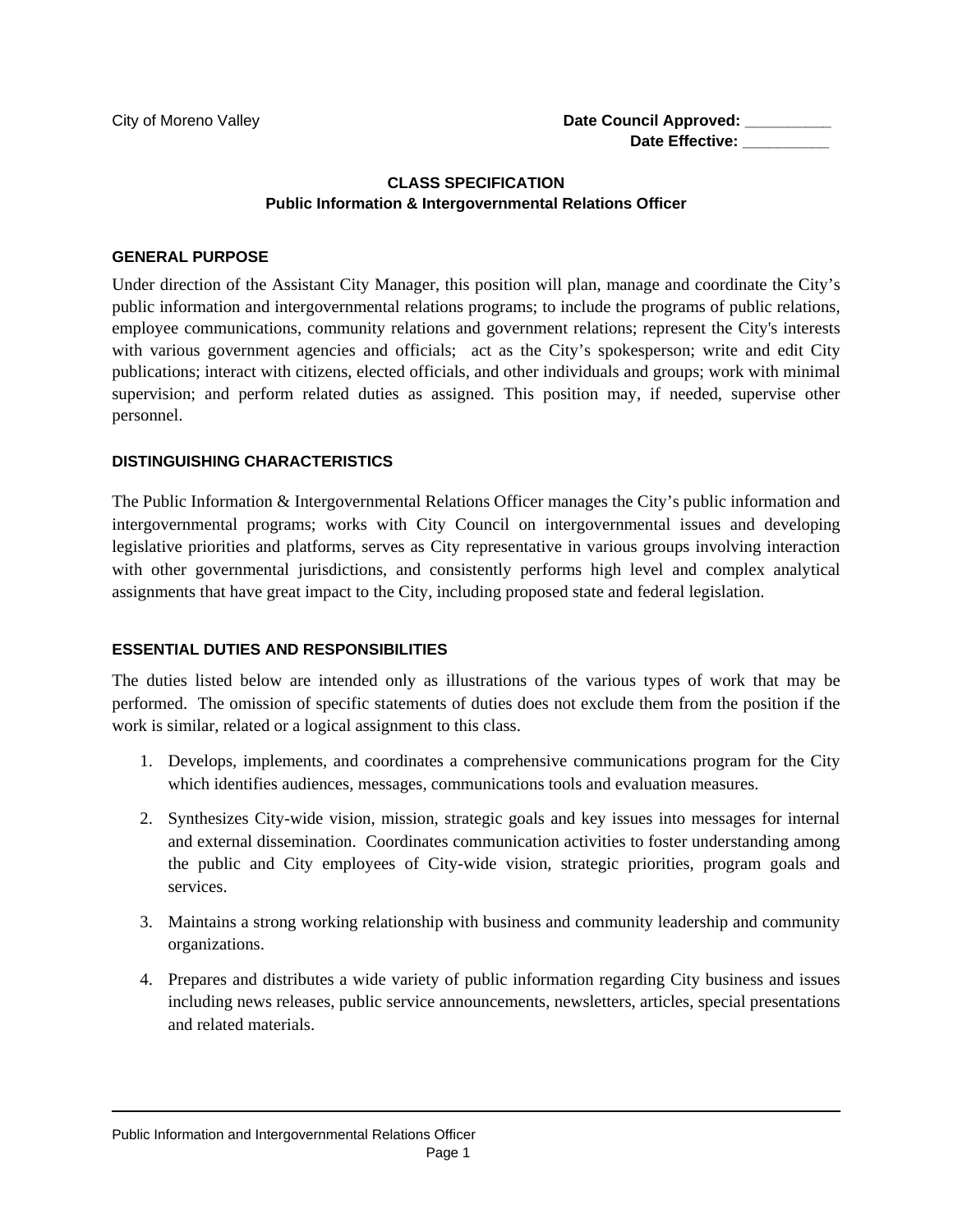- 5. Works with the City Council on intergovernmental issues and developing annual legislative priorities and platforms; establishes appropriate mediums to communicate and inform elected officials of relevant issues.
- 6. Reviews, researches and analyzes proposed state and federal legislation affecting the City; facilitates the review of technical/programmatic information by City departments; monitors regional agency activities as needed and provides reports on these activities to the City Manager.
- 7. Coordinates the preparation of communication on activities associated with the intergovernmental relations program and responses to intergovernmental requests for information; assists with representing the City's interests with other government entities; assists in the legislative process by monitoring hearings and drafting testimony to be presented before legislative committees; meets with individual legislators and their staffs to advocate the City's position.
- 8. Serves as City representative in various projects, committees and programs involving interaction with other governmental jurisdictions; acts as the City's liaison with the League of California Cities staff; monitors contracts for state and/or federal level advocates.

#### **OTHER DUTIES**

- 1. May provide work direction and guidance to office support staff.
- 2. Performs a variety of special projects as assigned.
- 3. Represents the City or department on committees and in a variety of meetings and other functions applicable to areas of responsibility; may attend and give testimony before the City Council.

#### **QUALIFICATIONS**

Knowledge of:

- Techniques and methods used in development and evaluation of communications
- Interviewing techniques, communications, media services and resources
- Proper English, grammar, and spelling
- Mass communication media, including traditional, emerging, digital, e-mail, social media and live streaming
- Public administration and governmental operations
- Strategy development principles and procedures
- Applicable local, state and federal laws, codes, rules, and regulations
- Program development and administration principles and practices
- Public relations principles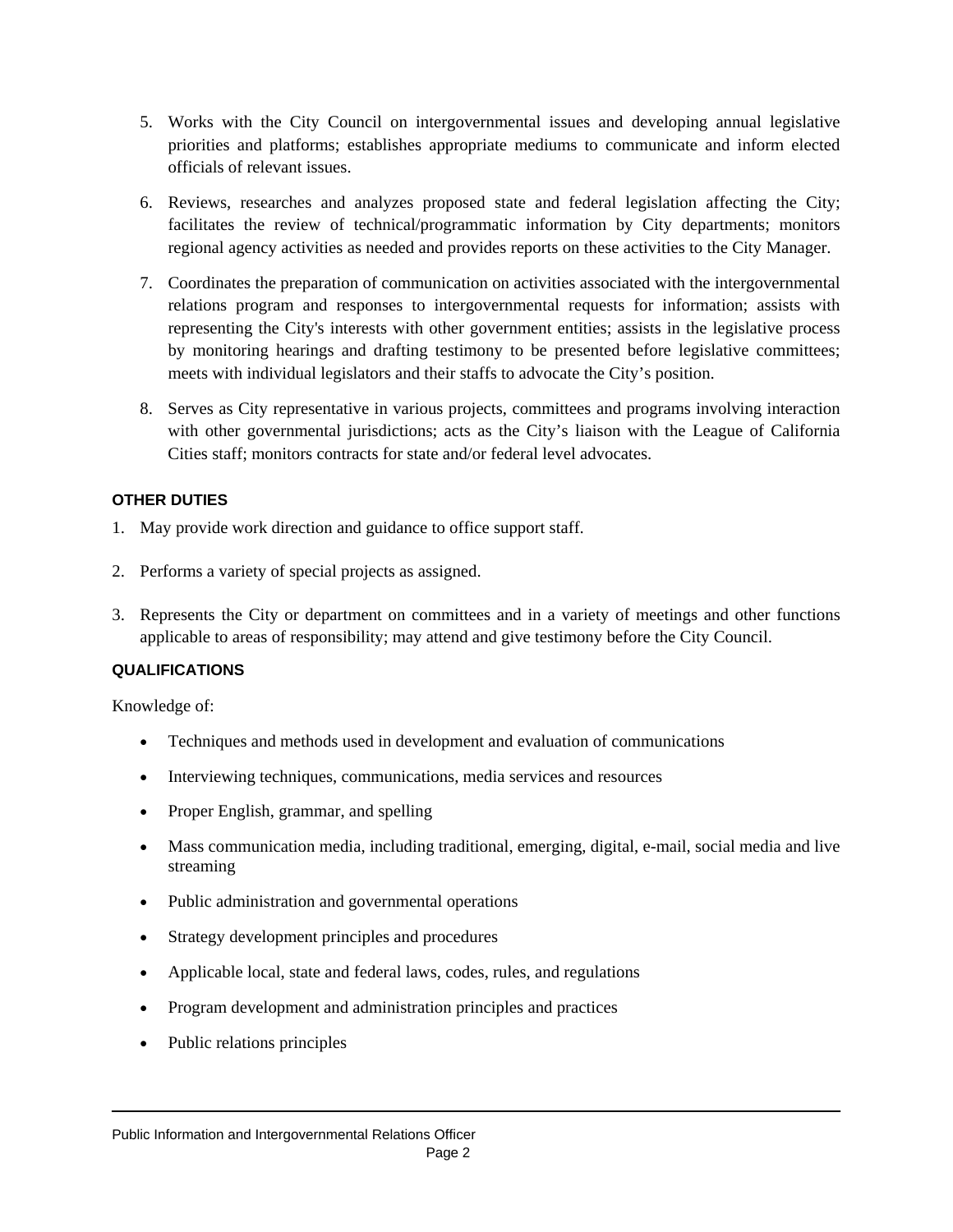#### **Ability to:**

- Effectively plan, develop, and implement the public relations, community relations and government relations needs of the City
- Prioritize and assign work
- Manage projects
- Manage multiple priorities simultaneously
- Speak in public, communicate effectively, orally and in writing; present conclusions and recommendations clearly and logically
- Analyze and develop policies and procedures
- Ensure compliance with applicable federal, state, and local laws, codes, rules and regulations
- Analyze problems, identify alternative solutions, project consequences of proposed actions, and implement recommendations in support of goals
- Prepare and administer budgets
- Communicate and use interpersonal skills to interact with coworkers, supervisor, the general public, legislators and their staffs, regional partners, etc. to sufficiently exchange or convey information and to receive work direction
- Maintain files, records and documentation
- Exercise independent judgment and initiative within established guidelines

#### **Education, Training and Experience:**

A typical way of obtaining the knowledge, skills and abilities outlined above is graduation from a four-year college or university with major coursework in public or business administration, communications, public relations or a closely related field; and at least five years of progressively responsible professional experience performing public information journalism, public relations, or related field, or equivalent administrative or practical experience which would demonstrate exposure to and utilization of required skills, knowledge and abilities in performing job related duties and responsibilities. Experience working in or closely with governmental agencies is preferred. Outstanding writing ability is a key to success in this position.

#### **Licenses; Certificates; Special Requirements:**

A valid California driver's license and the ability to maintain insurability under the City's vehicle insurance policy.

#### **PHYSICAL AND MENTAL DEMANDS**

The physical and mental demands described here are representative of those that must be met by an employee to successfully perform the essential functions of this class. Reasonable accommodations may be made to enable individuals with disabilities to perform the essential functions.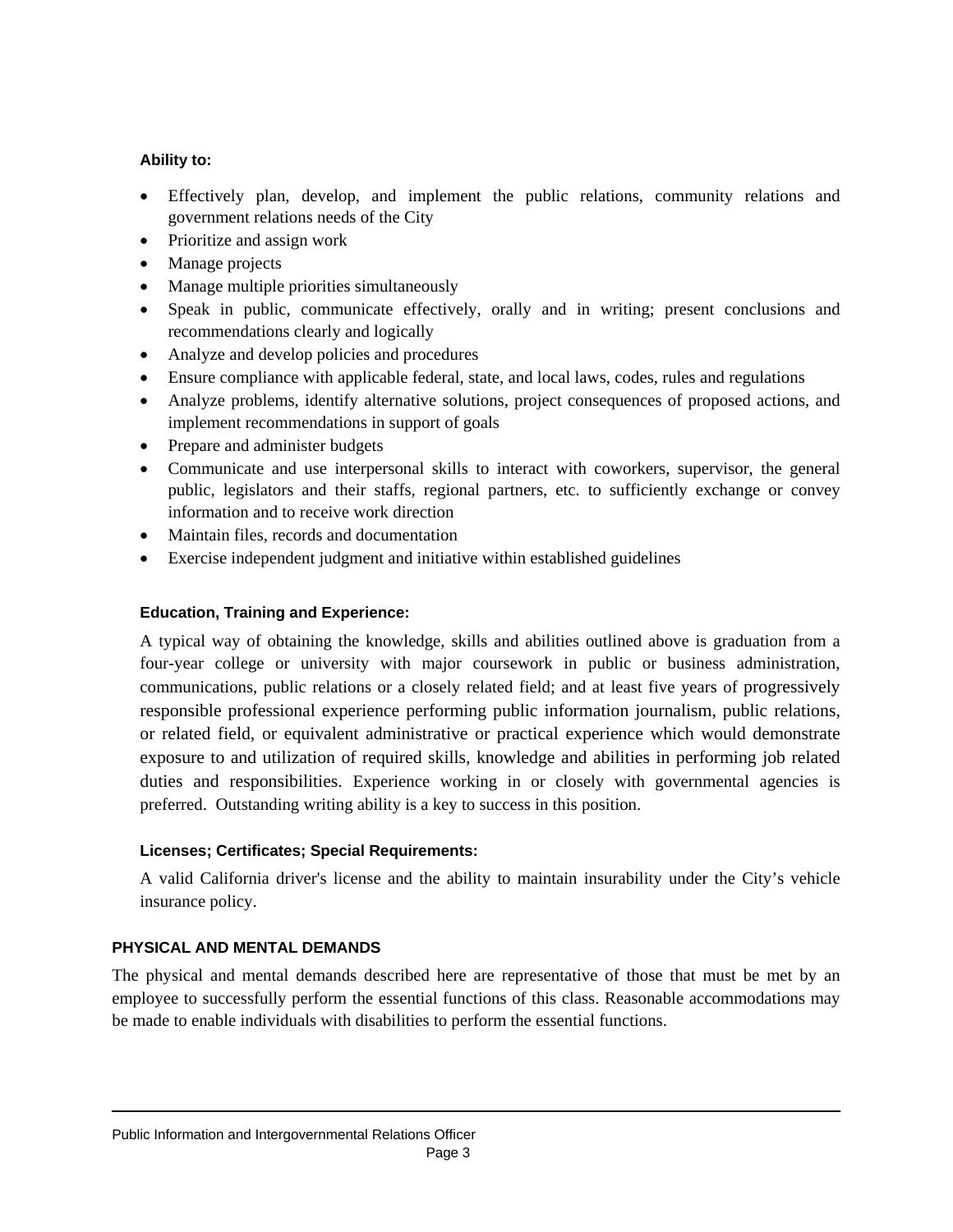#### **Physical Demands**

While performing the duties of this job, employees are regularly required to sit; talk or hear, both in person and by telephone; use hands to finger, handle and feel computers and standard business equipment; and reach with hands and arms. The employee is frequently required to stand and walk.

Specific vision abilities required by this job include close vision and the ability to adjust focus.

#### **Mental Demands**

While performing the duties of this class, incumbents are regularly required to use written and oral communication skill; read and interpret data, information and documents; analyze and solve problems; observe and interpret people and situations; use math and mathematical reasoning; learn and apply new information or skills; perform highly detailed work under changing, intensive deadlines, on multiple concurrent tasks; work with constant interruptions, and interact with all levels of management, employees, the public and others encountered in the course of work.

#### **WORK ENVIRONMENT**

The work environment characteristics described here are representative of those an employee encounters while performing the essential functions of this class. Reasonable accommodations may be made to enable individuals with disabilities to perform the essential functions.

While performing the duties of this job, the employee works under typical office conditions and the noise level is usually quiet.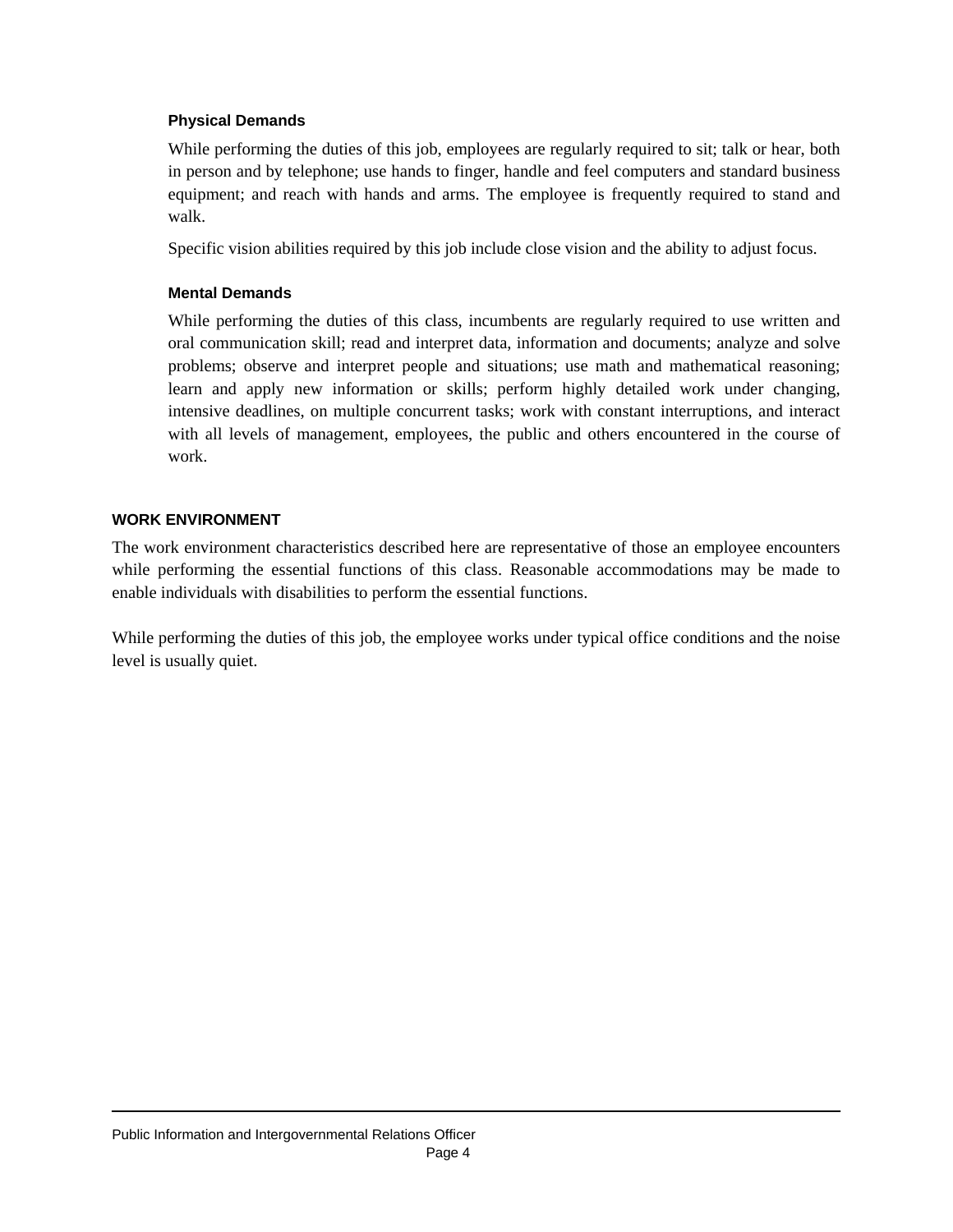Attachment 8

#### **FIRST AMENDMENT TO AGREEMENT**

 The First Amendment to Agreement is by and between the CITY OF MORENO VALLEY, a municipal corporation, hereinafter referred to as "City," and AppleOne Employment Services, a corporation, hereinafter referred to as "Consultant." This First Amendment to Agreement is made and entered into effective on the date the City signs this Amendment.

#### RECITALS:

 Whereas, the City and Consultant entered into an Agreement entitled "AGREEMENT FOR ON-SITE AND/OR PROFESSIONAL SERVICES," hereinafter referred to as "Agreement," dated November 12, 2015.

Whereas, the Consultant is providing professional temporary employment services.

#### SECTION 1 AMENDMENT TO ORIGINAL AGREEMENT:

1.1 The Agreement termination date of June 30, 2016 will not be extended by this Amendment.

1.2 Exhibit "B" to the Agreement is hereby amended by adding to the scope of work section described in "Exhibit A – First Amendment," entitled "Amended Scope of Work."

1.3 Exhibit "D" to the Agreement is hereby further amended by adding to the cost proposal section thereof described in "Exhibit A – First Amendment," entitled "Amended Scope of Work."

1.4 The City agrees to pay the Consultant and the Consultant agrees to receive a "Not-to-Exceed" fee of \$140,000, as set forth in the above-referenced Cost Summary, in consideration of the Consultant's performance of the work set forth in "Exhibit  $A -$  First Amendment."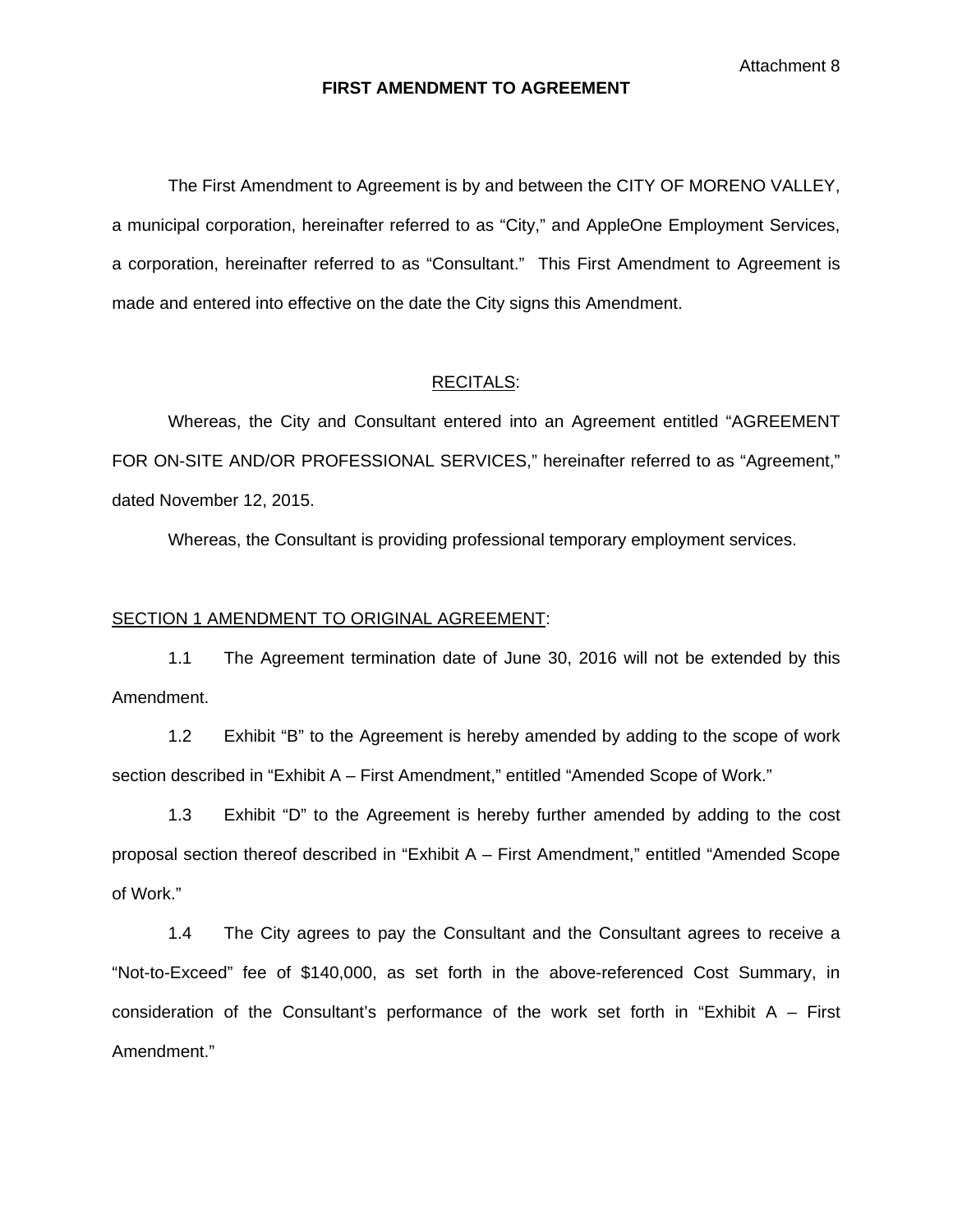1.5 The total "Not-to-Exceed" fee for this contract is \$140,000 (\$50,000 for the original Agreement plus \$90,000 for the First Amendment to Agreement).

#### SECTION<sub>2</sub>

 2.1 Except as otherwise specifically provided in this Amendment, all other terms and conditions of the Agreement shall remain in full force and effect.

#### **SIGNATURE PAGE TO FOLLOW**